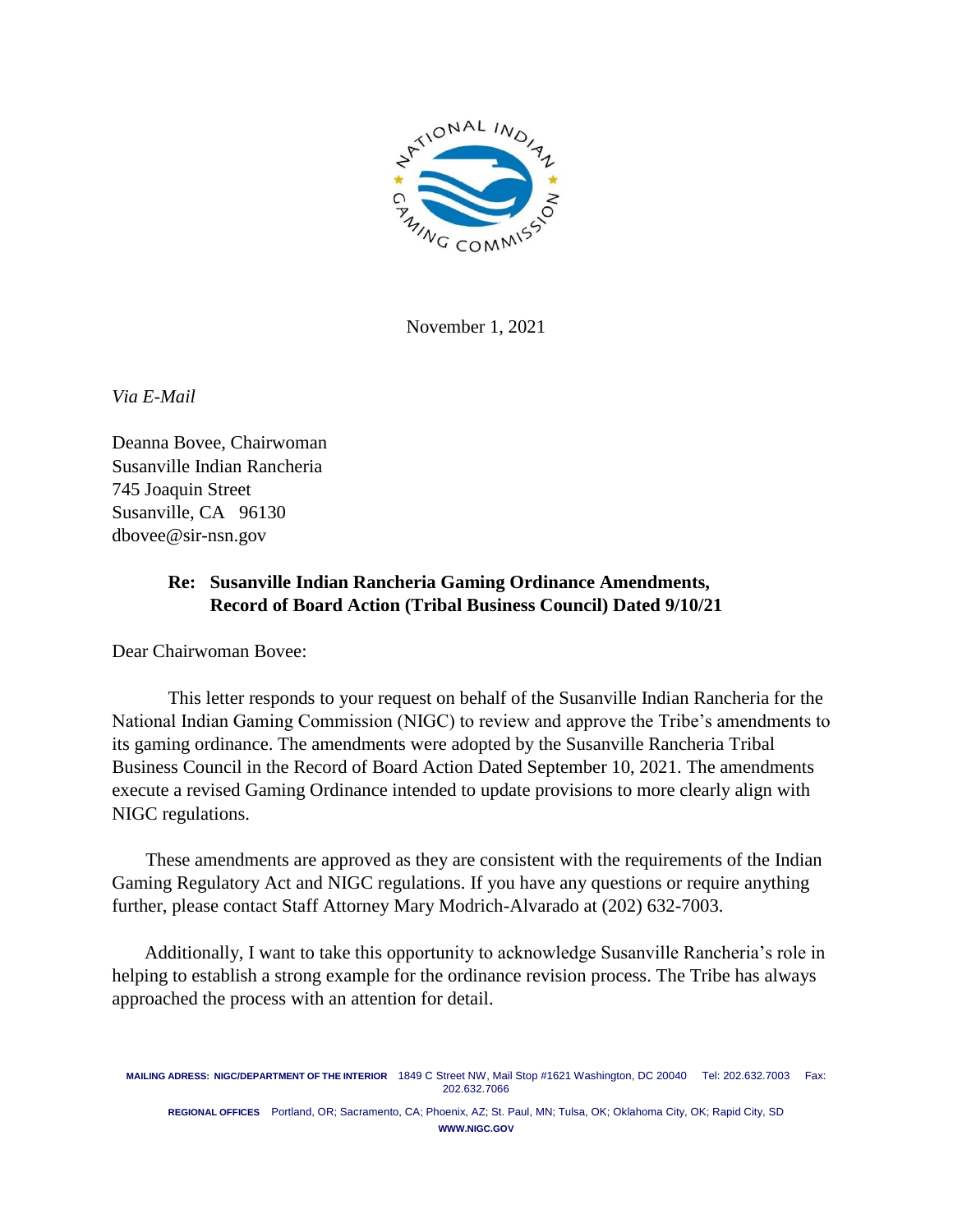Thank you for always strengthening the regulatory reputation associated with Indian gaming.

Sincerely,

E. Sequoyah Simermeyer

Chairman

CC: Alicia Buentiempo (abuentiempo@sirgc.org)

**MAILING ADRESS: NIGC/DEPARTMENT OF THE INTERIOR** 1849 C Street NW, Mail Stop #1621 Washington, DC 20040 Tel: 202.632.7003 Fax: 202.632.7066

**REGIONAL OFFICES** Portland, OR; Sacramento, CA; Phoenix, AZ; St. Paul, MN; Tulsa, OK; Oklahoma City, OK; Rapid City, SD **WWW.NIGC.GOV**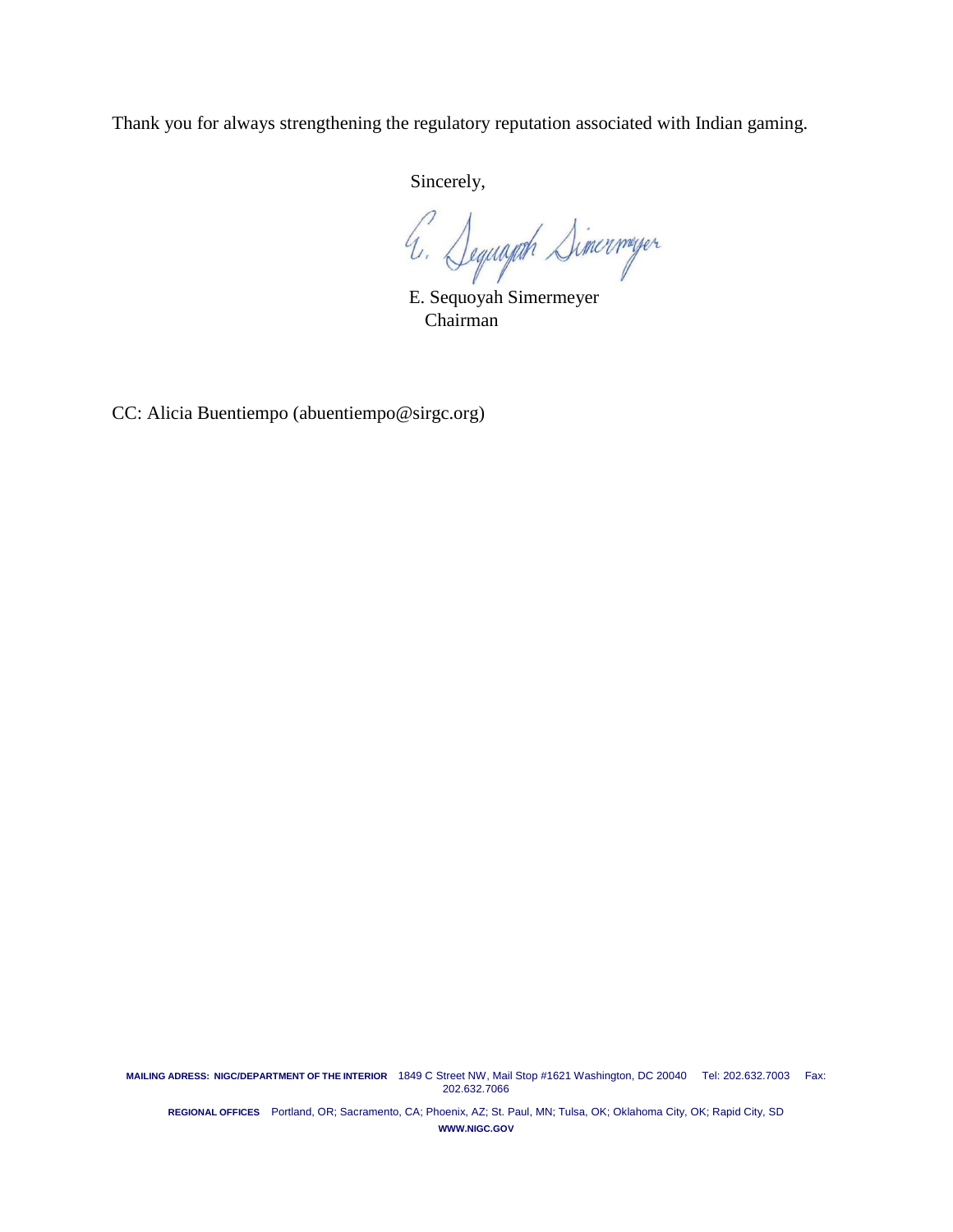

# **SUSANVILLE INDIAN RANCHERIA Gaming Code**

## **Title I. Tribal Gaming Ordinance**

Ordinance No. 2020 – 004, Amendment 4 (Approved March 03, 2020)

## **REGULATION OF CLASS II AND CLASS III GAMING**

*A law to authorize, license and regulate the conduct of Class II and Class III Gaming within the jurisdiction of the Susanville Indian Rancheria .*

## **SECTION 1. FINDINGS, INTENT AND POLICY**

- **1.1 Findings.** The SUSANVILLE INDIAN RANCHERIA ("Tribe" or "Tribal") through the General Council, which is the Governing Body of the Tribe, finds that:
	- 1.1.1 Tribal regulation and control of Gaming within the jurisdiction of the Tribe is essential for the protection of public health and welfare of the Tribe and visitors to the Tribal community.
	- 1.1.2 The Tribe has the legal authority to license and regulate any Gaming Activity within the jurisdiction of the Tribe.
	- 1.1.3 Properly licensed and regulated Gaming is in conformance with announced Federal policy promoting Indian self-government and Indian Tribal economic self-sufficiency.
	- 1.1.4 It is essential that the General Council regulate Gaming in a manner commensurate with applicable Federal, State of California ("State") and Tribal law and policy.
	- 1.1.5 The present needs of the Tribe are not adequately addressed by State and Federal programs including the need for increased employment, training, housing, health care, nutrition, educational opportunities, preservation of culture, social services and community and economic development.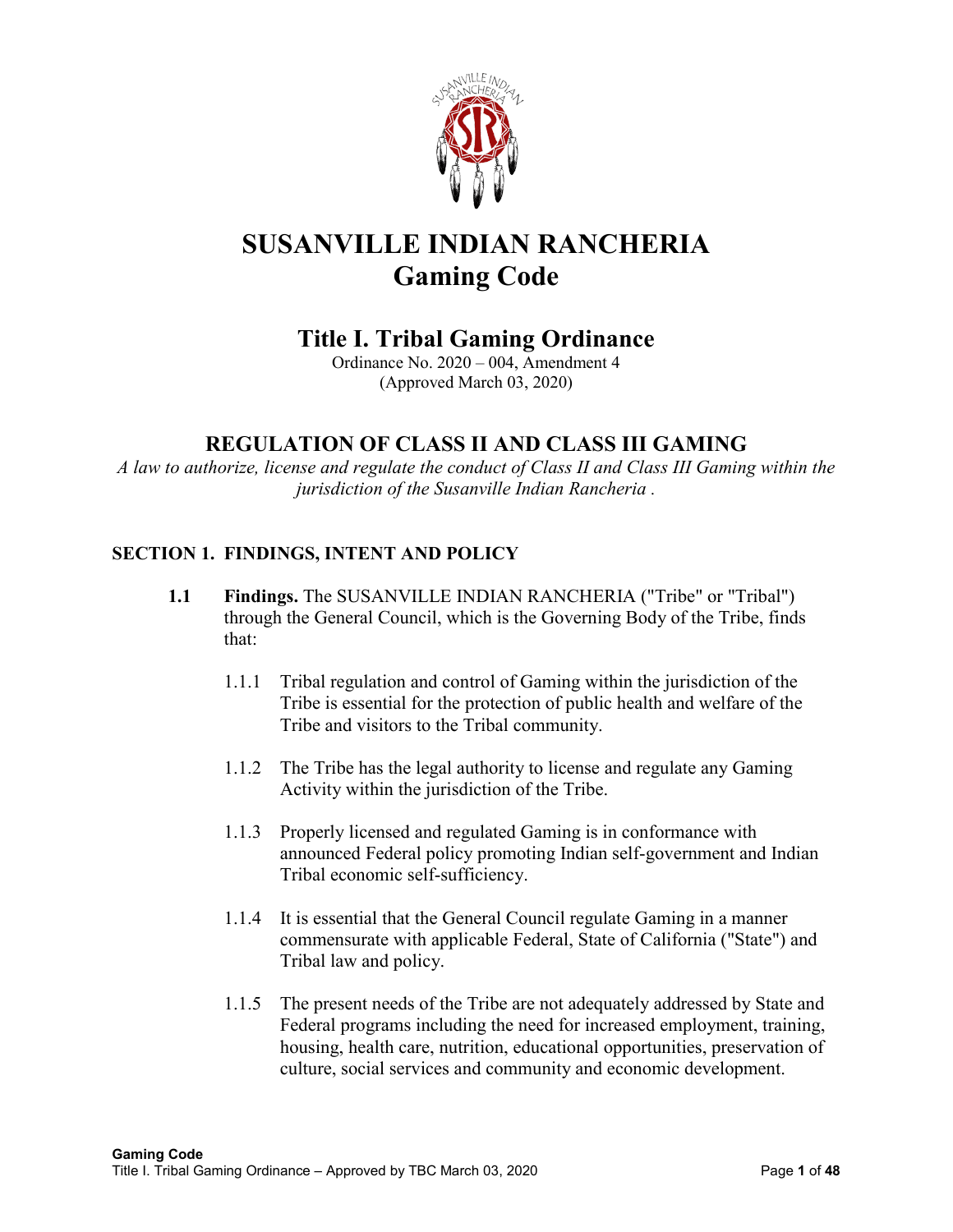- 1.1.6 Tribal operation and licensing of Gaming is a legitimate means of generating revenue to address the aforementioned needs and pursuing the Tribe's goal of self-sufficiency and self-determination.
- 1.1.7 The State, in recognition of the Tribe's sovereign right and need for Gaming, has entered into a Tribal-State Compact ("Compact") pursuant to the terms and conditions of the Indian Gaming Regulatory Act.
- 1.1.8 As a result of the foregoing, the adoption of a new and expanded Gaming Ordinance is in the best interest of the Tribe and State.
- **1.2 Intent.** The General Council, on behalf of the Tribe, declares that the intent of this Code is to:
	- 1.2.1 Regulate, control, and oversee Gaming within the jurisdiction of the Tribe.
	- 1.2.2 State, declare and otherwise clarify that a License related to Gaming is a revocable privilege, not a right.
	- 1.2.3 Ensure that the operation of tribally regulated Gaming can continue as a means of generating Tribal revenue.
	- 1.2.4 Ensure that Gaming is conducted fairly and honestly by both Licensees and players, and that it remains free from corrupt, incompetent, unconscionable and dishonest practices.
	- 1.2.5 Encourage Tribal economic development and employment opportunities.
	- 1.2.6 Ensure that all Gaming revenue is used for the benefit of the Tribe and its community.
	- 1.2.7 Ensure that the Tribe provides a fair and impartial forum for the resolution of Gaming disputes.
	- 1.2.8 Ensure that Tribal Gaming laws are strictly and fairly enforced upon Persons involved in Gaming Activity within the jurisdiction of the Tribe.

## **1.3 Policy.**

1.3.1 Tribal Policy of Self-Government The Tribe is firmly committed to the principle of Tribal self-government. Consistent with Federal policy, Gaming revenues shall be utilized and expended by the Tribal Business Council by resolution, with approval by the General Council through resolution, and only for the following purposes:

- (1) To fund the Tribe's government operations or programs.
- (2) To provide for the general welfare of the Tribe and its members.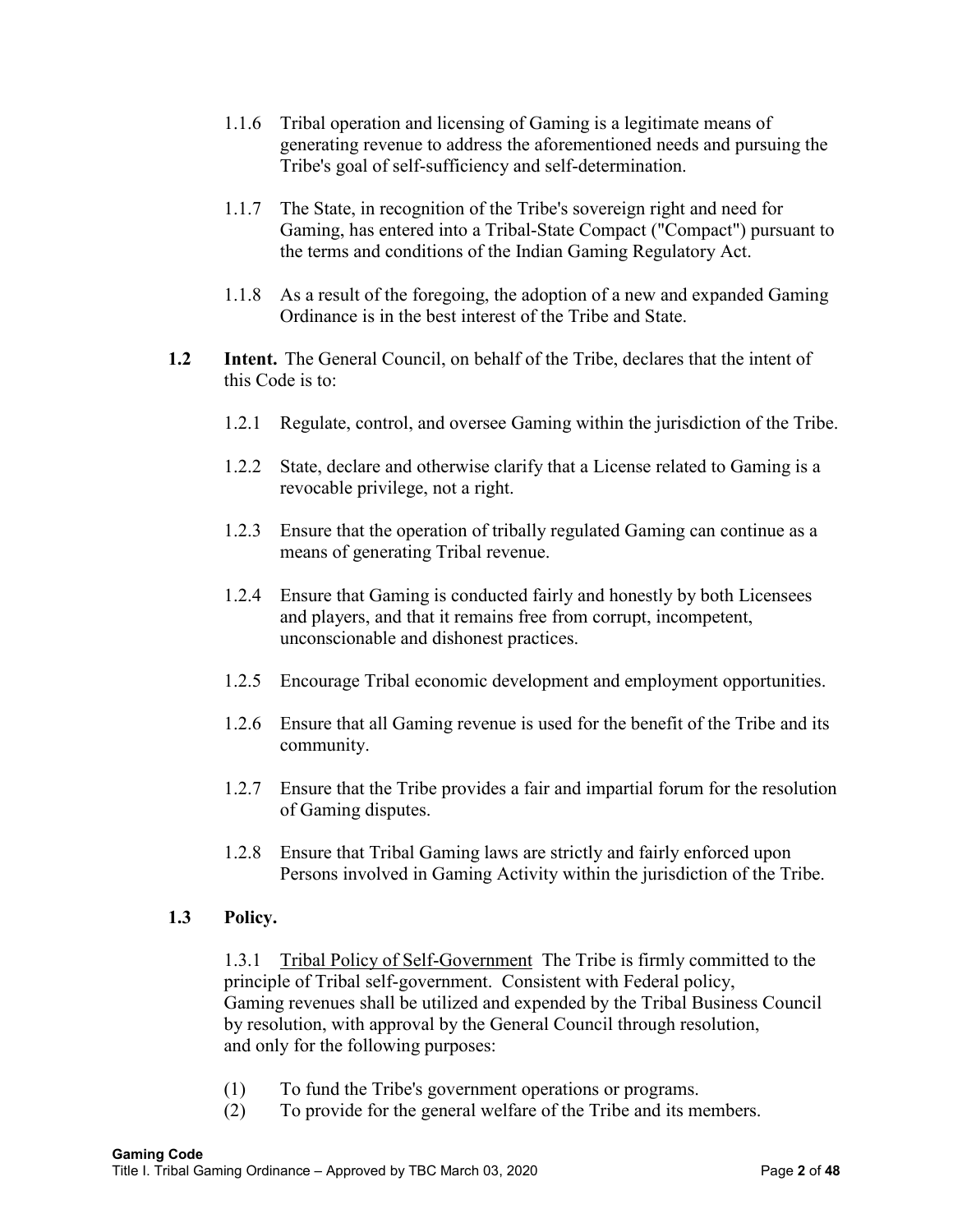- (3) To promote Tribal economic development.
- (4) To donate to charitable organizations.
- (5) To help to fund operations of local government agencies.
- 1.3.2 Tribal Gaming Policy The establishment, promotion and operation of Gaming is necessary, provided that such Gaming is regulated and controlled by the Tribe pursuant to the Compact authorized by the Indian Gaming Regulatory Act, and that the revenues of such Gaming are used exclusively for the benefit of the Tribe.
- 1.3.3 Tribal Ownership of Gaming Facility The Tribe shall have sole proprietary interest in and responsibility for the conduct of Gaming Facilities and/or Enterprises authorized by this Code, except as expressly provided by this Code.
- 1.3.4 Tribal Class II Gaming Authorized Class II Gaming is authorized as defined in the IGRA, P.L. 100-447, 25 U.S.C. Section  $2703(7)(A)$  and by regulations promulgated by the NIGC.
- 1.3.5 Tribal Class III Gaming Authorized Class III Gaming is authorized and permitted only to the games identified pursuant to Section 4.1 of the Compact as approved by the Secretary of the Interior, and played in accordance within the definitions and scope of the IGRA, P.L. 100-447, 25 U.S.C. Section 2703(8) and by regulations promulgated by the NIGC.

#### **SECTION 2. DEFINITIONS**

In this Code, except where otherwise specifically provided or the context otherwise requires, the following terms and expressions shall have the following meanings:

- **2.1 "Adjusted Gross Revenues"** means gross revenues less all cash prizes or the aggregate price of merchandise prizes, except in the case of the games of draw poker and stud poker. Regarding games of draw poker and stud poker, "adjusted gross revenues" means the time buy-ins or tournament fees collected by the Licensee.
- **2.2 "Applicant"** means any Person or entity who has applied for a License under the provisions of this Code.
- **2.3 "Application"** means a request for the issuance of a License for employment by a Gaming Facility, or for approval of any act or transaction for which approval is required or permitted under the provisions of this Code.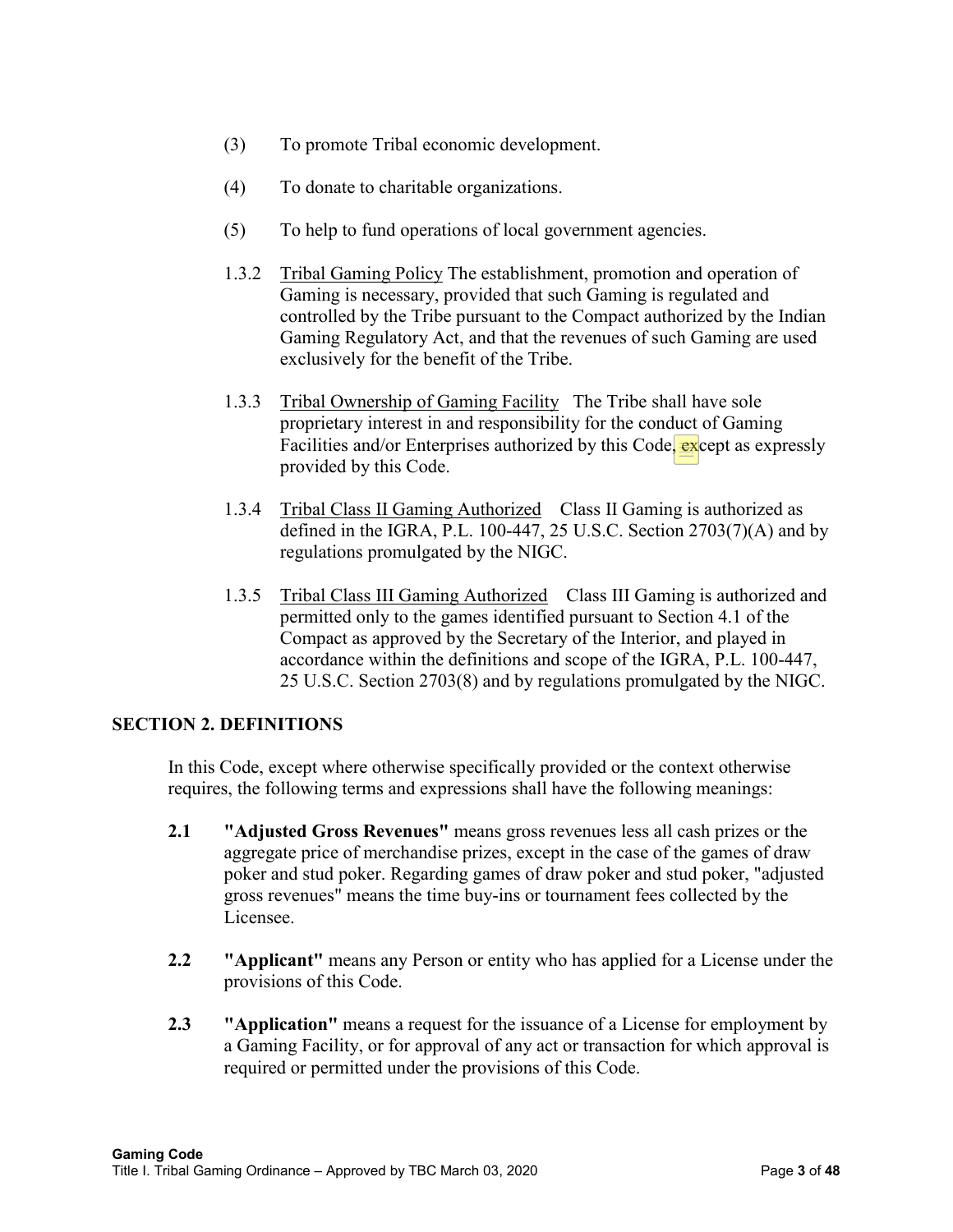- **2.4 "Association"** means representatives from California tribes, the California State Bureau of Gaming Control and the California Gambling Control Commission as established pursuant to Section 2.3 of the Compact.
- **2.5 "Bingo"** means the game of chance commonly known as bingo (whether or not electronic, computer or other technologic aids are used in connection therewith) which is played for prizes, including monetary prizes, with cards bearing numbers or other designations, in which the holder of each card covers such numbers or designations when objects, similarly numbered or designated, are drawn or electronically determined, and in which the game is won by the first Person covering a previously designated arrangement of numbers or designations on such cards.
- **2.6 "Breakage"** means the remainder by which the amount payable on each dollar wagered exceeds a multiple of ten cents, and in a minus pool, five cents.
- **2.7 "Capital Cost"** means any disbursement for Personal property, the useful life of which is expected to extend beyond one year.
- **2.8 "Cash"** means any currency commonly accepted as legal tender, including but not limited to currency, traveler's checks, credit cards, and electronic debit cards.
- **2.9 "Casino"** means an establishment in which several Gaming activities or enterprises are operated.
- **2.10 "Charitable Gaming Ticket"** means any game piece used in the play of a paper pull tab game, or jar ticket game, or raffle.
- **2.11 "Cheating"** means a Person's operating or playing in any game in a manner in violation of the written or commonly understood rules of the game, with the intent to create for himself or someone in privity with him an advantage over and above the chance of the game.
- **2.12 "Class II Gaming"** means those Gaming activities as defined as Class II Gaming in the IGRA of 1988, P.L. 100-447, 25 U.S.C. Section 2703(7).
- **2.13 "Class III Gaming"** means those Gaming activities as defined as Class III Gaming in the IGRA of 1988, P.L. 100-447, 25 U.S.C. Section 2703(8).
- **2.14 "Code"** means this Tribal Gaming ordinance of the Susanville Indian Rancheria, as may be amended from time to time.
- **2.15 "Compact"** means the Gaming compact between the Tribe and the State, as authorized by the Indian Gaming Regulatory Act.
- **2.16 "Compensation"** means all wages salaries, perks, bonuses and all other forms of enumeration for services rendered.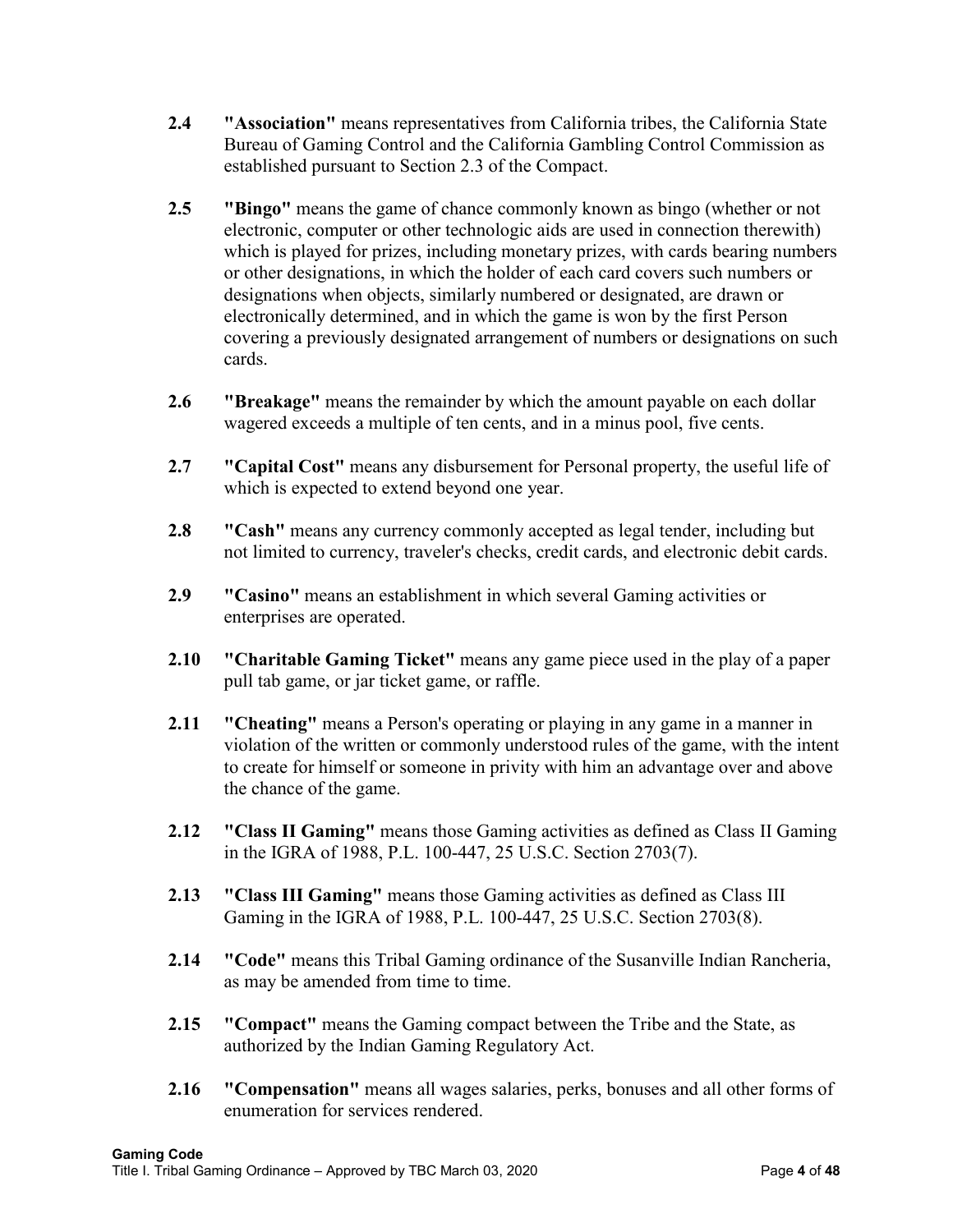- **2.17 "Contract"** means any legally binding agreement made between a Licensee and another Person for the purpose of conducting any form of lawful Gaming Activity, or providing goods or services to any lawful Gaming Activity or operation.
- **2.18 "Council" or "General Council"** means the governing body of the Tribe.
- **2.19 "Determination of Suitability"** means a formal finding by the Tribal Commission or State Gaming Agency that the Applicant or Licensee is suitable to obtain and/or maintain the License.
- **2.20 "Enrolled Tribal Member"** means a Person who is enrolled with the Tribe, and whose name appears on the tribal membership roll.
- **2.21 "Enterprise"** means the economic entity that is licensed by the Tribal Commission, operates the games, receives the revenues, issues the prizes, and pays the expenses. A gaming enterprise may be operated by the Tribe or a Management Contractor.
- **2.22 "Equipment for Games of Chance"** (see "Gaming Device").
- **2.23 "Exclusive License"** means a license, which precludes the Tribal Commission from issuing to another a license for the same specific form of Gaming during the life of the exclusive license. An Applicant must demonstrate and the Tribal Commission must find that the issuance of an Exclusive License is in the economic interest and welfare of the Tribe.
- **2.24 "Financial Source"** as that term is used in § 6.4.5 of the Compact, and in this Code, means every Person, with whom the Tribe enters into an agreement or contract for the purpose of extending financing to the Tribe, the proceeds of which are used either directly or indirectly to finance the Gaming Facility or Enterprise. For the purposes of this section, and § 6.3.2 of this Ordinance, the term "Contract" means an agreement between the Tribe, or any Tribal subdivision, arm, or entity, and another Person. Financial Sources must be licensed.
- **2.25 "Games of Chance"** means any game or activity, which falls within the broad definition of Gaming or Gaming Activity.
- **2.26 "Gaming" or "Gaming Activity"** means any activity, operation or game of chance in which any valuable consideration may be wagered upon the outcome determined by chance, skill, speed, strength or endurance, and in which any valuable prize is awarded to the player so wagering.
- **2.27 "Gaming Device"** means a slot machine, including an electronic, electromechanical, electrical, or video device that, for consideration permits: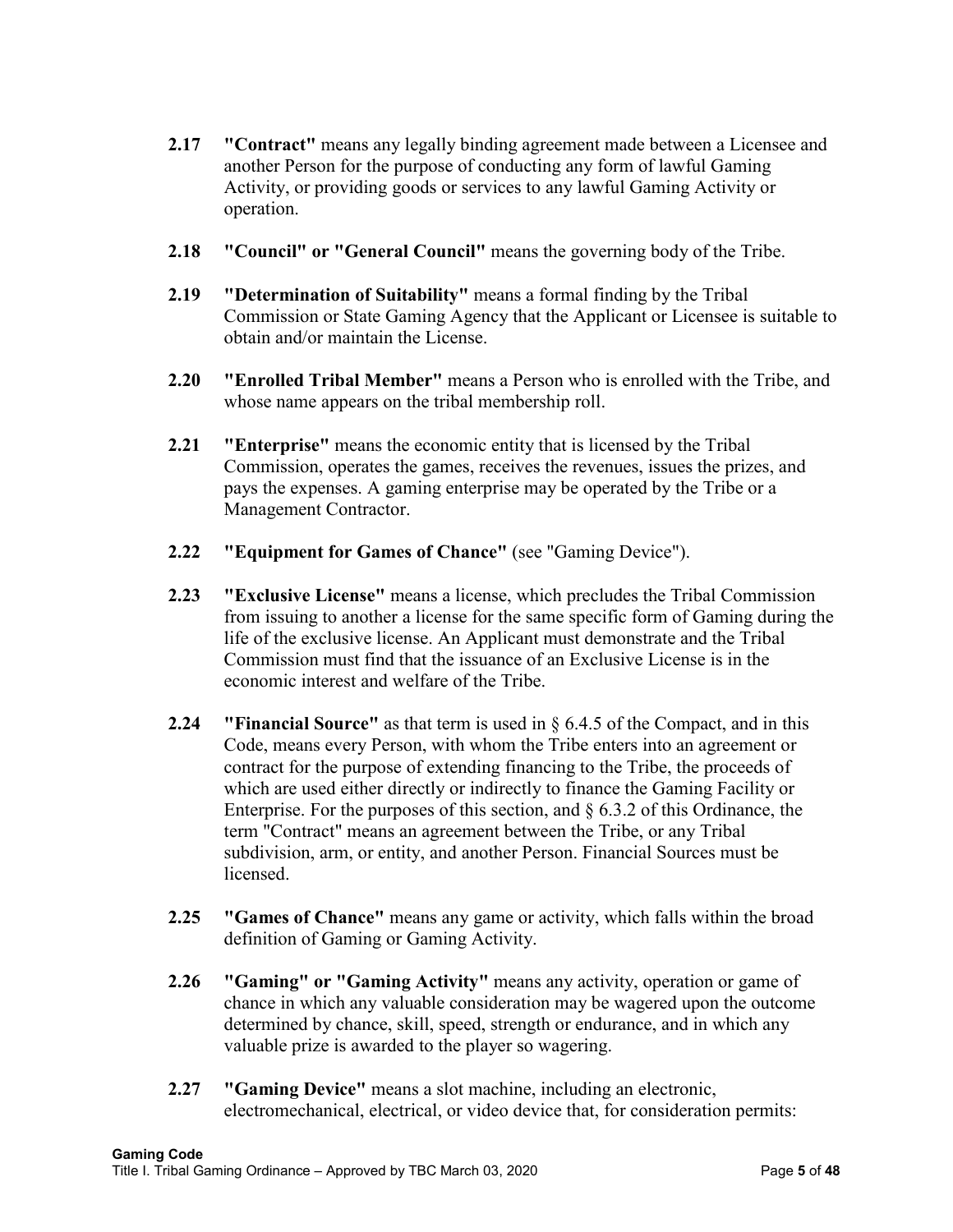individual play with or against that device or the participation in any electronic, electromechanical, electrical, or video system to which that device is connected; the playing of games thereon or therewith, including, but not limited to, the playing of facsimiles of games of chance or skill; the possible delivery of, or entitlement by the player to, a prize or something of value as a result of the application of an element of chance; and a method for viewing the outcome, prize won, and other information regarding the playing of games thereon or therewith.

- **2.28 "Gaming Employee"** means any person who (a) operates, maintains, repairs, assists in any Gaming Activity, works in, or is in any way responsible for supervising such Gaming Activities or persons who conduct, operate, account for, or supervise any such Gaming Activity, (b) is in a category under federal or Tribal gaming law requiring licensing, (c) is an employee of the Tribal Gaming Commission with access to confidential information, or (d) is a person whose employment duties require or authorize access to areas of the Gaming Facility that are not open to the public.
- **2.29 "Gaming Facility" or "Gaming Establishment"** means any building in which Class III Gaming Activities or Gaming operations occur, or in which the business records, receipts, or other funds of the Gaming operation are maintained (but excluding offsite facilities primarily dedicated to storage of those records, and financial institutions), and all rooms, buildings, and areas, including hotels, ancillary businesses, parking lots and walkways, a principal purpose of which is to serve the activities of the Gaming operation, provided that nothing herein prevents the conduct of Class II Gaming (as defined under IGRA) therein.
- **2.30 "Gaming Enterprise"** means any Tribal department or program , which oversees one or more parts of the operation of Gaming. The Gaming Enterprise must be licensed by the Tribal Commission.
- **2.31 "Gaming Resources"** means any goods or services provided or used in connection with Class III Gaming Activities, whether exclusively or otherwise, including, but not limited to, equipment, furniture, gambling devices and ancillary equipment, implements of gaming activities such as playing cards and dice, furniture designed primarily for Class III gaming activities, maintenance or security equipment and services, and Class III gaming consulting services. "Gaming Resources" does not include professional accounting and legal services.
- **2.32 "Gaming Resource Supplier"** means any person or entity who, directly or indirectly, manufactures, distributes, supplies, vends, leases or otherwise purveys Class II Gaming or Class III Gaming resources to the Gaming Facility, provided that the Tribal Commission may interpret this definition to exclude a purveyor of equipment or furniture that is not specifically designed for, and is distributed generally for use other than in connection of Gaming. Gaming Resource Suppliers must be licensed.
- **2.33 "General Manager"** means the Person or entity, which has management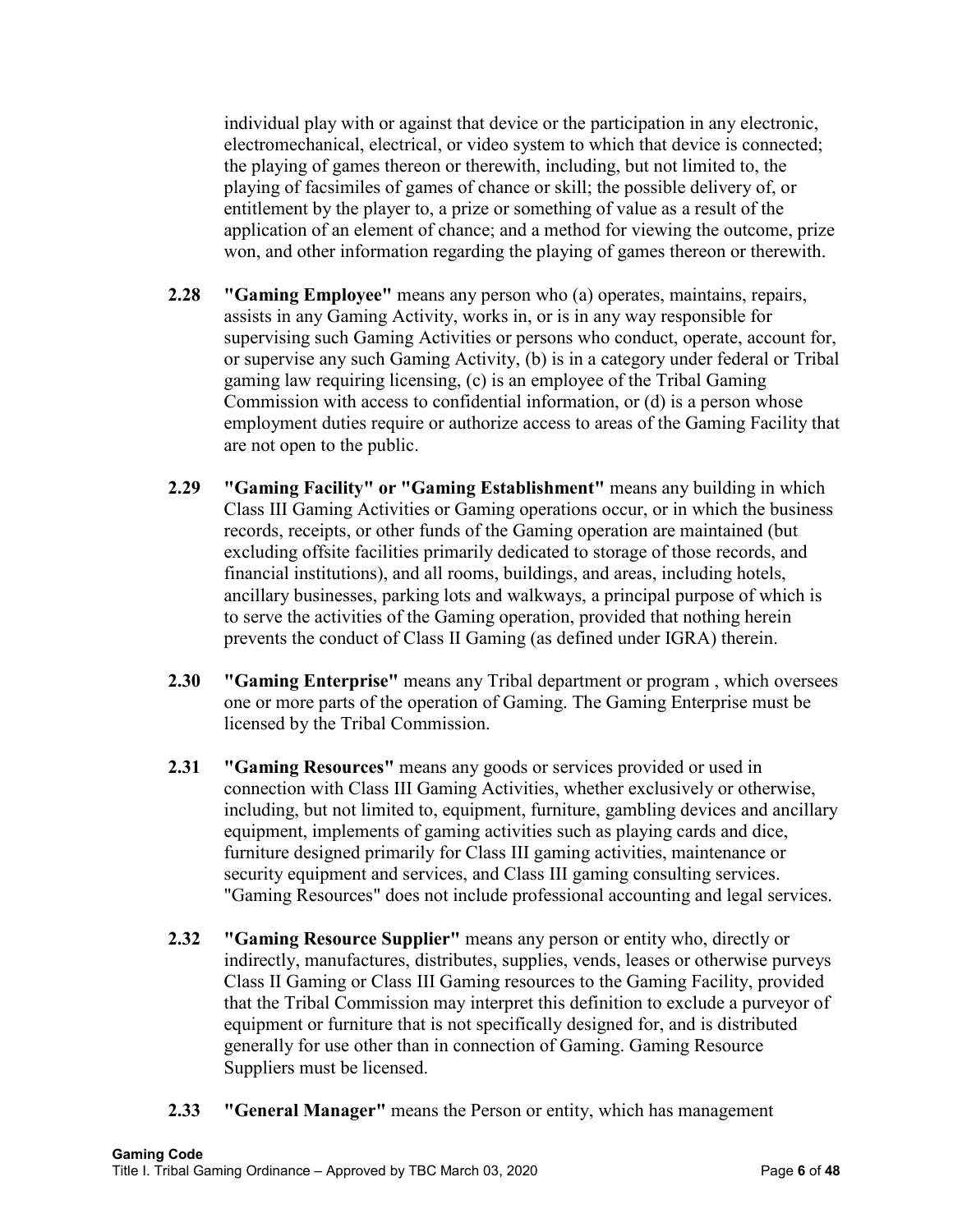responsibilities for the Gaming Activity, and which shall have access to all areas of the Gaming Facility, provided that such access to the surveillance room and count room shall be by prior notice to the Tribal Commission, Tribal Commission staff or designated representative.

- **2.34 "Gross Revenues"** means all gaming and non-gaming revenues collected or received from the lawful Gaming Enterprise.
- **2.35 "Identification Card"** means the Identification Card approved by the Tribal Commission and worn by a Licensee for purposes of identifying the Licensee.
- **2.36 "Immediate Family"** means, with respect to the Person under consideration, a husband, wife, father, mother, son, daughter, brother, sister, father-in-law, mother-in-law, son-in-law, daughter-in-law, brother-in-law, sister-in-law, stepfather, stepmother, stepson, stepdaughter, stepbrother, stepsister, half brother or half sister, and those residing in the home.
- **2.37 "Indian Gaming Regulatory Act" or "IGRA"** means Public Law 100-497, 102 Stat. 2426, 25 U.S.C. §§2701, *et seq.* (1988), as amended.
- **2.38 "Indian Lands"** means:
	- 2.38.1 Lands within the limits of the Tribe's exterior boundaries, whereby it exercises sovereign jurisdiction over such lands, notwithstanding the issuance of any patent and including rights-of-way running through such lands; and
	- 2.38.2 Lands title to which is either held in trust by the United States for the benefit of the Tribe or individual Indian or held by the Tribe subject to restriction by the United States against alienation and over which the Tribe exercises governmental powers; and
	- 2.38.3 Lands that may be acquired by the Tribe that meet the requirements of 25 U.S.C. Section 2719 et. seq.
- **2.39 "In privity with"** means a relationship involving one who acts jointly with another or as an accessory before the fact to an act committed by the other or as a co-conspirator with the other.
- **2.40 "IRS"** means the United States Internal Revenue Service.
- **2.41 Wey Employee''** means those individuals as defined as Key Employees in IGRA 25 C.F.R.  $\S$  502.14.
- **2.42 "License"** means the official, legal and revocable permission granted by the Tribal Commission to an Applicant to conduct "Licensed" Gaming Activities of the Tribe.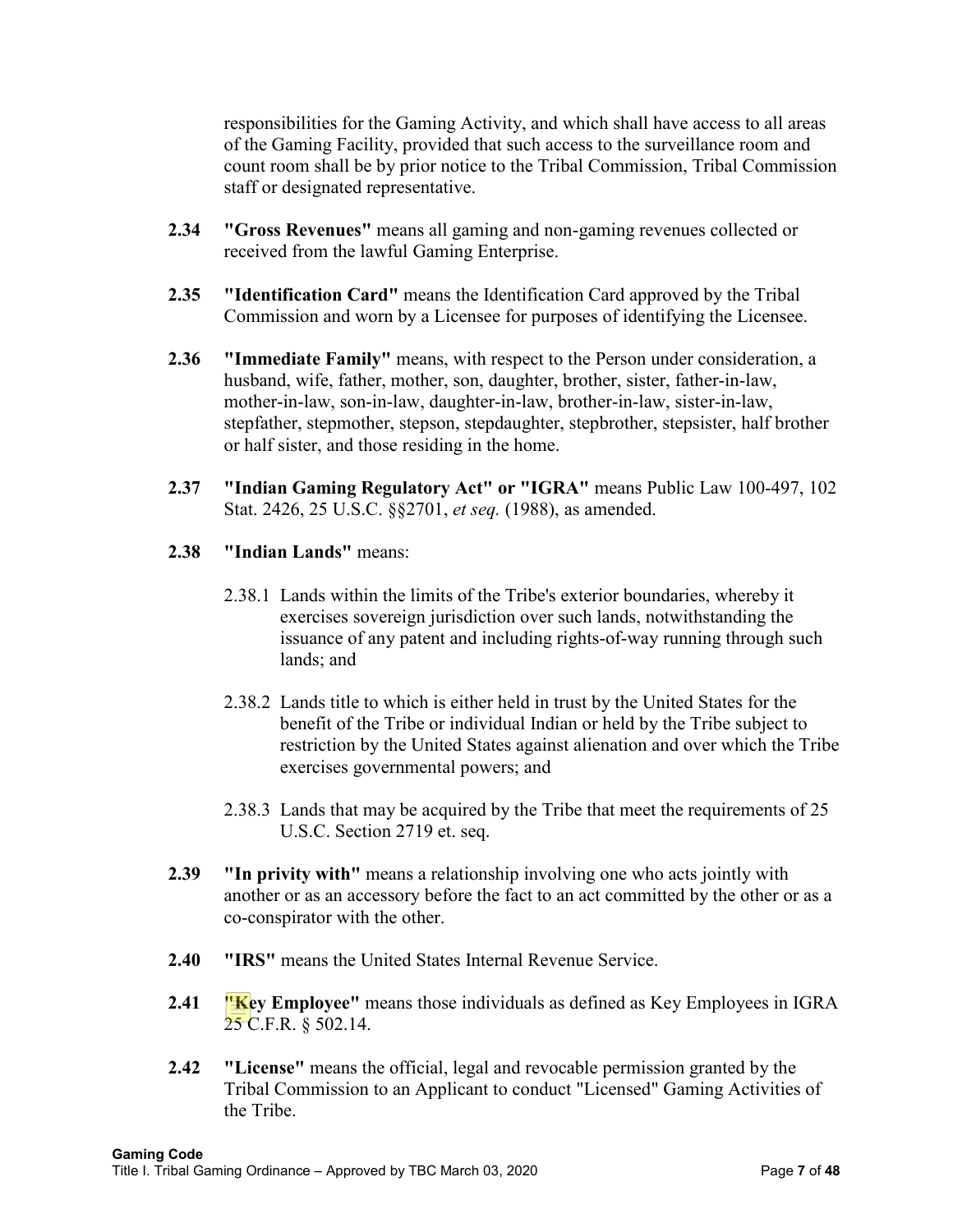- **2.43 "Licensee"** means the Employee, Key Employee, Primary Management Official, Vendor, Enterprise or Facility that has legitimately obtained a valid License.
- **2.44 "Lotto"** means a form of Gaming in which the revenues derived from the sale of tickets or chances are pooled and those revenues or parts thereof allotted by chance to one or more chance takers or ticket purchasers. The amount of cash prizes or winnings is determined by the Licensee conducting the "lottery," and a progressive pool is permitted
- **2.45 "Management Contract"** Management contract means any contract, subcontract, or collateral agreement between an Indian tribe and a contractor or between a contract or agreement provides for the management of all or part of a gaming operation.
- **2.46 "Management Contractor"** means any Person or entity that has entered into a Class II or Class III Gaming Management Contract or is a Vendor who is authorized to manage Gaming or Gaming Facility, including any Person who is regarded as a Management Contractor within the meaning of IGRA or the NIGC.
- **2.47 "National Indian Gaming Commission" or "NIGC"** means the National Indian Gaming Commission established by the IGRA.
- **2.48 "Net Revenues"** means Gross Revenues of an Indian gaming operation less amounts paid out as, or paid for, prizes and less total Gaming-related operating expenses, including all those expenses of the gaming operation commonly known as operating expenses and non-operating expenses consistent with professional accounting pronouncements, excluding Management Contractor fees.
- **2.49 "Net Win"** means the "net win" as defined by the American Institute of Certified Public Accountants.
- **2.50 "Non-Gaming Employee"** means an employee of the Gaming Facility who is not otherwise classified as a Gaming Employee.
- **2.51 "Participate"** in any Gaming means operating, directing, financing or in any way assisting in the establishment of or operation of any class of Gaming or any site at which such Gaming is being conducted, directly or indirectly, whether at the site in Person or off the Reservation.
- **2.52 "Person"** means any individual, partnership, joint venture, corporation, joint stock company, company, firm, association, trust, estate, club, business trust, municipal corporation, society, receiver, assignee, trustee in bankruptcy, political entity and any owner, director, officer or employee of any such entity or any group of individuals acting as a unit, whether mutual, cooperative, fraternal, nonprofit, or otherwise, the government of the Tribe, any governmental entity of the Tribe or any of the above listed forms of business entities that are wholly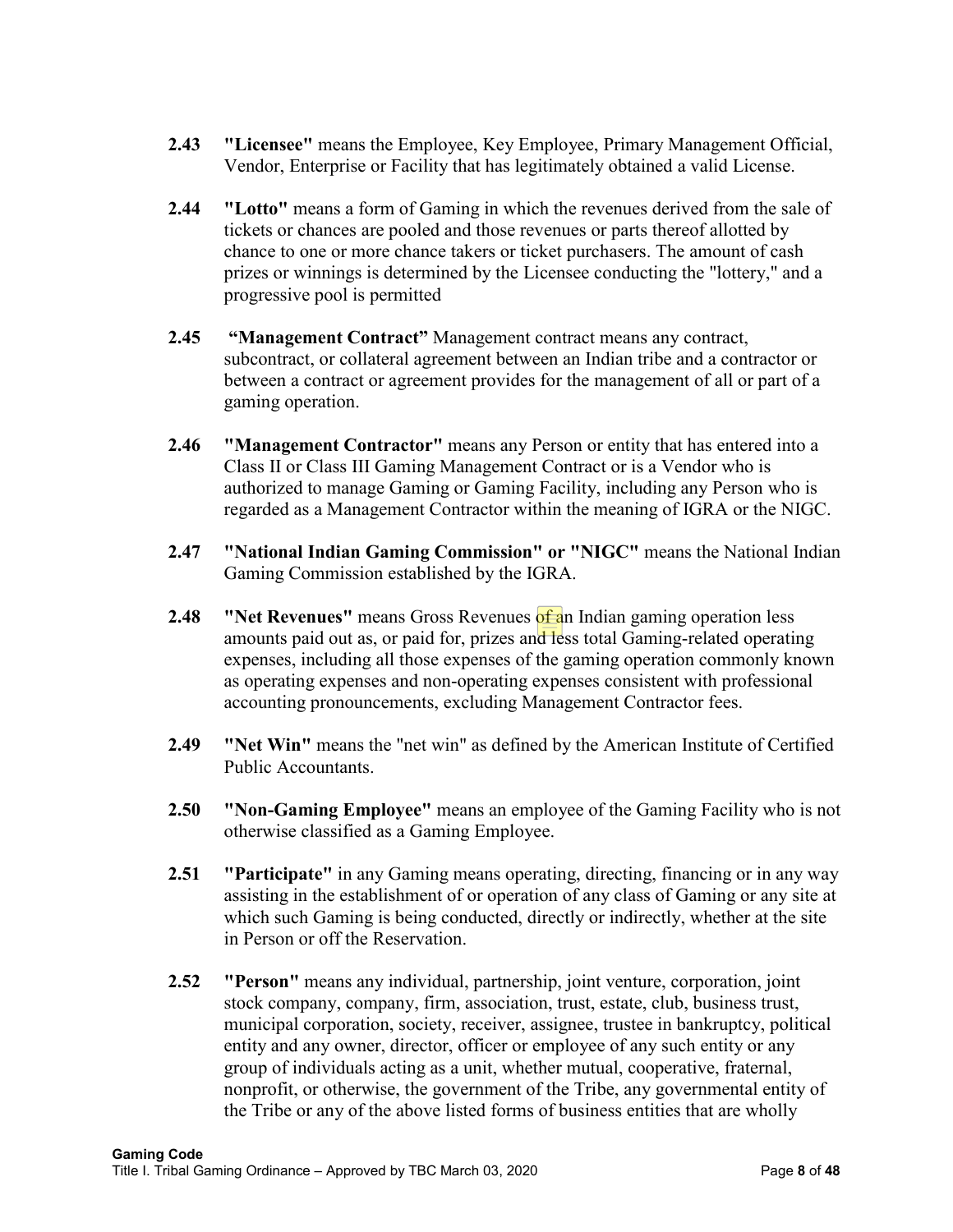owned or operated by the Tribe; provided, however, that the term does not include the Federal Government and any agency thereof. The plural of "Person" is "people."

**2.53 "Player"** means a Person participating in a game with the hope of winning money or other benefit, but does not include a Licensee or any assistant of a Licensee.

## **2.54 "Primary Management Official"** means:

- 2.54.1 The [person having management responsibility for a management contract](https://www.law.cornell.edu/definitions/index.php?width=840&height=800&iframe=true&def_id=7c4aa3811e61e5d5542e4d78df451611&term_occur=999&term_src=Title:25:Chapter:III:Subchapter:A:Part:502:502.19)
- ; 2.54.2 Any Person who has authority to:
	- (1) Hire and fire employees; or
	- (2) Set up working policy for the Gaming Operation; or
- 2.54.3 The Chief Financial Officer or other Person who has financial management responsibility.
- $2.54.4$  Any other person designated by the Tribal Commission as a Primary Management Official.
- **2.55 "Progressive Gaming"** means any game in which a cash prize which, not being won by any player during any game, is retained and further monetarily enhanced by the Licensee or eligible organization, and offered as a prize to players in the next game.
- **2.56 "Pull-tabs, Punchboards and Tip Jars"** means a form of Gaming in which preprinted cards utilizing symbols or numbers in random order which are uncovered by random choice in expectation of cash prizes if prescribed combinations of symbols and numbers are revealed.
- **2.57 "Rancheria"** means lands defined as "Indian Lands" herein.
- **2.58 "Raffle"** means a form of Gaming in which each player buys a ticket for a chance to win a prize with the winner determined by a random method. "Raffle" does not include a slot machine.
- **2.59 "State"** means the State of California.
- **2.60 "State Gaming Agency"** means the entity of the State pursuant to the Gambling Control Act, pursuant to Division 8 of the Business and Professions Code, Chapter 5, Sec. 19800 et. seq.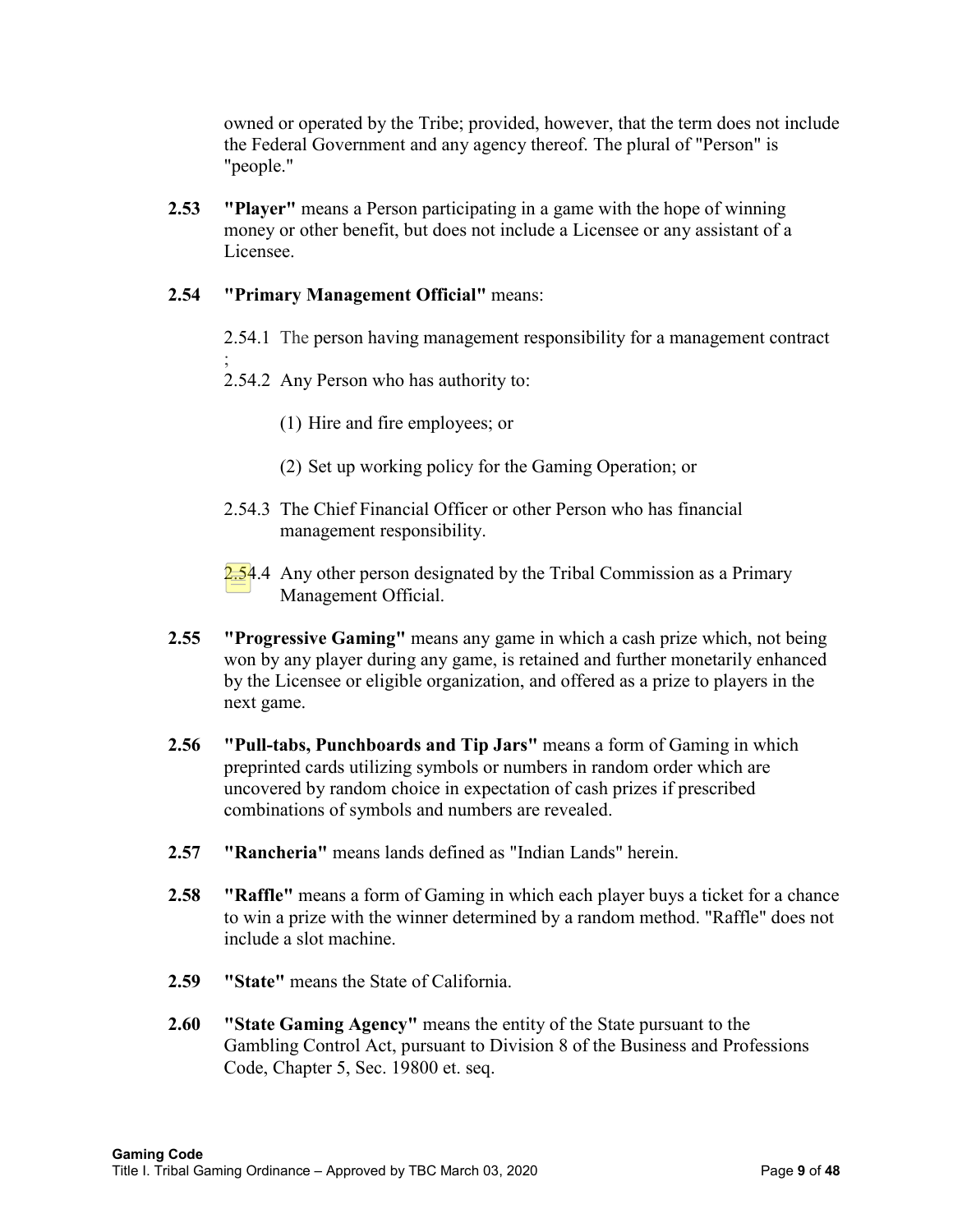- **2.61 "State Gaming Facility Compliance Agent"** means the Person appointed as Inspector pursuant to Section 6.4.2(c) of the Compact.
- **2.62 "Tribal Business Council"** means the Elected Officials of the General Council pursuant to the Susanville Indian Rancheria Tribal Constitution.
- **2.63 "Tribal Commission"** means the Tribe's Gaming Commission described in Section 4 of this Code.
- **2.64 "Tribal Court"** means a Tribal Court created in accordance the Tribe's Constitution.
- **2.65 "Tribe" or "Tribal"** means the Susanville Indian Rancheria.
- **2.66 "Non-Gaming Vendor"** means any purveyor of goods or services, other than professional accounting and legal services, to the Gaming Facility that is not otherwise classified as a Gaming Resource Supplier.
- **2.67 "Wager"** means the initial bet made in any game.

#### **SECTION 3. GENERAL PROVISIONS**

- **3.1** Authority. This Code is enacted pursuant to the inherent sovereign powers of the Tribe pursuant to Article VI of the Tribal Constitution and Bylaws and pursuant to the powers of the Tribal Business Council pursuant to Article VI, Section 2(a) of the Tribal Constitution and Bylaws.
- **3.2** Title, Repeal of Prior Laws, and Effect of Repeal. This Code may be cited as the Susanville Indian Rancheria Gaming Code or "Code." This Code shall be appropriately inserted in the Tribal Code, pursuant to the Tribal Constitution.
	- 3.2.1 All titles, chapters and sections of the Tribal Code which pertain to Gaming and are in effect as of the date that this Code becomes operative, are hereby repealed, and all other laws, or parts thereof, inconsistent with the provisions of this Code are hereby repealed.
	- 3.2.2 Repeal of this Code, or any portion thereof, shall not have the effect of reviving any prior Law, Ordinance, or Resolution theretofore repealed or suspended.
- **3.3 Construction.** In construing the provisions of this Code, unless the context otherwise requires, the following shall apply:
	- 3.3.1 This Code shall be liberally construed to effect its purpose and to promote substantial justice.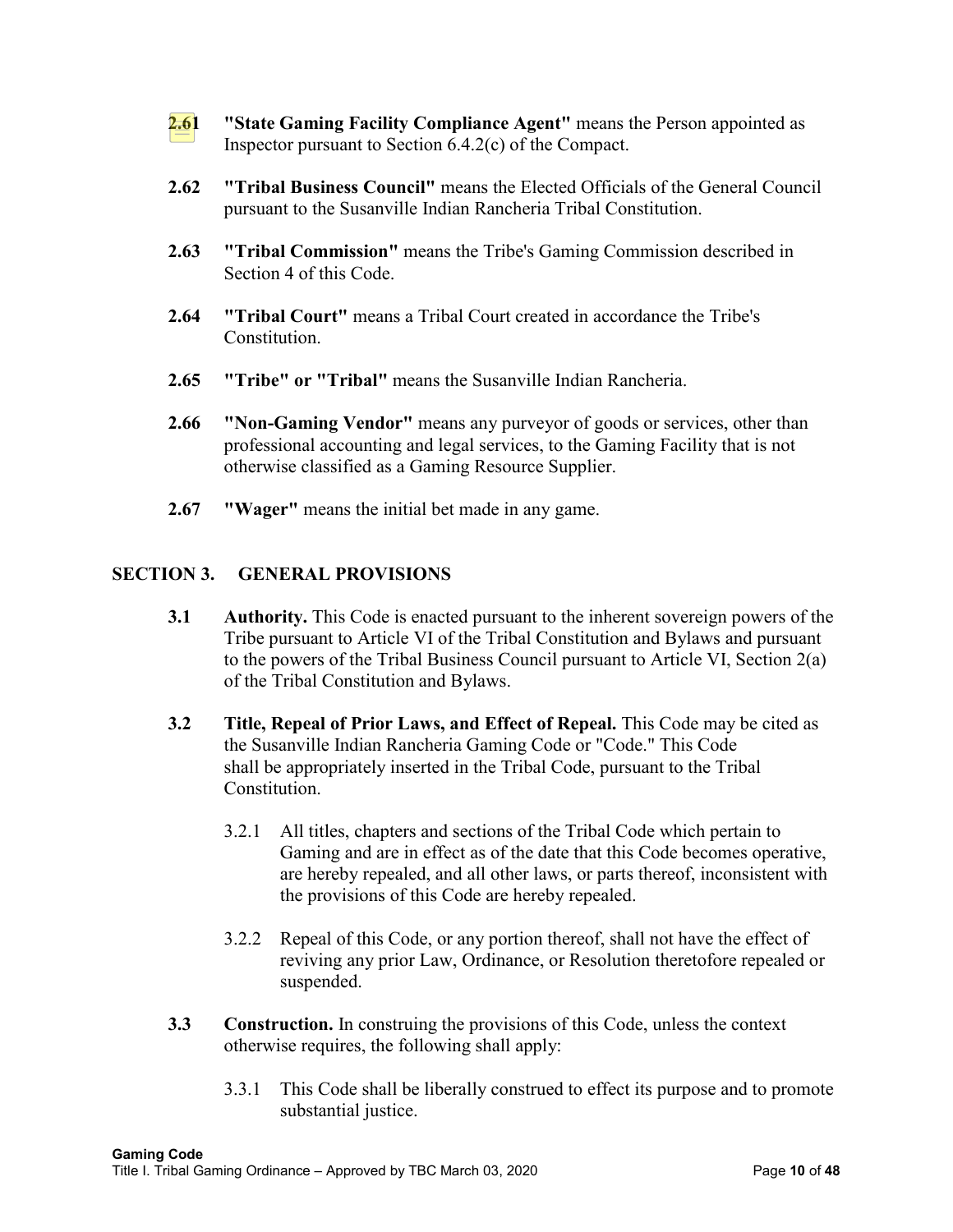- 3.3.2 Words in the present tense include the future and past tenses.
- 3.3.3 Words in the singular number include the plural, and words in the plural number include the singular.
- 3.3.4 Words of the masculine gender or neuter include masculine and feminine genders and the neuter.
- **3.4 Severability.** If any section of this Code is invalidated by a court of competent jurisdiction, the remaining sections shall not be affected thereby.
- **3.5 Effective Date.** The Code shall become effective upon the date of its approval by the Chairman of the NIGC pursuant to the IGRA.

## **SECTION 4. TRIBAL GAMING COMMISSION**

- **4.1 Establishment.** The General Council hereby charters, creates and establishes the Susanville Indian Rancheria Tribal Gaming Commission as a governmental subdivision of the Tribe.
	- 4.1.1 The Susanville Indian Rancheria Tribal Gaming Commission shall be referred to throughout this Code as the Tribal Commission.
	- 4.1.2 The Tribal Business Council of the Susanville Indian Rancheria shall serve as the Tribal Commission until the Tribal Business Council appoints the members of the Tribal Commission pursuant to Section 4.10.4. The Tribal Business Council, as Tribal Commissioners, shall comply with the background check and licensing requirements of the Code, herein.

#### **4.2 Location and Place of Business.**

- 4.2.1 Gaming Facility The Tribal Commission may maintain its headquarters, principal place of business and office within the Gaming Facility.
- 4.2.2 Other Locations The Tribal Commission may, however, with a majority vote from the Tribal Business Council, establish other places of business in such other locations as the Tribal Commission may from time to time determine to be in the best interest of the Tribe.
- **4.3 Duration.** The Tribal Commission shall have perpetual existence and succession in its own name, unless dissolved by the Tribal Business Council pursuant to Tribal law.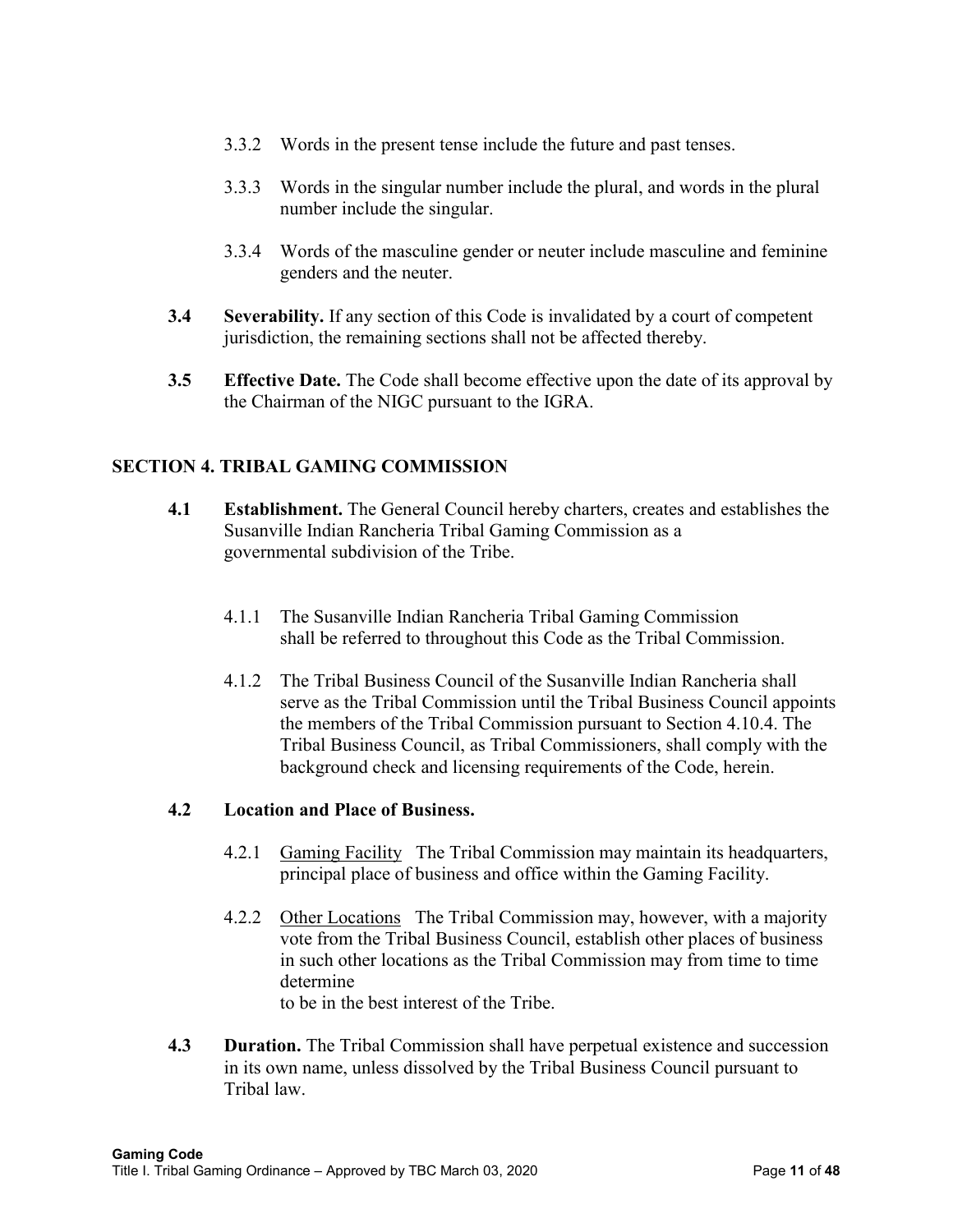- **4.4 Attributes.** As a governmental subdivision of the Tribe, the Tribal Commission is under the directive and control of the Tribal Business Council , but it is the purpose and intent of the Tribal Business Council that the operations of the Tribal Commission be conducted on behalf of the Tribe for the sole benefit and interests of the Tribe, its members and the residents of the Rancheria.
	- 4.4.1 Arm of Tribe In carrying out its purposes under this Code, the Tribal Commission shall function as an arm of the Tribe.
	- 4.4.2 Tribe Actions Notwithstanding any authority delegated to the Tribal Commission under this Code, the Tribe reserves to itself the right to bring suit against any Person or entity in its own right, on behalf of the Tribe or on behalf of the Tribal Commission, whenever the Tribe deems it necessary to protect the sovereignty, rights and interests of the Tribe or the Tribal Commission.
- **4.5 Recognition as a Political Subdivision of the Tribe.** The Tribe, on behalf of the Tribal Commission, shall take all necessary steps to acquire recognition of the Tribal Commission as a political subdivision of the Tribe, recognized by all branches of the United States Government as having been delegated the right to exercise one or more substantial governmental functions of the Tribe.

## **4.6 Sovereign Immunity of the Tribal Commission.**

4.6.1 Authority The Tribal Commission is cloaked by Federal and Tribal law with all the privileges and immunities of the Tribe, except as specifically limited by this Code, including sovereign immunity from suit in the State, Federal or Tribal Court.

4.6.2 No Waiver Nothing in this Code shall be deemed or construed to be a waiver of sovereign immunity of the Tribal Commission from suit, which shall only be waived pursuant to subsection 4.7 below.

- 4.6.3 No Consent to Jurisdiction Nothing in this Code shall be deemed or construed to be a consent of the Tribal Commission to the jurisdiction of the United States or of any state or of any other tribe with regard to the business or affairs of the Tribal Commission.
- **4.7 Waiver of Sovereign Immunity of the Tribal Commission.** Sovereign immunity of the Tribal Commission may be waived upon the recommendation of the Tribal Commission and only by express resolutions of both the Tribal Business

Council and the General Council after consultation with its attorneys.

4.7.1 Resolution Effecting Waiver All waivers of sovereign immunity must be preserved with the resolutions of the Tribal Business Council and the General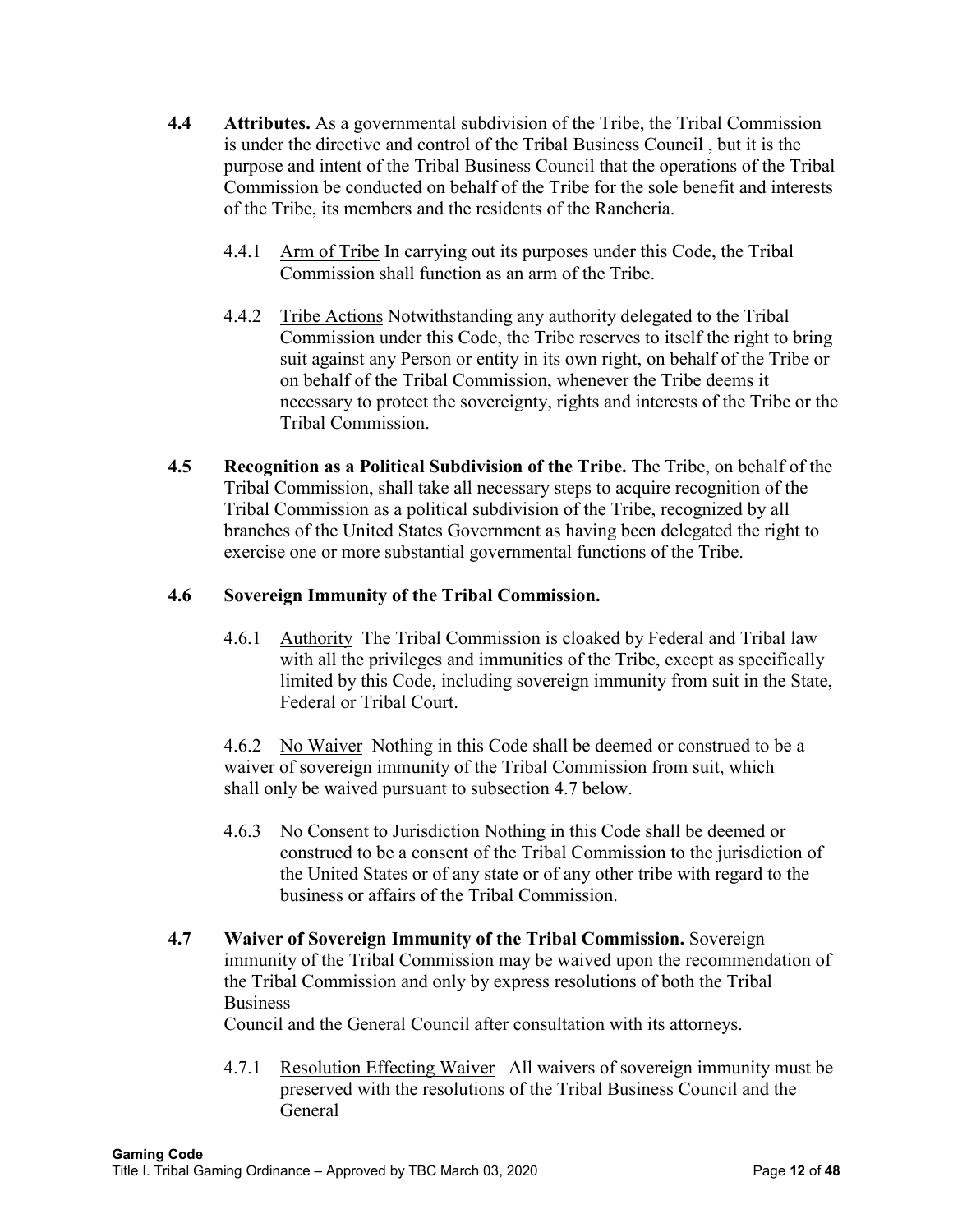Council of continuing force and effect.

- 4.7.2 Policy on Waiver Waivers of sovereign immunity are disfavored and shall be granted only when necessary to secure a substantial advantage or benefit to the Tribal Commission.
- 4.7.3 Limited Nature to Waiver Waivers of sovereign immunity shall not be general but shall be specific and limited as to duration, grantee, transaction, property or funds, if any, of the Tribal Commission subject thereto, and court having jurisdiction pursuant thereto and law applicable thereto.
- 4.7.4 Limited Effect of Waiver Neither the power to sue and be sued provided in subsection 4.17 herein, nor any express waiver of sovereign immunity by resolution of the Tribal Business Council and the General Council, shall be deemed a consent to the levy of any judgment, lien or attachment upon property of the Tribal Commission other than property specifically pledged or assigned, or a consent to suit in respect of any land within the exterior boundaries of the Rancheria or a consent to the alienation, attachment or encumbrance of any such land.
- **4.8 Sovereign Immunity of the Tribe.** All inherent sovereign rights of the Tribe as a Federally-recognized Indian Tribe, with respect to the existence and activities of the Tribal Commission, are hereby expressly reserved, including sovereign immunity from suit in any state, Federal or Tribal Court. Nothing in this Code nor any action of the Tribal Commission shall be deemed or construed to be a waiver of sovereign immunity from suit of the Tribe, or to be a consent of the Tribe to the jurisdiction of the United States or of any state or any other Tribe with regard to the business or affairs of the Tribal Commission or the Tribe, or to be a consent of the Tribe to any cause of action, case or controversy, or to the levy of any judgment, lien or attachment upon any property of the Tribe; or to be a consent to suit in respect to any land within the exterior boundaries of the Reservation, or to be a consent to the alienation, attachment or encumbrance of any such land.
- **4.9 Assets of the Tribal Commission.** The Tribal Commission shall have only those assets specifically assigned to it by the Tribal Business Council or acquired in its name by the Tribe or by it on its own behalf. No activity of the Tribal Commission nor any indebtedness incurred by it shall implicate or in any way involve any assets of tribal members or the Tribe not assigned in writing to the Tribal Commission.

## **4.10 Membership.**

4.10.1 Number of Commissioners The Tribal Commission shall be comprised of  $f_{\text{IV}}$ e (5) Tribal Gaming Commissioners, none of whom may be members of the Tribal Business Council.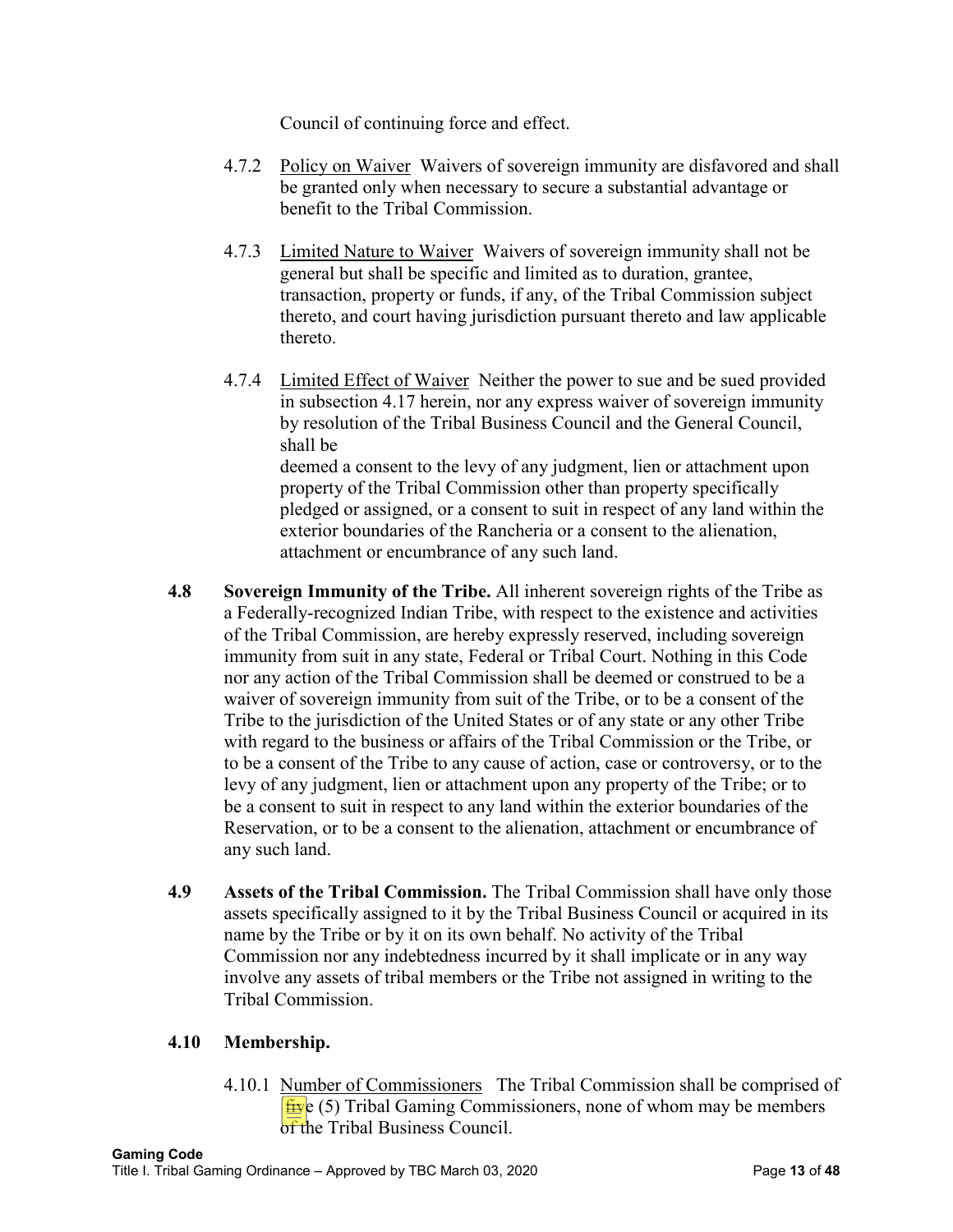- 4.10.2 Organization The Tribal Commission will consist of a Chairman, Vice-Chairman, Secretary and two (2) Commissioners.
	- (1) The Chairman shall direct Tribal Commission meetings and be the supervisor and is responsible for the day-to-day operations of the Tribal Commission.
	- (2) The Chairman and Vice-Chairman shall be the designated agents for service of process of any official determination, order or notice of violation.
	- (3) The Vice-Chairman shall direct Tribal Commission meetings, be the supervisor, be the agent for service of process, and be responsible for the day-to-day operations of the Tribal Commission, when the Chairman is unavailable.
	- (4) The Secretary shall keep minutes of meetings and provide a copy to the Tribal Business Council.

#### 4.10.3 Qualifications for Tribal Commission Positions

- (1) Preference shall be given to Enrolled Tribal Members.
- (2) Must pass the scrutiny of a background check pursuant to 4.10.5 below.
- (3) Tribal Commissioners shall have expertise, experience, education or a combination thereof in the following areas: finance, management, legal, business, governmental regulation, and Tribal policy and law.
- (4) Tribal Commissioners shall be at least twenty-one (21) years of age and show proof of High School Diploma or equivalent.
- 4.10.4 Date of Appointment The Tribal Business Council shall appoint Tribal Commissioners at their August Meeting.
- 4.10.5 Background Check Prior to the time that any Tribal Commission member takes office on the Tribal Commission, the Tribe shall perform or arrange to have performed a comprehensive background check on each prospective member. No Person shall serve as a Commissioner if:
	- (1) His/Her prior activities, criminal record, if any, or reputation, habits or associations:
		- (i) Pose a threat to the public interest; or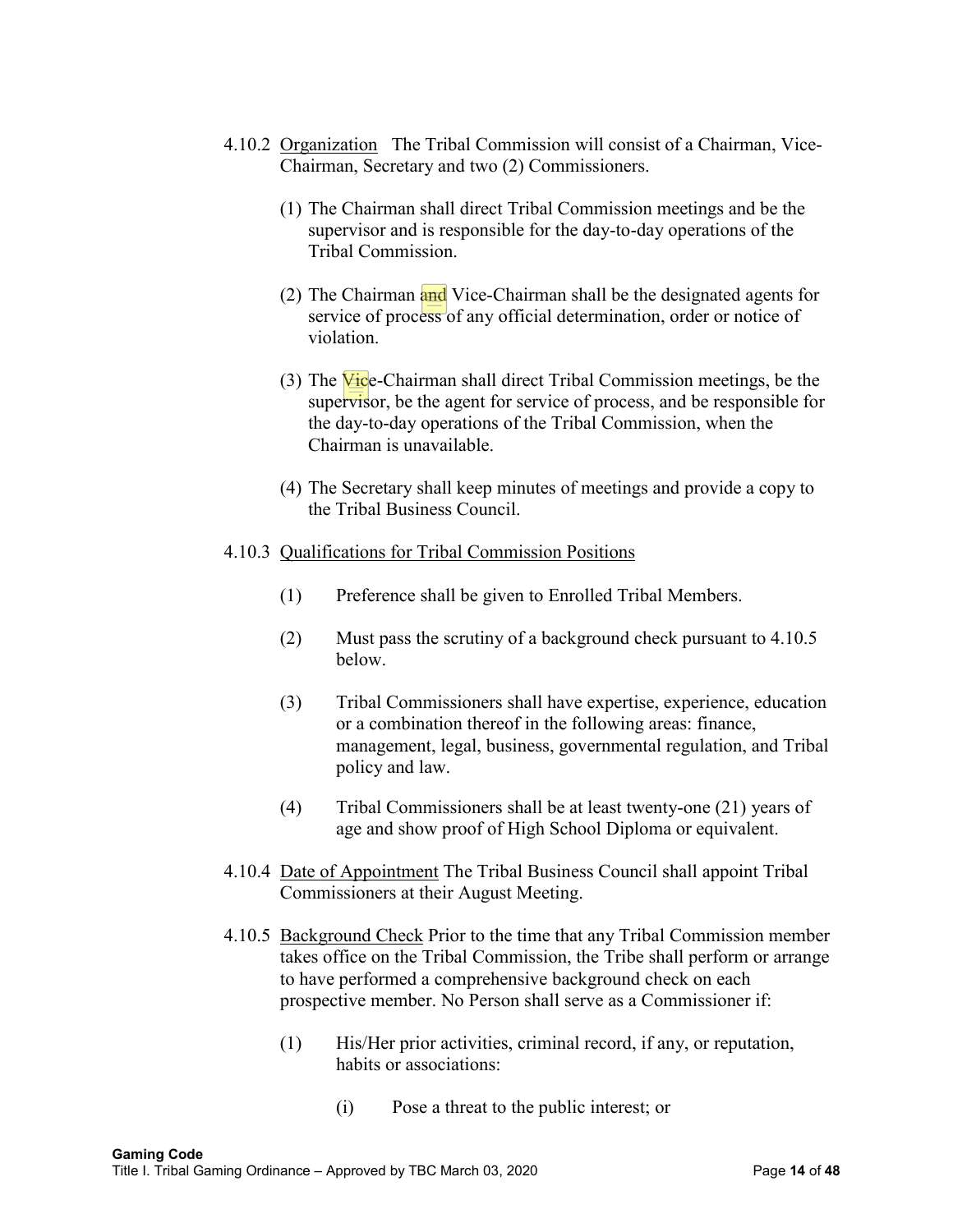- (ii) Threaten the effective regulation and control of Gaming; or
- (iii) Enhance the dangers of unsuitable, unfair, or illegal practices, methods, or activities in the conduct of Gaming; or
- (2) He/She has been convicted of or entered a plea of *nolo contendere* to a felony of any jurisdiction or to a misdemeanor involving dishonesty or moral turpitude in any jurisdiction; or
- (3) He/She has a direct monetary or financial interest in the conduct of any Gaming Enterprise or is in privity with a Management Contractor; or
- **4.11 Term of Office.** The **first** Tribal Commission shall be appointed as follows: the Chairman shall be appointed for three (3) years; a Tribal Commissioner appointed for two (2) years; and a Tribal Commissioner appointed for one (1) year. Upon the expiration of the first terms, each Tribal Commissioner **thereafter** shall be appointed for three (3) year staggered terms.
- **4.12 Ex-Officio Members.** At the direction of the Tribal Business Council, any member of the General Council, Tribal or Bureau of Indian Affairs employee, or any other Person may be designated to Participate, without vote, in Tribal Commission meetings.

## **4.13 Meetings.**

- 4.13.1 Regular Meetings The Tribal Commission shall meet formally at least every other week. Nothing in this Code shall prohibit the Tribal Commission from authorizing telephone and off-site meetings.
- 4.13.2 Special Meetings Special meetings may be called at the request of the Tribal Business Council or the Chairman of the Tribal Commission.
- 4.13.3 Quorum A quorum for all meetings shall consist of three (3) members.
- 4.13.4 Voting All questions arising in connection with the action of the Tribal Commission shall be decided by majority vote.
- **4.14 Compensation of Commissioners.** The compensation of Commissioners shall be established by the Tribal Business Council.

#### **4.15 Removal of Members or Vacancies.**

4.15.1 Removal A Tribal Commissioner may be removed by the Tribal Business Council for the following reasons: serious inefficiency, neglect of duty, malfeasance, misfeasance, nonfeasance, misconduct in office, or for any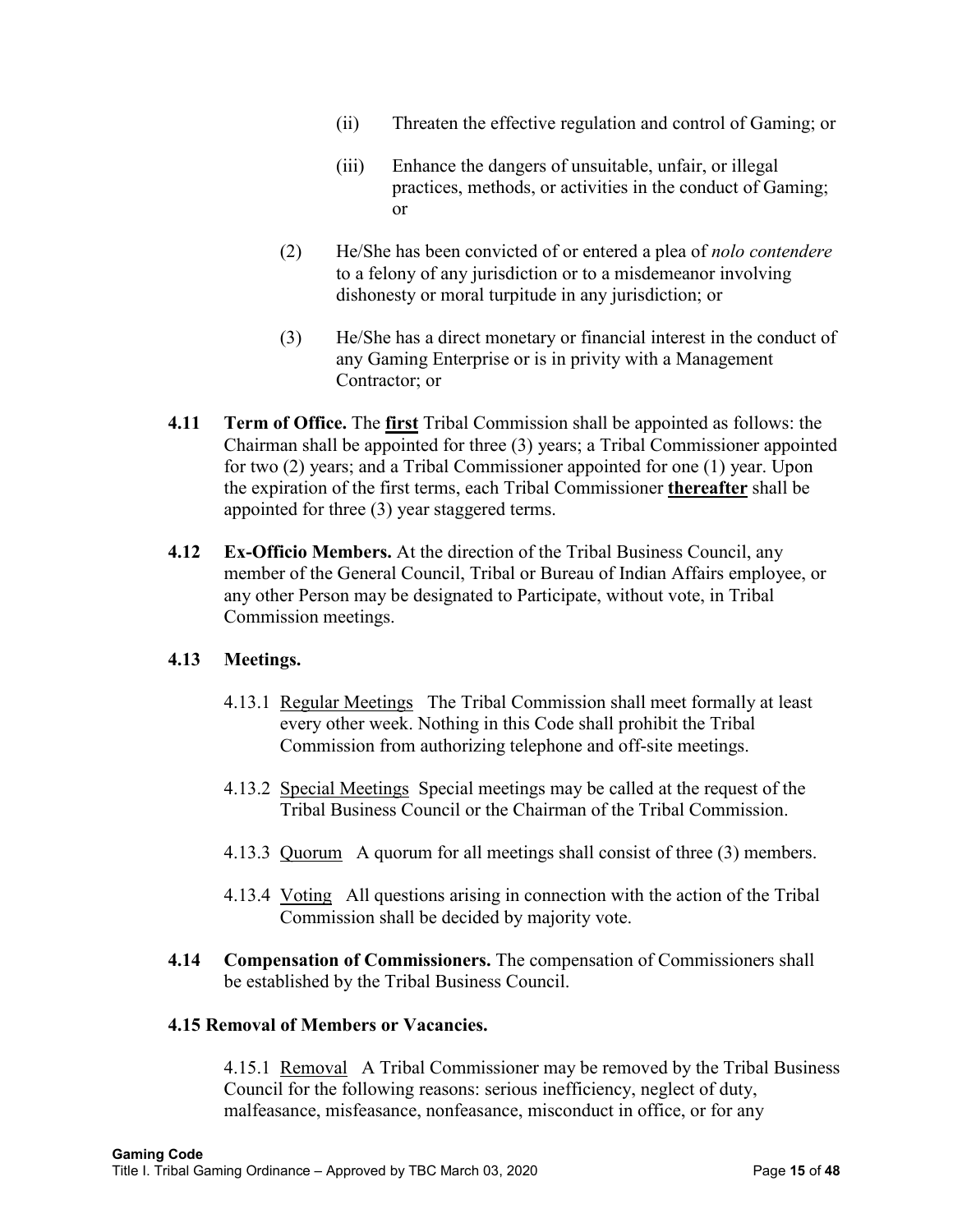conduct which threatens the honesty and integrity of the Tribal Commission or otherwise violates the letter or intent of this Code.

4.15.2 Due Process Except as provided below, no Tribal Commissioner may be removed without notice and an opportunity for a hearing before the Tribal Business Council, and then only after the Tribal Commissioner has been given written notice of the specific charges at least ten (10) days prior to such hearing. At any such hearing, the Tribal Commissioner shall have the opportunity to be heard in Person or by counsel and to present witnesses on his behalf.

4.15.3 Temporary Suspension If the Tribal Business Council or Tribal Commission determines that immediate suspension of a Tribal Commissioner is necessary to protect the interests of the Tribe, the Tribal Business Council may hold a hearing with the Tribal Commissioner to suspend the Tribal Commissioner temporarily, and the question of permanent removal shall be determined thereafter pursuant to Tribal Commission hearing procedures pursuant to 4.15.2 herein.

4.15.4 Written Record A written record of all removal proceedings together with the charges and findings thereon shall be kept by the Tribe.

4.15.5 Removal Final The decision of the Tribal Business Council upon the removal of a Tribal Commissioner shall be final.

4.15.6 Vacancies If any Tribal Commissioner shall die, resign, be removed or for any reason be unable to serve as a Tribal Commissioner, the Tribal Business Council shall declare his/her position vacant and shall appoint another Person to fill the position within thirty (30) days of the vacancy. The terms of office of each Person appointed to replace an initial Tribal Commissioner shall be for the balance of any un-expired term for such position provided, however, that any prospective appointee must meet the qualifications established by this Code.

- **4.16 Conflict of Interest.** No Person shall serve as a Tribal Commissioner if he/she or any member of his/her Immediate Family has an ownership, partnership or other direct financial interest, other than a regular salary interest, in any Gaming Enterprise, or if he/she has any other Personal or legal relationship which places him/her in a conflict of interest.
	- 4.16.1 No member of the Tribal Commission shall participate in any promotion, contest, or gaming activity of the casino enterprise.
	- 4.16.2 No member of the Tribal Business Council shall participate in any promotion, contest, or progressive slot machine of the casino enterprise.
- **4.17 Powers of the Tribal Commission.** In furtherance, but not in limitation, of the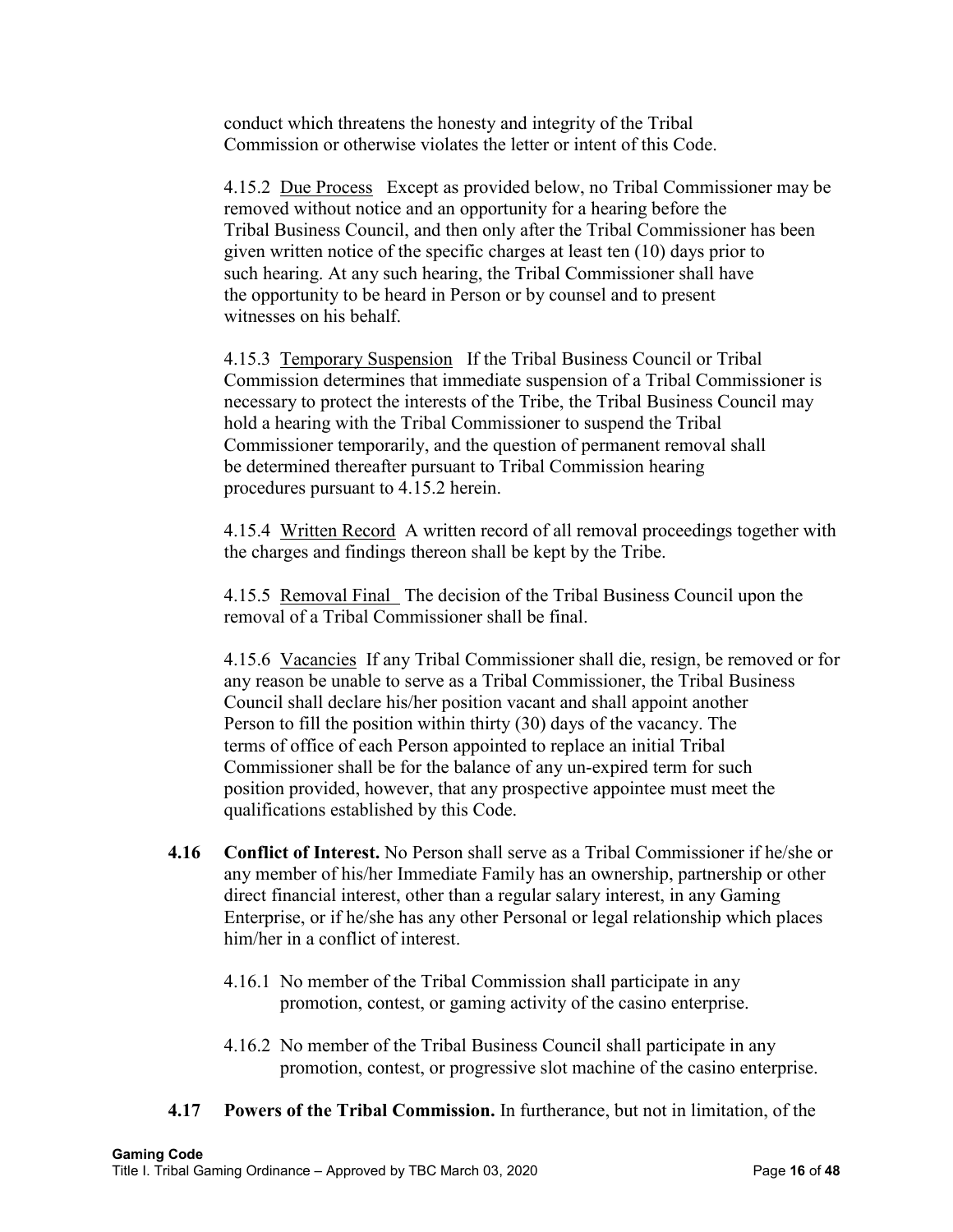Tribal Commission's purposes and responsibilities, and subject to any restrictions contained in this Code or other applicable law, the Tribal Commission shall have, and is authorized to exercise by majority vote, the following powers in addition to all powers already conferred by this Code:

- 4.17.1 To reasonably inspect and regulate all Gaming within the jurisdiction of the Tribe, provided that the Commission does not make Management decisions as to the day-to-day operations of the Gaming Enterprise.
- 4.17.2 To investigate any reported violations of this Code, the Compact, or any other applicable law regarding Gaming within the jurisdiction of the Tribe.
- 4.17.3 To act as liaison with the NIGC and the California Division of Gaming Control Commission.
- 4.17.4 To publish and distribute copies of this Code and Tribal Commission rules and regulations and any Tribal Business Council, Tribal Commission or Tribal Court decisions regarding Gaming matters.
- 4.17.5 To prepare and submit for Tribal Business Council approval proposals, including budget and monetary proposals related to the operation of the Tribal Commission, which could enable the Tribe to better carry forth the policies and intent of this Code.
- 4.17.6 To work directly, and only with the Tribal Business Council with regard to any Gaming issues.
- 4.17.7 To make or cause to be made reasonable inspections or investigations as it deems necessary to ensure compliance with this Code. In undertaking such investigations, the Tribal Commission may request the assistance of Tribal Gaming staff, Federal and local law enforcement officials, legal counsel and other third parties.
- 4.17.8 To arrange for training of Tribal Commission members and employees in areas relating to the regulation or operation of Gaming.
- 4.17.9 Upon prior explicit resolution and approval of the Tribal Business Council, to employ such advisors as it may deem necessary. Advisors may include, but are not limited to, lawyers, accountants, law enforcement specialists and Gaming professionals.
- 4.17.10 To promulgate rules and regulations, which implement and further the provisions of this Code; provided such rules and/or regulations are approved by Tribal Business Council resolution or ordinance.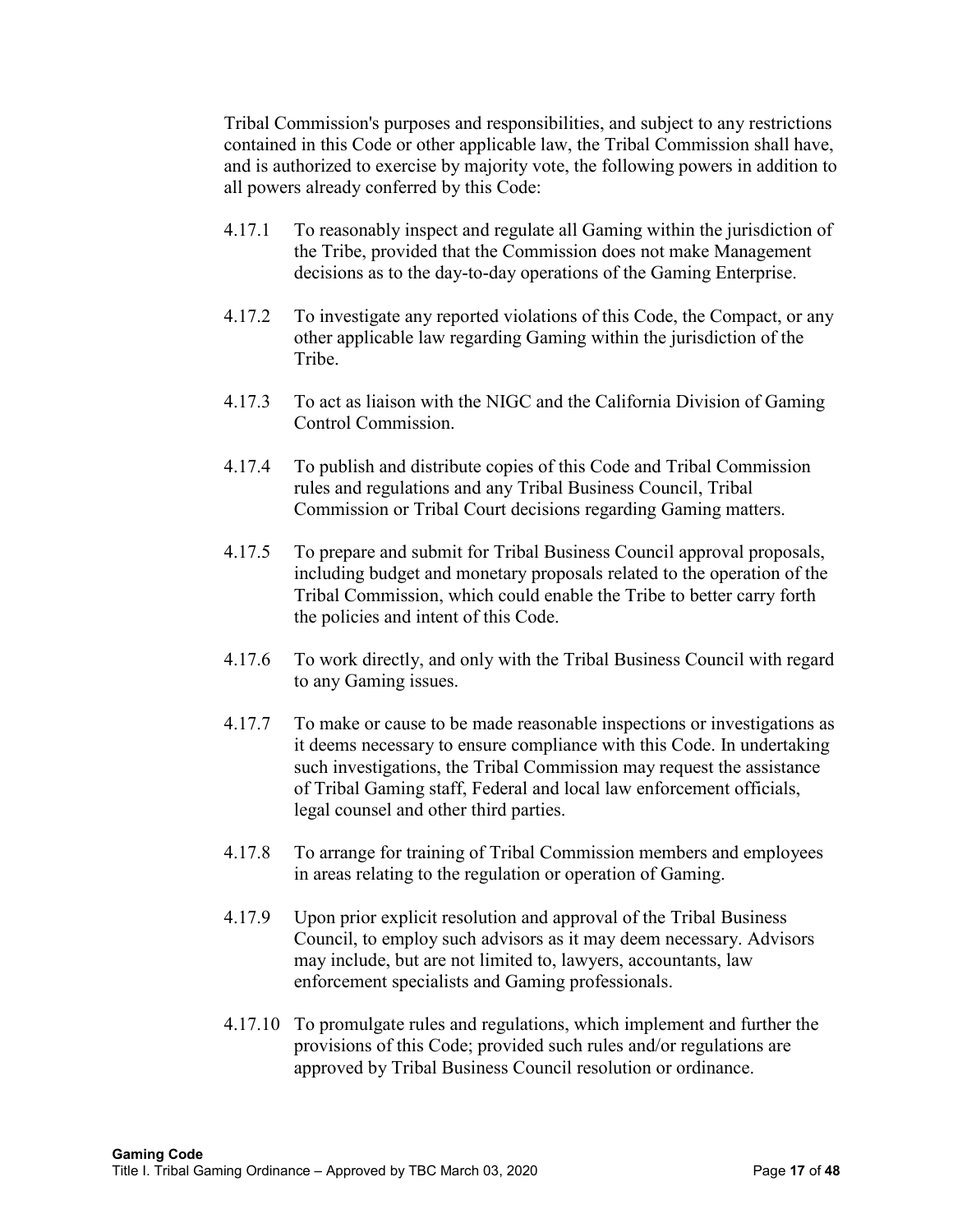- 4.17.11 To accept, review, approve or disapprove any Application for a License and granting and issuing gaming licenses to Primary Management Officials and Key Employees.
- 4.17.12 To consult with and make recommendations to the Tribal Business Council regarding changes in Tribal Gaming laws and policies.
- 4.17.13 To examine under oath, either orally or in writing, in hearings or otherwise any Person or agent, officer or employee of any Person, or any other witness with respect to any matters related to this Code, including enforcement of Tribal Gaming laws, regulations, and policies, and to compel by subpoena the attendance of witnesses and the production of any books, records, and papers with respect thereto.
- 4.17.14 To make, or cause to be made by its agents or employees, an examination or investigation of the place of business, equipment, facilities, tangible Personal property and the books, records, papers, vouchers, accounts, documents and financial statements of any Gaming operating, or suspected to be operating, within the jurisdiction of the Tribe.
- 4.17.15 To delegate to an individual member of the Tribal Commission, or to an individual member of the Tribal Business Council, or Tribal staff, such of its functions as may be necessary to administer these ordinances efficiently; provided, that the Tribal Commission may not re-delegate its power to exercise any of the substantial governmental functions of the Tribe or its power to promulgate rules and regulations; and provided further that the Tribal Commission may not delegate to any Person the power to permanently revoke a License.
- 4.17.16 To issue fines and sanctions to the Gaming Facility if it is operating in violation of this Code, and report significant violations of the Compact to the State Gaming Agency.
- 4.17.17 To sue or be sued in courts of competent jurisdiction within the United States and Canada, subject to Sections 4.6 and 4.7 herein; provided, that no suit shall be brought by the Tribal Commission without the prior explicit written approval of the Tribal Business Council.
- 4.17.18 To use the seal of the Tribal Commission or the seal of the Tribe with the approval of the Tribal Business Council.
- 4.17.19 To arbitrate, compromise, negotiate or settle any dispute to which it is a party relating to the Tribal Commission's authorized activities.
- 4.17.20 To exercise the Tribal power to tax, authorized by the Tribal Constitution in accordance with a Tribal Business Council resolution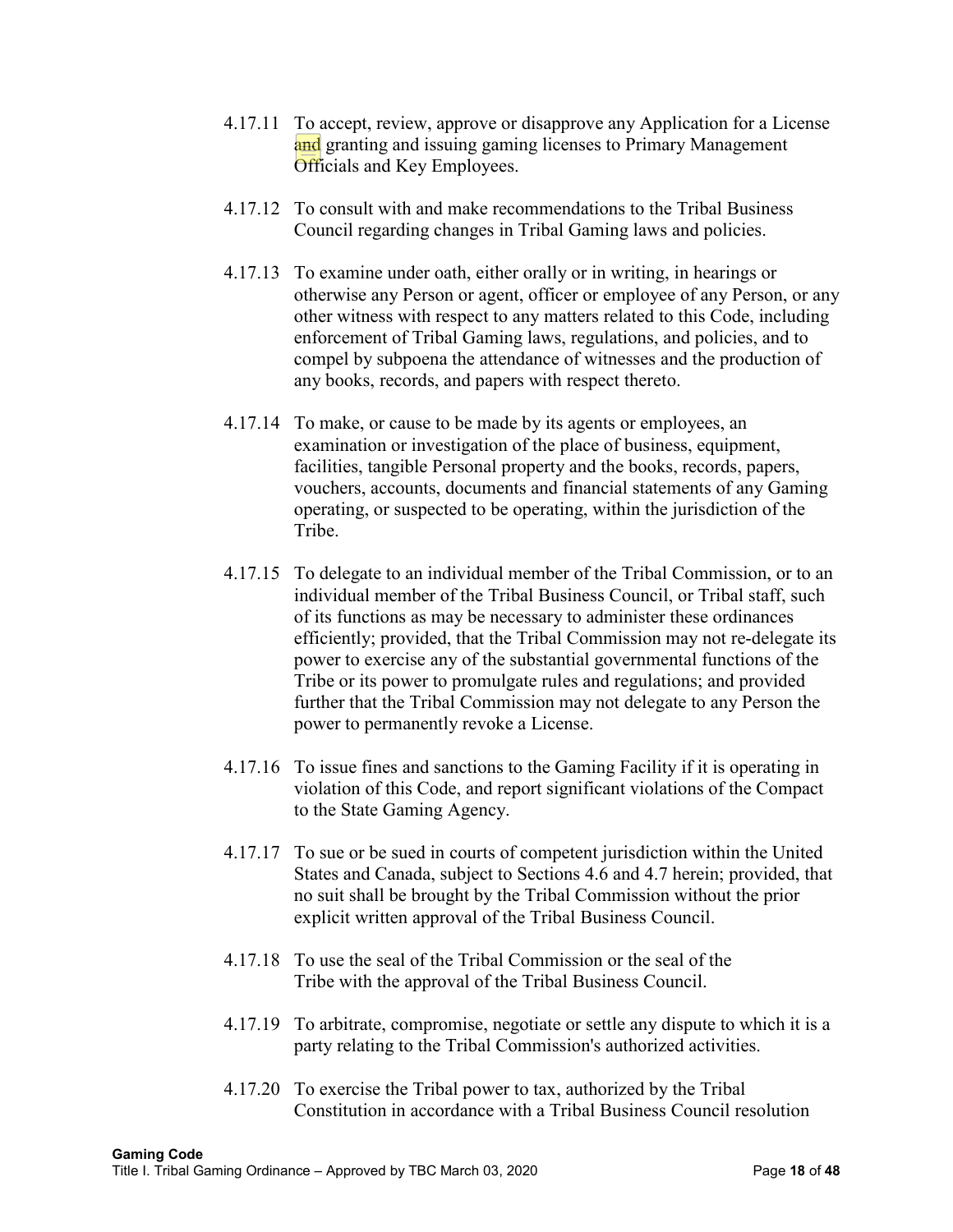delegating such power to the Tribal Commission solely for the purpose of allowing it to charge administrative and License Application fees to Gaming License Applicants which are reasonably related to the costs of operating the Commission.

- 4.17.21 To purchase insurance from any stock or mutual company for any property or against any risk or hazard.
- 4.17.22 With prior approval of the Tribal Business Council, to make application and accept grants and other awards from private and governmental sources in carrying out or furthering the purposes of the Tribal Commission or the Tribe.
- 4.17.23 To establish and maintain such bank accounts as may be necessary or convenient.
- 4.17.24 To require the filing of any records, forms, and reports and all other information desired by the Tribal Business Council or required by this Code.
- 4.17.25 To provide for an internal system of record keeping with adequate safeguards for preserving confidentiality as deemed necessary by the Tribal Commission for retaining records, forms and reports at least three (3) years.
- 4.17.26 To adopt a schedule of fees to be charged for Licenses.
- 4.17.27 To adopt a schedule of fees for services rendered relating to transcripts and the furnishing or certifying of copies of proceedings, files, and records.
- 4.17.28 To conduct or arrange for background investigations of all Applicants.
- 4.17.29 To discipline any Licensee or Person participating in Gaming by ordering immediate compliance with this Code, and to issue an order of temporary suspension of any License issued under this Code pursuant to the hearings and due process required by Section 4.23 and 4.24 herein.
- 4.17.30 To issue an order of temporary closure of a Gaming Facility in the event the Tribal Commission determines that immediate closure is necessary to protect assets or interests of the Tribe pursuant to the due process and hearings required by Section 4.23 and 4.24 herein.
- 4.17.31 To become self-regulating whenever the Tribe becomes eligible for a certificate of self-regulation under the IGRA.
- 4.17.32 To file with the State Gaming Agency a request to be heard on any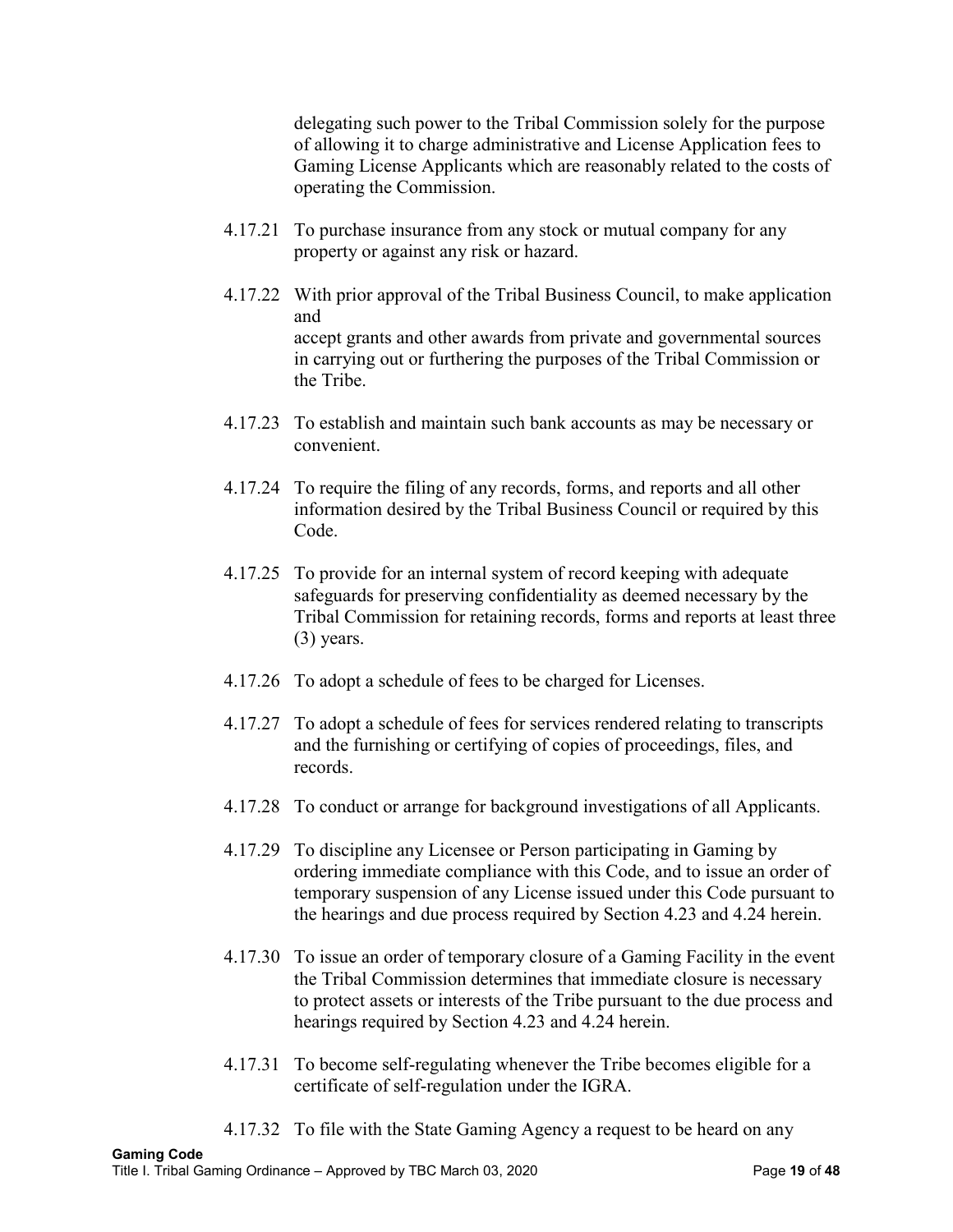denial of a Determination of Suitability.

- 4.17.33 To ask for the assistance of the State Gaming Agency to carry out the Class III provisions of this Code and to reimburse the State Gaming Agency for any costs that it occurs in the provision of this service.
- 4.17.34 To assist Management in taking all steps necessary and appropriate to insure the physical safety of all Tribal Gaming Enterprises, their Licensees, patrons and employees.
- 4.17.35 Notwithstanding any authority granted herein, the Tribal Commission shall endeavor to follow rules, regulations, standards, specification and procedures which are consistent with the State Gaming Agency's rules, regulations, standards, specifications and procedures adopted pursuant to Sections  $4.0-9.0$  of the Compact.
- 4.17.36 To enact and adhere to its own internal controls including a Conflict of Interest Policy governing Tribal Commissioners and Tribal Gaming Commission staff
- **4.18 Annual Budget.** The Tribal Commission shall prepare an annual operating budget for all Tribal Commission activities and present it to the Tribal Business Council by October 15 of each year.

#### **4.19 Tribal Commission Regulations.**

- 4.19.1 Tribal Commission regulations necessary to carry out the orderly performance of its duties and powers shall include, but shall not be limited to, the following:
	- (1) The Minimum Internal Control Standards ("MICS") guidance on Class III MICS as issued by the NIGC;
	- (2) Interpretation and application of this Code, as may be necessary to enforce the Tribal Commission's duties and exercise its powers;
	- (3) A regulatory system for overseeing Gaming, including accounting, contracting, management and supervision;
	- (4) The findings of any reports or other information required by or necessary to implement this Code; and
	- (5) The conduct of inspections, investigations, hearings, enforcement actions and other powers of the Tribal Commission authorized by this Code.
- 4.19.2 No regulation of the Tribal Commission shall be of any force or effect unless it is adopted by the Tribal Commission by written resolution and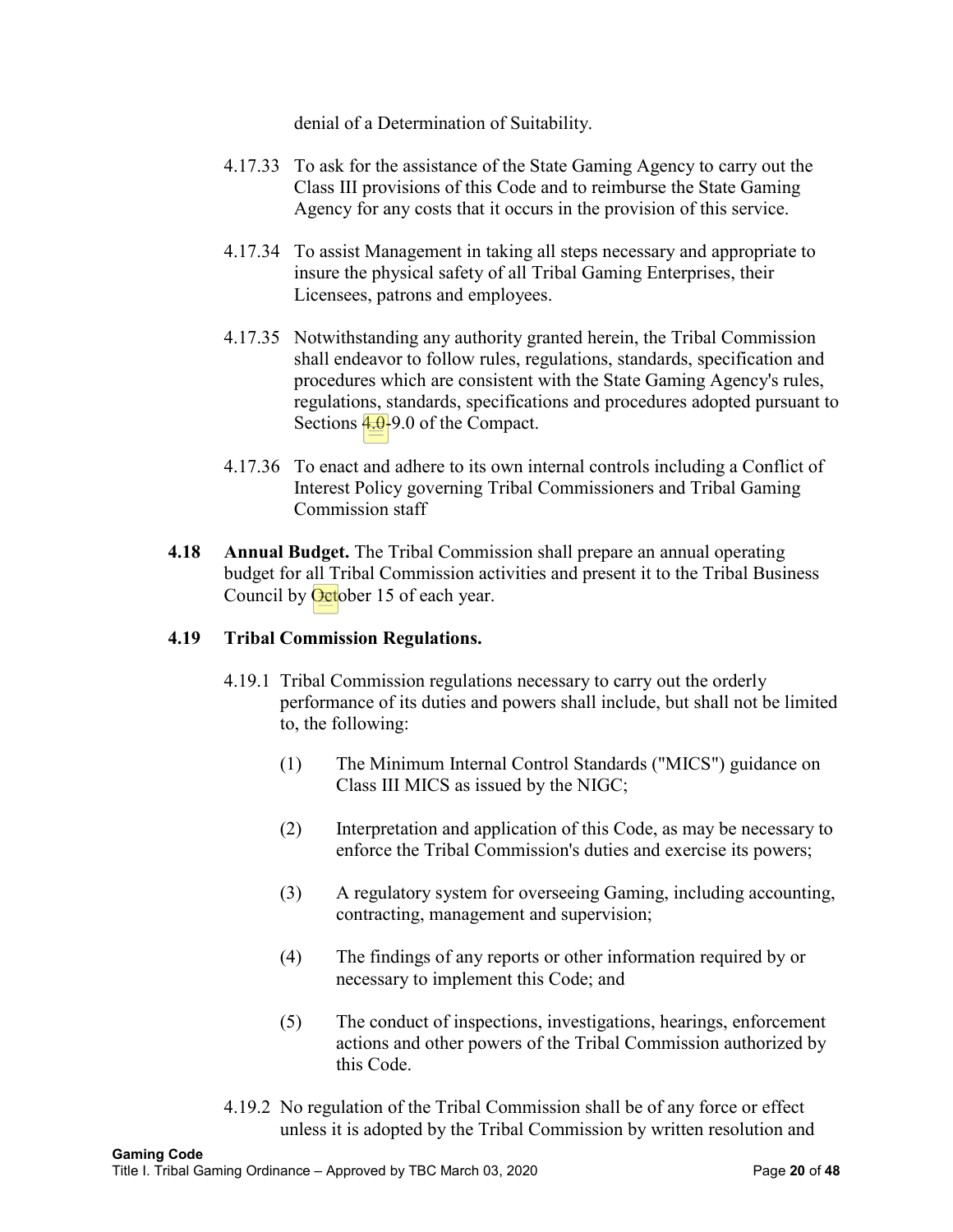subsequently approved by a resolution of the Tribal Business Council and both resolutions filed for the record in the office of the Tribal Secretary.

- **4.20 Right of Entrance; Bi-Monthly Inspection.** The Tribal Commission and duly authorized officers and employees of the Tribal Commission, during regular business hours, may reasonably enter upon any premises of any Licensee or Gaming Facility for the purpose of making inspections and examining the accounts, books, papers and documents of any such Gaming Facility.
	- 4.20.1 Aid to Entry The Gaming Facility staff shall facilitate such inspection or examinations by giving every reasonable aid to the Tribal Commission and to any properly authorized officer or employee.
	- 4.20.2 Frequency of Inspection A Commissioner or a member of the Tribal Commission's staff shall visit each Gaming Facility at least once every two weeks during normal business hours for the purpose of monitoring its operation. Such visits shall be unannounced.
- **4.21 Investigation.** The Tribal Commission, upon complaint or upon its own initiative or whenever it may deem it necessary in the performance of its duties or the exercise of its powers, may investigate and examine the operation and premises of any Person or Licensee within its jurisdiction. In conducting such investigation, the Tribal Commission shall make no order or final decisions without affording any affected party notice and a hearing pursuant to Section 4.23.

## **4.22 Reserved.**

- **4.23 Due Process; Notice; Hearings; Examiner.** The Tribal Commission shall provide due process and provide notice and a hearing if it is to utilize any of its enforcement capabilities in the administration of its powers and duties hereunder.
	- 4.23.1 No Hearing, Voluntary Resolution Whenever it shall appear to the satisfaction of the Tribal Commission that all of the interested parties involved in any proposed hearing have agreed concerning the matter at hand, the Tribal Commission may dismiss the issue without a hearing.
	- 4.23.2 Notice of Hearing The Tribal Commission shall, within five (5) days after the event giving rise to the concern, provide a written notice setting forth, with specificity, the issues to be resolved.
	- 4.23.3 Hearing The Tribal Commission shall, within five (5) days after the notice of hearing pursuant to 4.23.2, provide the affected parties the right to present oral or written testimony to all people interested therein as determined by the Tribal Commission.
	- 4.23.4 Examiner The Tribal Commission shall act as examiner for the purpose of holding any hearing, or the Tribal Commission may appoint a Person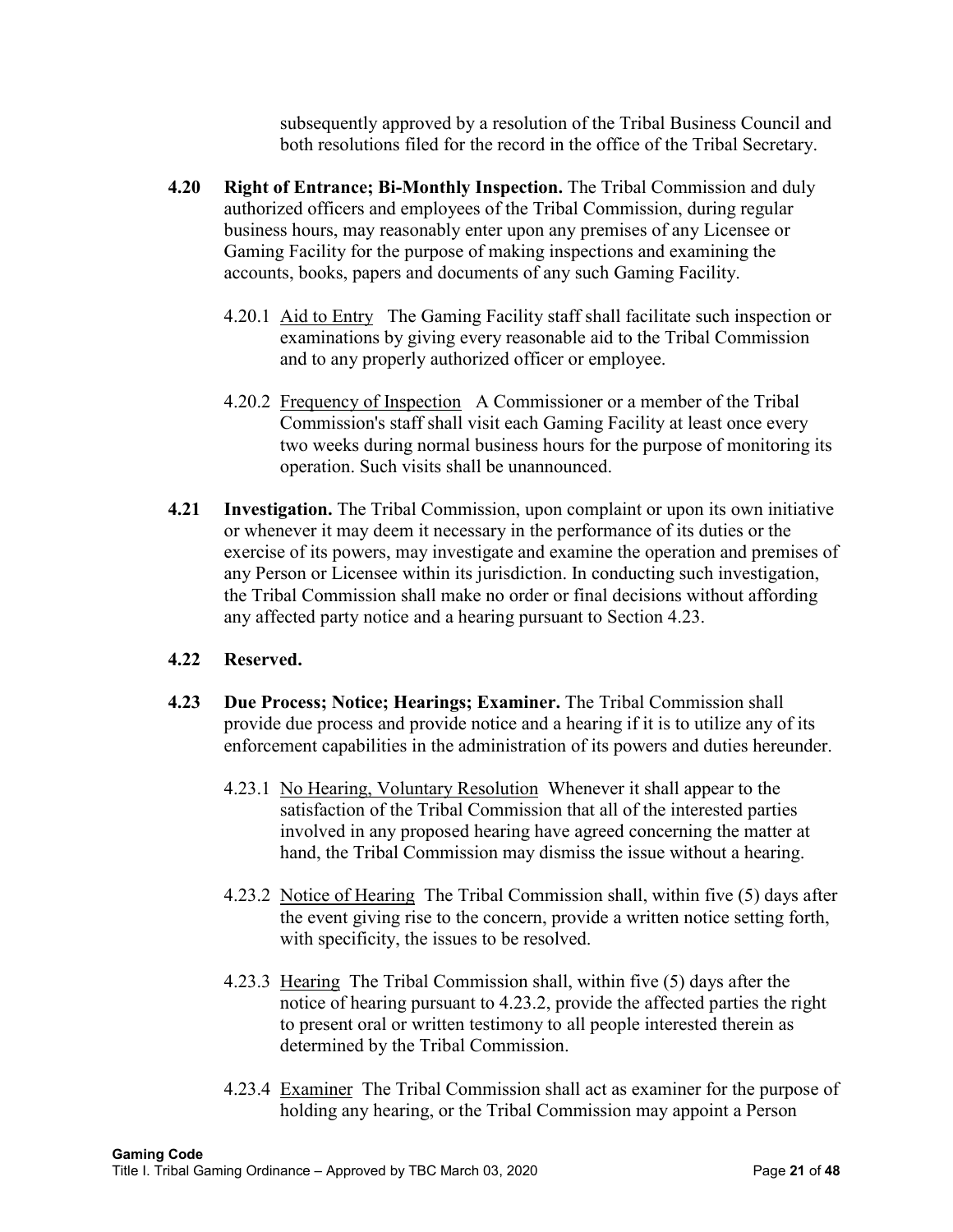qualified in the law or possessing knowledge or expertise in the subject matter of the hearing to act as examiner for the purpose of holding any hearing. Any such appointment shall constitute a delegation to such examiner of the powers of the Tribal Commission under this Code with respect to any such hearing.

- 4.23.5 Decision The Tribal Commission shall render a written decision upon the conclusion of any hearing conducted pursuant to this Section. The Commission will endeavor to deliver its written decision within thirty (30) days, however additional time may be required as determined by the Tribal Commission.
- 4.23.6 Appeals Request. Affected parties may appeal a Tribal Commission determination by filing a written appeal request to the Tribal Business Council within ten (10) days of receiving the Tribal Commission's written decision. A written appeal request must identify the basis for the appeal and shall summarize a specific error or injustice which allegedly occurred in the hearing process.
- 4.23.7 Appeals Procedure.
	- 4.23.7.1 The Tribal Business Council may grant or deny the appeal request in its discretion. If an appeal request granted, the Tribal Business Council may choose to schedule a hearing, or may issue a decision on the written record. The Tribal Business Council shall make its best effort to issue a written decision within ten (30) days of any hearing or within thirty (10) days if it does not conduct an appeal hearing.
	- 4.23.7.2 Any decision of the Tribal Business Council on appeal shall be final and not subject to further appeal.
- **4.25 Quarterly Report to the Tribal Business Council.** The Tribal Commission shall file a quarterly report to the Tribal Business Council summarizing reports received from each of the Tribe's Gaming Facilities and make such comments as it deems necessary to keep the Tribal Business Council fully informed as to the status of the Tribal Commission's activities.

#### **SECTION 5. GAMING LICENSES**

#### **5.1 Applicability.**

5.1.1 Every Employee, Key Employee, Primary Management Official, Gaming Enterprise, and Gaming Facility that aids, participates or is related to Gaming is required to have a current and valid License as issued by the Tribal Commission.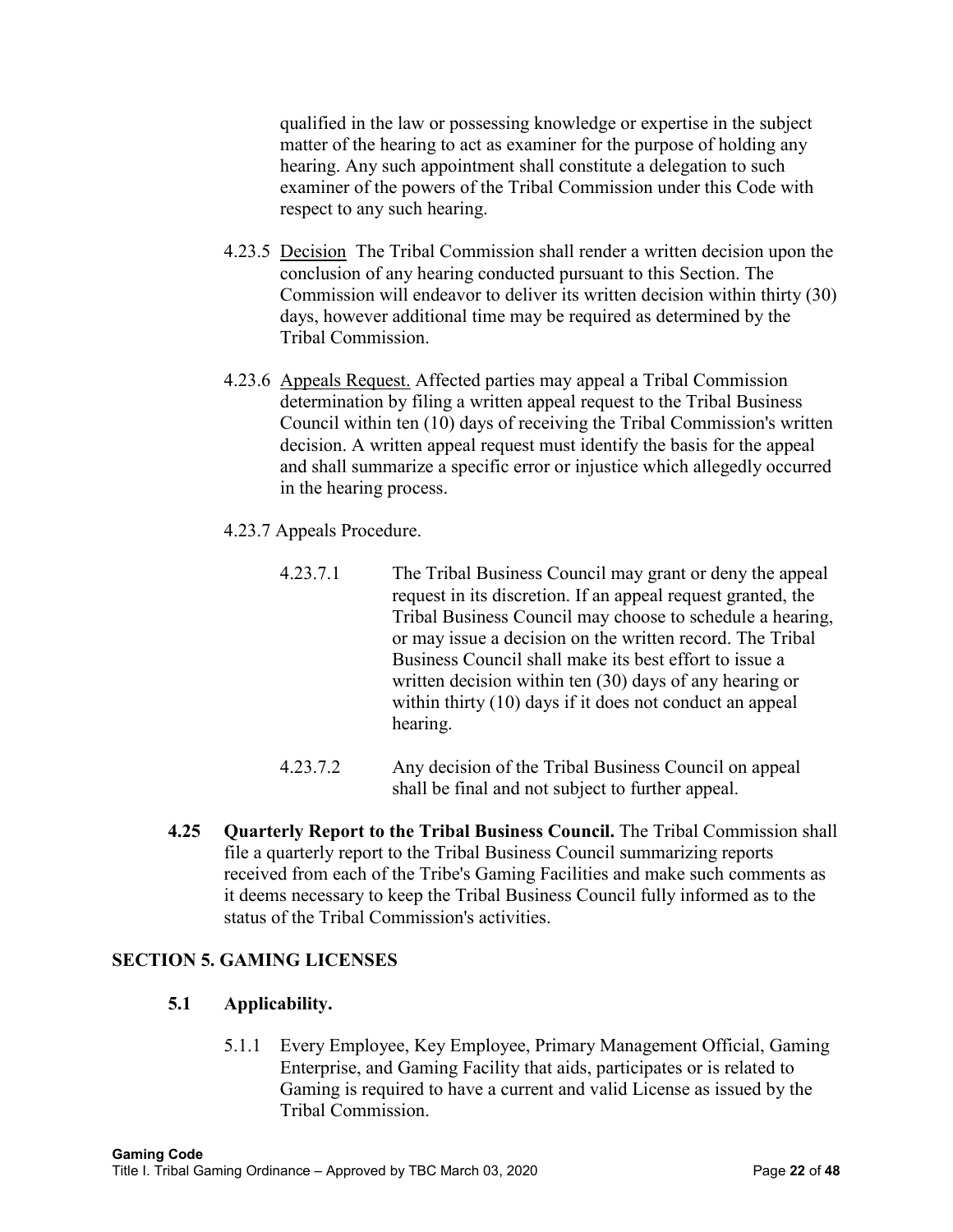- 5.1.2 Every Gaming Vendor that provides or receives, or is likely to provide or receive at least Twenty-five Thousand Dollars in any twelve (12) month period from the Enterprise is required to have a current and valid License as issued by the Tribal Commission.
- 5.1.3 Every Person extending financing, directly or indirectly, to the Facility or Enterprise is required to have a current and valid License as issued by the Tribal Commission, provided that any Person extending the financing shall be licensed within Ninety (90) days of execution of such financing.
- $5.1.4$  The Gaming Enterprise shall not employ an individual as a Primary Management Official or Key Employee position who does not have a license after ninety (90) days of beginning work at the gaming operation.

#### **5.2 Application Procedure.**

- 5.2.1 Submission to Tribal Commission An Applicant seeking a License shall submit an Application to the Tribal Commission on such form as the Tribal Commission may require.
- 5.2.2. Privacy Act and False Statement The application form shall include the following notices:

#### 5.2.2.1. Privacy Act

In compliance with the Privacy Act of 1974, the following information is provided: Solicitation of the information on this form is authorized by 25 U.S.S. 2701 et seq. The purpose of the requested information is to determine the eligibility of individuals to be granted a gaming license. The information will be used by the Tribal gaming regulatory authorities and by the National Indian Gaming Commission (NIGC) members and staff who have need for the information in the performance of their official duties. The information may be disclosed by the Tribe or the NIGC to appropriate Federal, Tribal, State, Local, or foreign law enforcement and regulatory agencies when relevant to civil, criminal, or regulatory investigators of gaming license, or investigations of activities while associated with a tribe or a gaming operation. Failure to consent to the disclosures indicated in this notice will result in a tribe's being unable to license you for a primary management official or key employee position.

The disclosure of your Social Security Number (SSN) is voluntary. However, failure to supply may result in errors in processing your application.

5.2.2.2. False Statement A false statement on any part of your license application may be grounds for denying a license or suspension or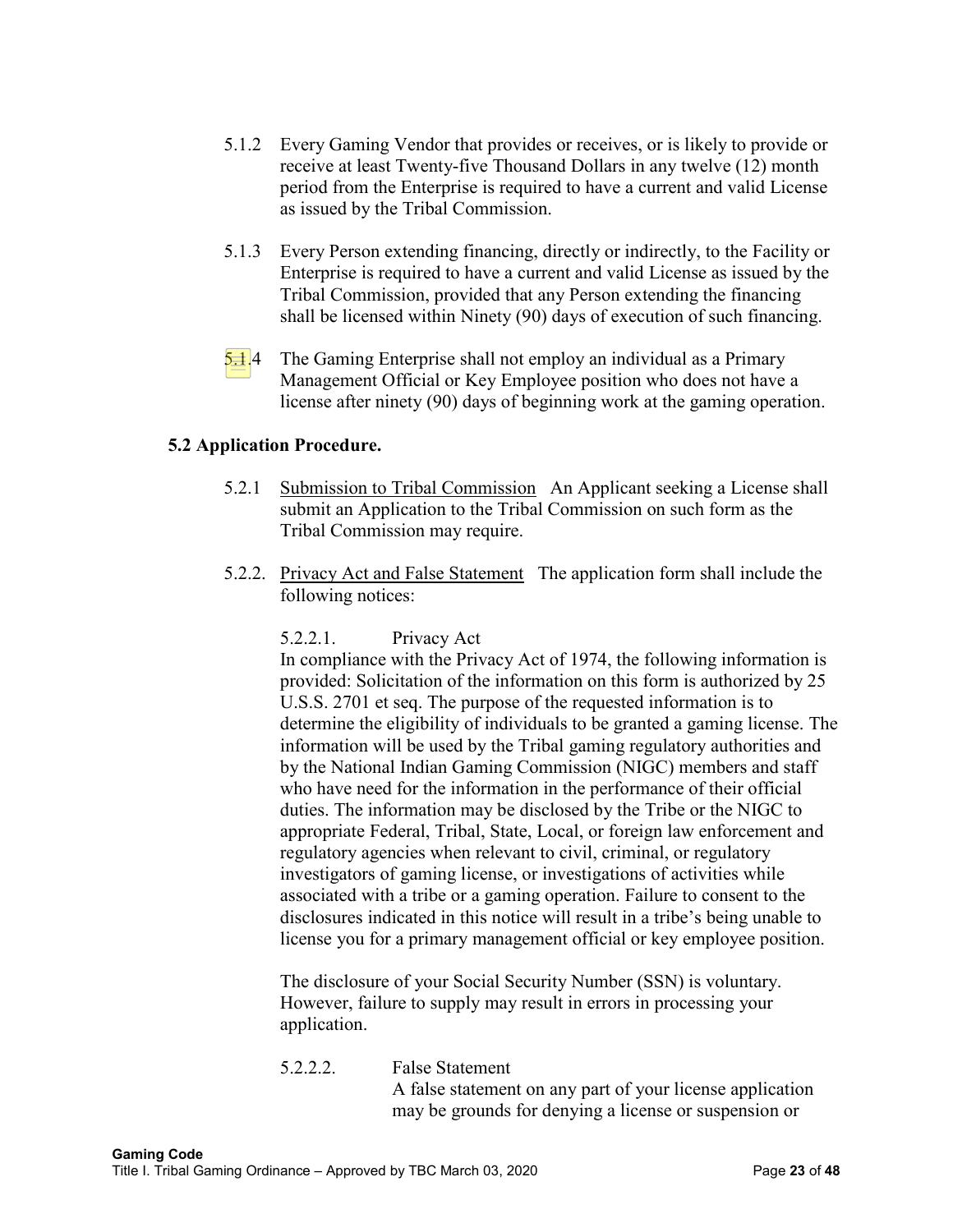revocation of a license. Also, you may be punished by fine or imprisonment (U.S. Code, title 18, section 1001).

- 5.2.3 Submission to State Gaming Agency The Applicant shall also submit an application for a Determination of Suitability along with required releases to the State Gaming Agency.
- 5.2.4 Application Contents At a minimum, and whether the information is relevant for the type of License applied for, the Application shall contain the following information:
	- (1) The full name, other names used  $(\text{oral or written})$ , address, telephone number, age, birth date and place, citizenship, gender, and social security number or business identification number of the Applicant.
	- (2) Currently and for the previous five  $(5)$  years; business and employment positions held, ownership interests in those businesses, business and residential addresses, and driver's license numbers. If the Applicant has been issued more than one (1) driver's license number within the last five (5) years, each driver's license number.
	- (3) The name, address and telephone number of the Licensee for whom he will work and the specific location at which he will be employed. A description of the job, task, or service the Applicant will provide.
	- (4) The names and addresses of the Applicant's Immediate Family.
	- (5) The Applicant's criminal and civil record, if any, and an explanation of any crimes for which he has been convicted or civil suits he has lost, or to which he has entered a plea of *nolo contendere.*
		- $(i)$  For each felony for which there is an ongoing prosecution or a conviction, the charge, the name and address of the court involved, and the date of disposition, if any;
		- (ii) For each misdemeanor conviction or ongoing misdemeanor prosecution (excluding minor traffic violations) within ten (10) years of the date of the application, the name and address of the court involved and the date of disposition, if any;
		- (iii) For each criminal charge (excluding minor traffic violations), whether or not there is a conviction, if such criminal charge is within ten (10) years of the date of the application, and is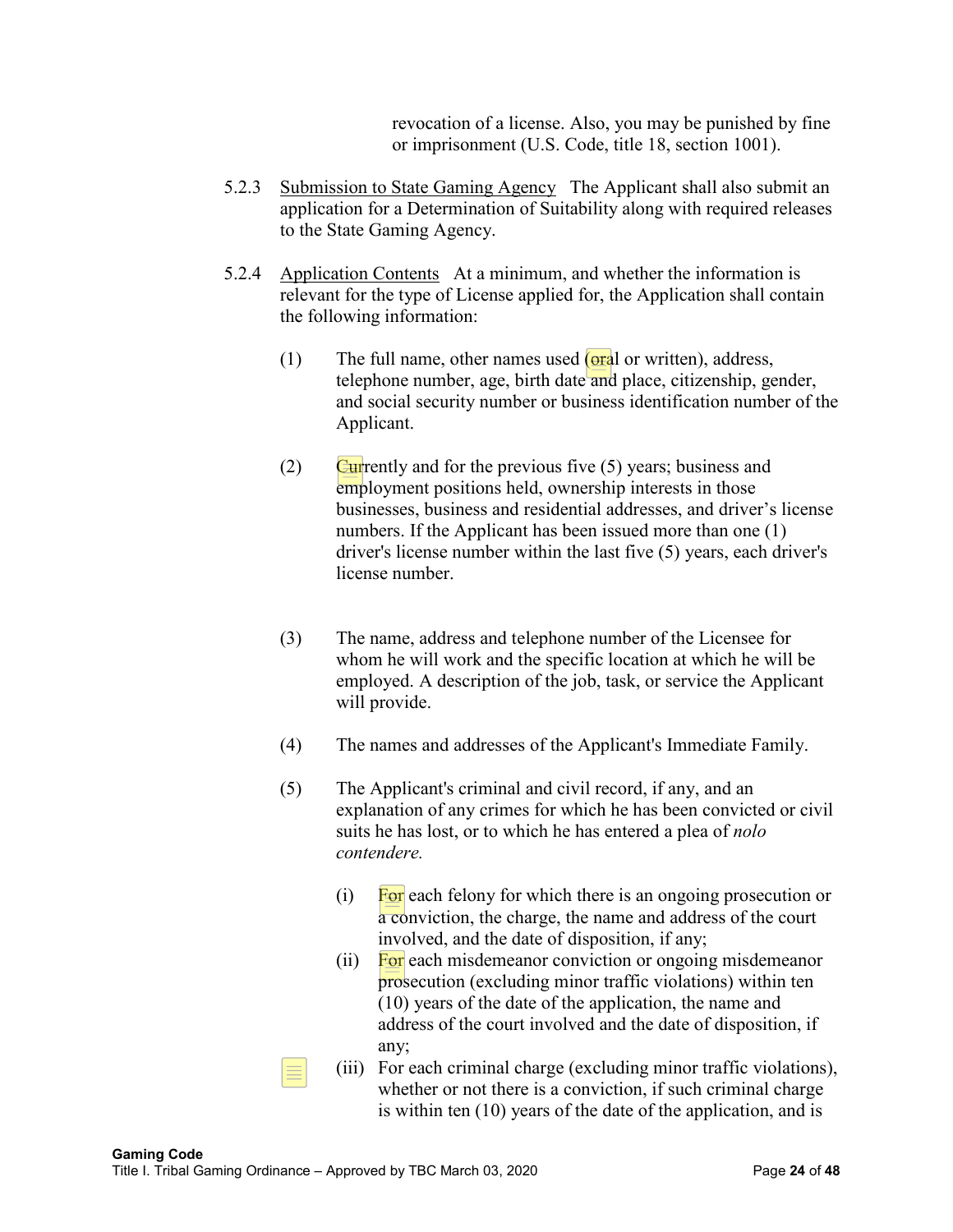not otherwise listed pursuant to paragraphs  $(5)(i) - (ii)$  of this section , the criminal charge, the name and address of the court involved and the date and disposition.

- (6) A disclosure of any judgment rendered against the Applicant.
- $(T)$  The names, current addresses and telephone numbers of three (3) personal references who are not related to the Applicant, including one (1) personal reference acquainted with the Applicant during each period of residence listed under paragraph (2) of this section.
- (8) A list of the Applicant's previous jobs over the preceding five *(5)* years and his present business affiliations.
- $(9)$  A description of any existing and previous business relationships with the gaming industry generally, including ownership interest in those businesses.
- $(10)$  A description of any existing and previous business relationships with other tribes, including any ownership interests in those businesses.
- (11) A sworn statement whether the Applicant or any member of his/her Immediate Family has a past or current financial interest in any Gaming-related enterprise anywhere.
- $(12)$  The name and address of any licensing or regulatory agency with which the person has filed an application for a license or permit related to gaming, whether or not such license or permit was granted.
- $(13)$  The name and address of any licensing or regulatory agency with which the person has filed an application for an occupational licenses or permit, whether or not such license or permit was granted.
- (14) A statement of all languages written or spoken.
- (15) Written permission giving the Tribal Commission, State Gaming Agency and NIGC or its designees the right to the Applicant's background, including his criminal record.
- (16) A complete disclosure of any pending or anticipated civil or criminal action against the Applicant.
- $(17)$  Any other information the Tribe deems relevant.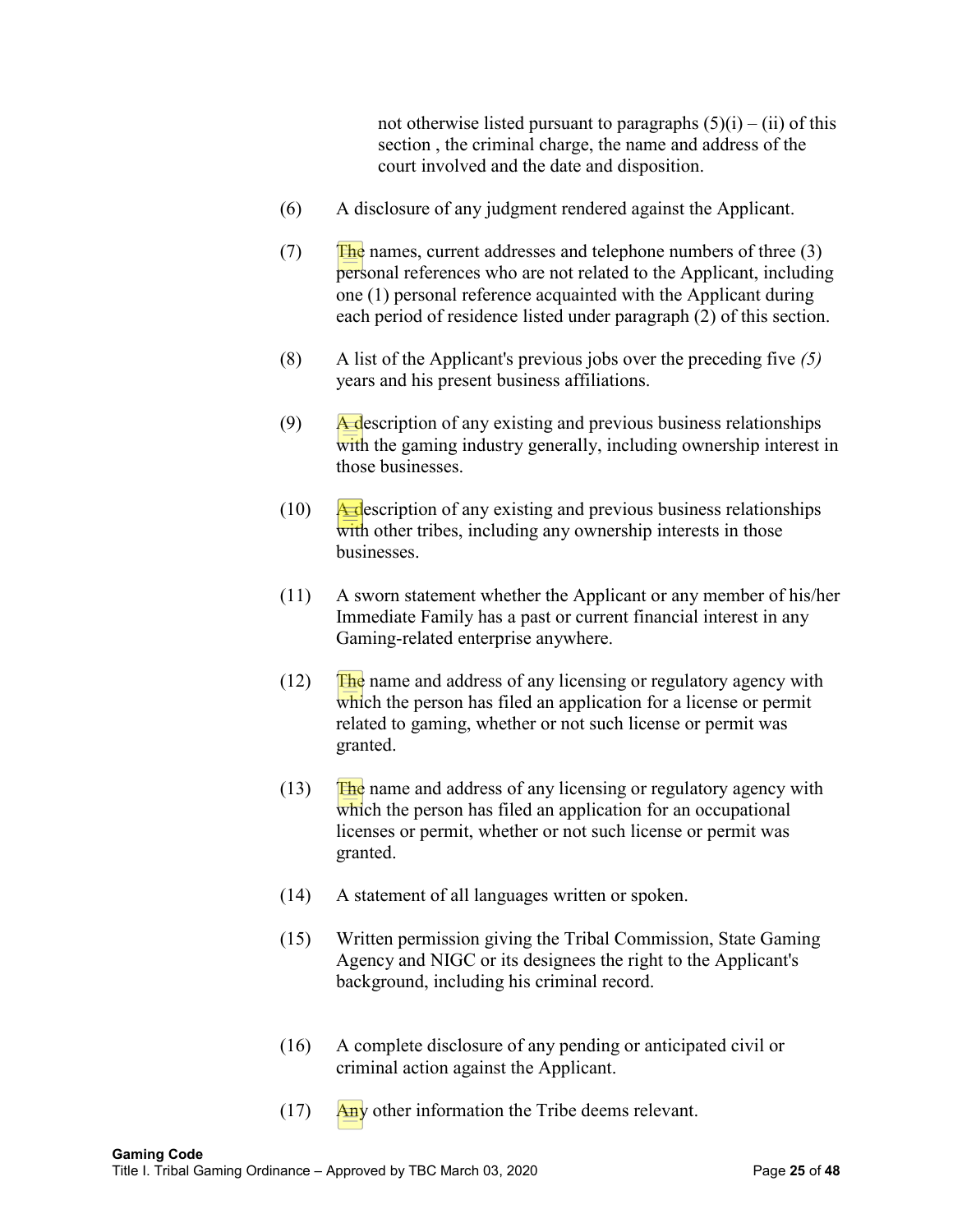- (18) Fingerprints obtained in accordance with procedures adopted by the Tribe according to  $\S$  522.2 (h)  $\S$  556.4 (a)(1)-(14).
- (19) A sworn statement that if the License applied for is issued, the Applicant will submit to the jurisdiction of the Tribe and the Tribal Court.
- (20) A sworn statement that the Applicant will abide by all applicable Tribal and Federal laws, regulations and policies.
- (21) Two (2) photographs of the Applicant taken within the past year.
- (22) A written statement that the information contained in the Application is true and correct to the best of Applicant's knowledge.
- $(23)$  Current business and residential telephone numbers, and all cell phone numbers.

5.2.4.1 If, in the course of a background investigation, a tribe discovers that the applicant has a notice of results on file with the NIGC from a prior investigation and the tribe has access to the earlier investigate materials (either through the NIGC or the previous tribal investigative body), the tribe may rely on those materials and update the investigation and investigative report under  $\S$  556. (b)(1).

5.2.4.2 In conducting a background investigation, a tribe or its agents shall keep confidential the identity of each person interviewed in the course of the investigation.

- 5.2.5 Business Entities In addition to the relevant information requested in 5.2.4, business entities shall also submit the following:
	- (1) Each of its officers and directors;
	- (2) Each of its principle management employees, including any chief executive officer, chief financial officer, chief operating officer, and general manager;
	- (3) Each of its owners or partners, if an unincorporated business;
	- (4) Each of its shareholders who own more than 10 percent of the shares of the corporation; and
	- (5) Each person or entity that, alone or in combination with others, has provided financing in connection with Gaming authorized under this Compact.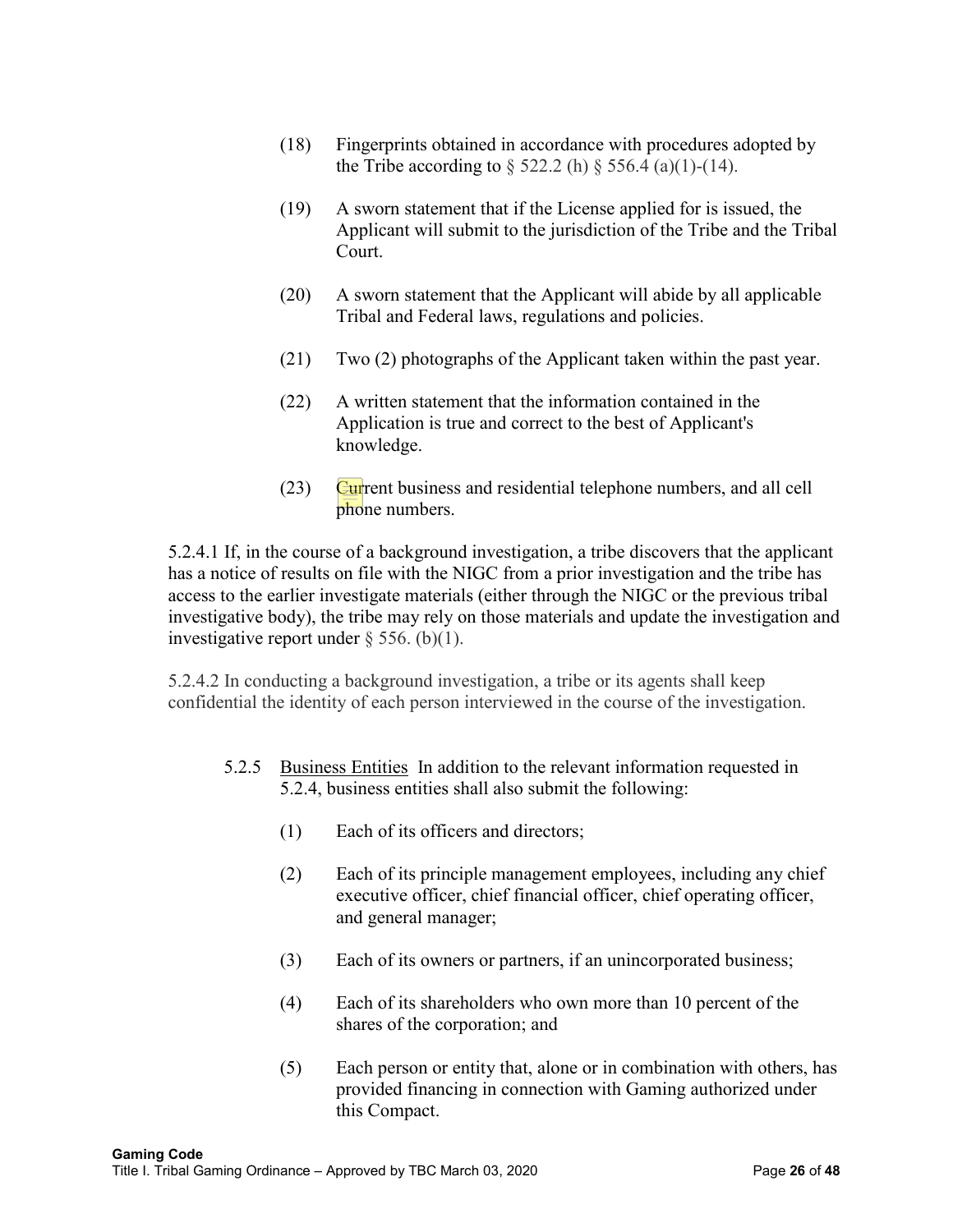- **5.3** Review of License Application. The Tribal Commission **S** responsible for thoroughly reviewing and conducting background investigations for each Tribal Gaming License Application sufficient to make a determination of eligibility as required under this Code. The Tribal Commission's review and background investigation shall include, but is not limited to the following:
	- 5.3.1 The Tribal Commission may enter into an agreement with the Lassen County Sheriff's Office and/or the Lassen County Office of Education, located in Lassen County, State of California, to take the applicant's fingerprints. Each applicant shall submit the completed fingerprint card along with his/her application to the Tribal Commission.
	- 5.3.2 The Tribal Commission shall review diligently, the information provided in the Tribal Gaming License Application, including, but not limited to, contacting and investigating all resources identified in the Tribal Gaming License Application. Before a license is issued, an authorized Tribal official, identified by the Tribal Commission, shall review an Applicant's prior activities, criminal record (if any), reputation, habits, and associations in order to make a finding concerning the eligibility of that person for receiving a gaming license for key employees and primary management officials.
	- 5.3.3 The Tribal Commission shall create, maintain, and provide an investigative report as to findings and conclusions of each background investigation, including, but not limited to:
		- 5.3.3.1 Steps taken in conducting a background investigation;
		- 5.3.3.2 Results obtained;
		- 5.3.3.3 Conclusions reached;
		- 5.3.3.4 The basis for those conclusions.
	- 5.3.4 The Tribal Commission shall transmit the Applicant's Application, file, and copies of the eligibility determination included with the Notice of Results, to the NIGC and the State Gaming Agency before the licensing of a primary management official or key employee. The tribe may issue a license after submission of the Notice of Results to NIGC.
	- 5.3.5 The Tribal Commission shall maintain the Applicant's complete application file, including applications, background investigation reports, and eligibility determination reports, and all information listed in Section 5.2.4. for inspection by the NIGC for no less than three (3) years from the date of termination of employment.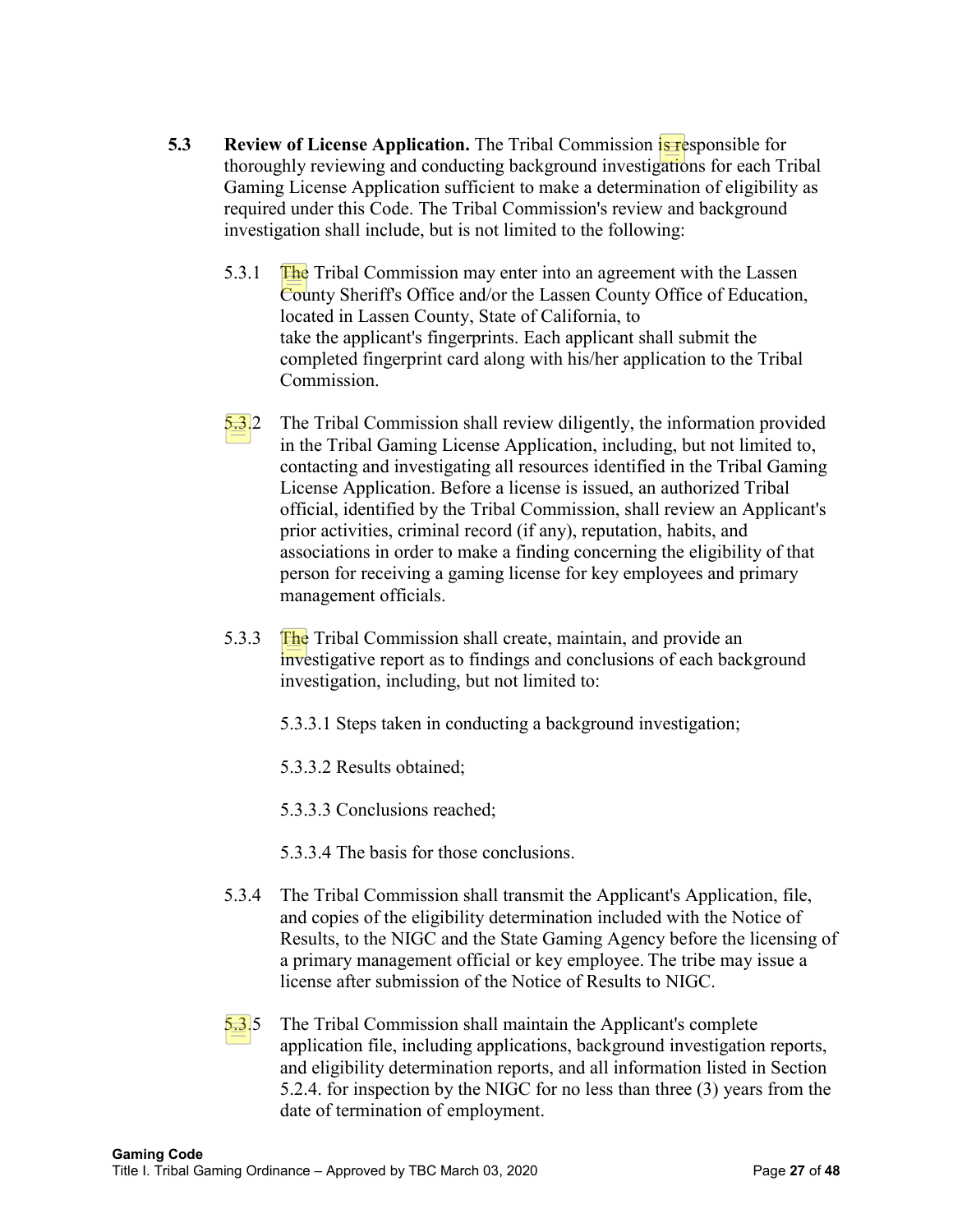- 5.3.6 The Tribal Commission, when it does not license an Applicant, shall notify the NIGC and forward copies of the Tribal Commission's eligibility determination report and notice of results for inclusion in the Indian Gaming Individuals Record System..
- 5.3.7 The Tribal Commission, and its investigators, shall keep confidential the identity of each person interviewed in the course of conducting a background investigation.
- 5.3.8 Before issuing a license to a primary management official or key employee, the Tribal Commission shall prepare a notice of results of the applicant's background investigation to submit to the NIGC.

5.3.8.1 The notice of results must be submitted to the NIGC no later than sixty (60) days after the applicant begins working for the Gaming Enterprise. The notice shall contain:

- 1. Applicant's name, date of birth, and social security number;
- 2. Date on which applicant began or will begin work as a key employee or primary management official;
- 3. A summary of the information presented in the investigative report, which shall at a minimum include a listing of:
	- i. Licenses that have previously been denied
	- ii. Gaming License that have been revoked, even if subsequently reinstated;
	- iii. Every known criminal charge brought against the applicant within the last 10 years of the date of application; and
	- iv. Every felony of which the applicant has been convicted or any ongoing prosecution.
	- v. A copy of the eligibility determination made under  $\S$  556.5.
- **5.4 Authorized Entity for Fingerprint Cards.** The Tribal Commission may enter into an agreement with the Lassen County Sheriff's Office to receive and process fingerprint cards for background investigation purposes. Such background investigation shall, at a minimum, include a check of State and local criminal history records as well as records maintained by the Federal Bureau of Investigation. The Tribal Commission may also designate the NIGC as its authorized entity for receiving and processing fingerprint cards for background investigation purposes, so long as such background investigation, at a minimum, includes a check of criminal history records information maintained by the Federal Bureau of Investigation.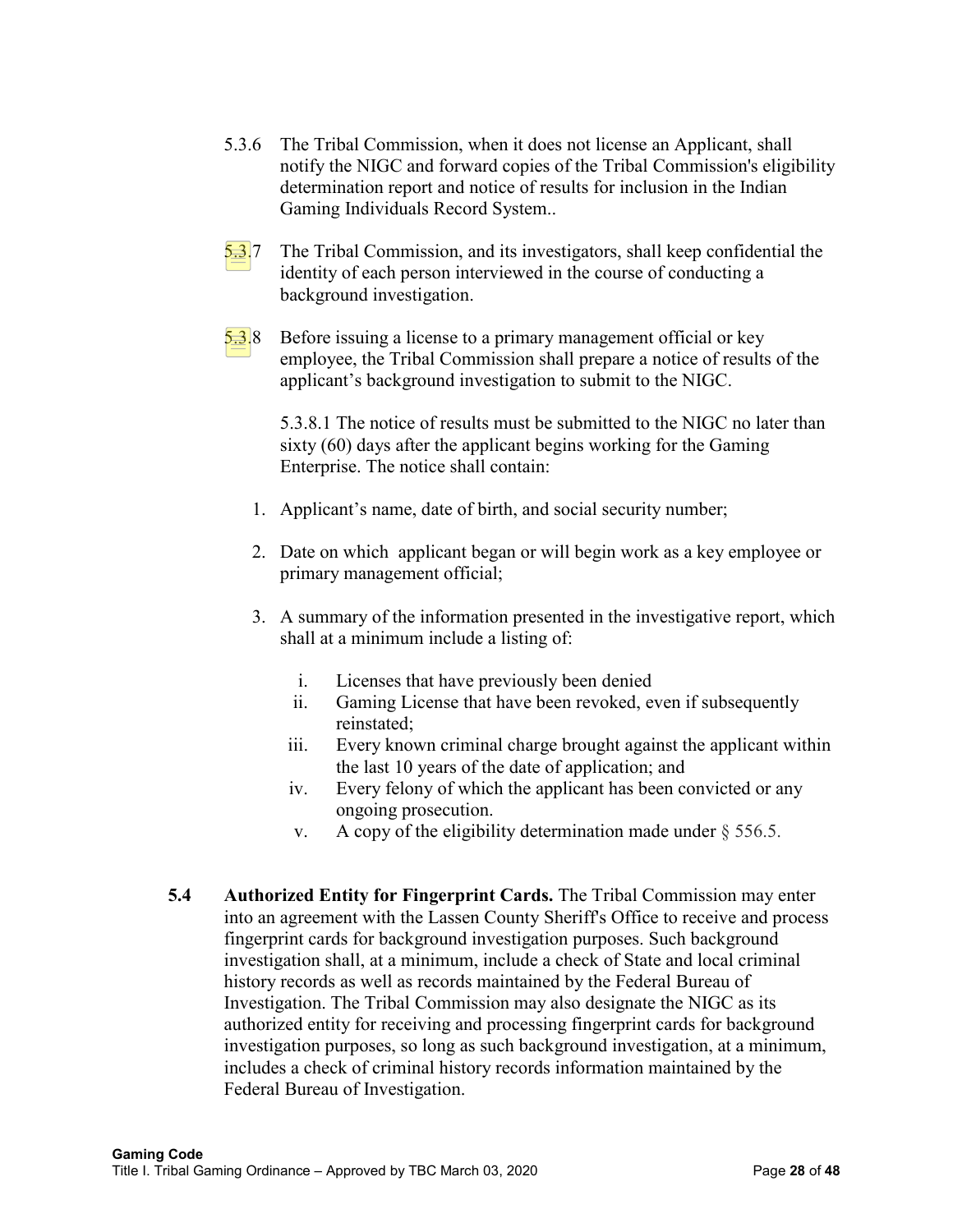**5.5 Notification and MOU with NIGC.** If the Tribal Commission chooses to utilize the NIGC pursuant to Section 5.4 above, The Tribal Commission, with consent of the Tribal Council, shall notify the NIGC of the forwarding of Tribal Gaming License applications to NIGC. Before obtaining and processing fingerprint cards for background investigation purposes, the Tribal Commission shall enter into a Memorandum of Understanding (MOU) with the NIGC providing that any and all criminal result obtained from the fingerprint cards for background investigation purposes shall be viewed by Tribal government officials only.

#### **5.6 Scope and Types of License.**

- 5.6.1 Class "KG" License. A Class "KG" License is for Key Employees and Primary Management Officials. A person maintaining a Class "KG" license shall be able to perform job duties and responsibilities associated with positions which require a Class KG, or NG License.
- 5.6.2 Class "NG" License. A Class "NG" License is for Non-Gaming Employees. A person maintaining a Class "NG" license shall only be able to perform job duties and responsibilities associated with positions which require a Class NG License.
- 5.6.3 Class "FS" License. A Class "FS" License is for Financial Source Providers.
- 5.6.4 Class "V" License. A Class "V" License is for Gaming Resource Suppliers and other Vendors the Tribal Commission requires to be licensed.
- **5.7 Temporary Licensing.** Notwithstanding anything herein to the contrary, if the Applicant has completed a License Application, the Tribal Commission may immediately issue a temporary License if:
	- 5.7.1 The Tribal Commission has conducted a preliminary, local, background investigation; and
	- 5.7.2 Based on the preliminary investigation, the information does not indicate that the Applicant has a criminal history.
	- 5.7.3 Temporary licenses may last no longer than 90 days.

#### **5.8 License Issuance, Term and Substance.**

5.8.1 Issuance Upon completion and submission of notice of results of the applicant's necessary background investigation to the NIGC, as required by Section 5 of this Code, and after the Tribal Commission has complied with the Thirty (30) day NIGC review requirements found in 25 C.F.R.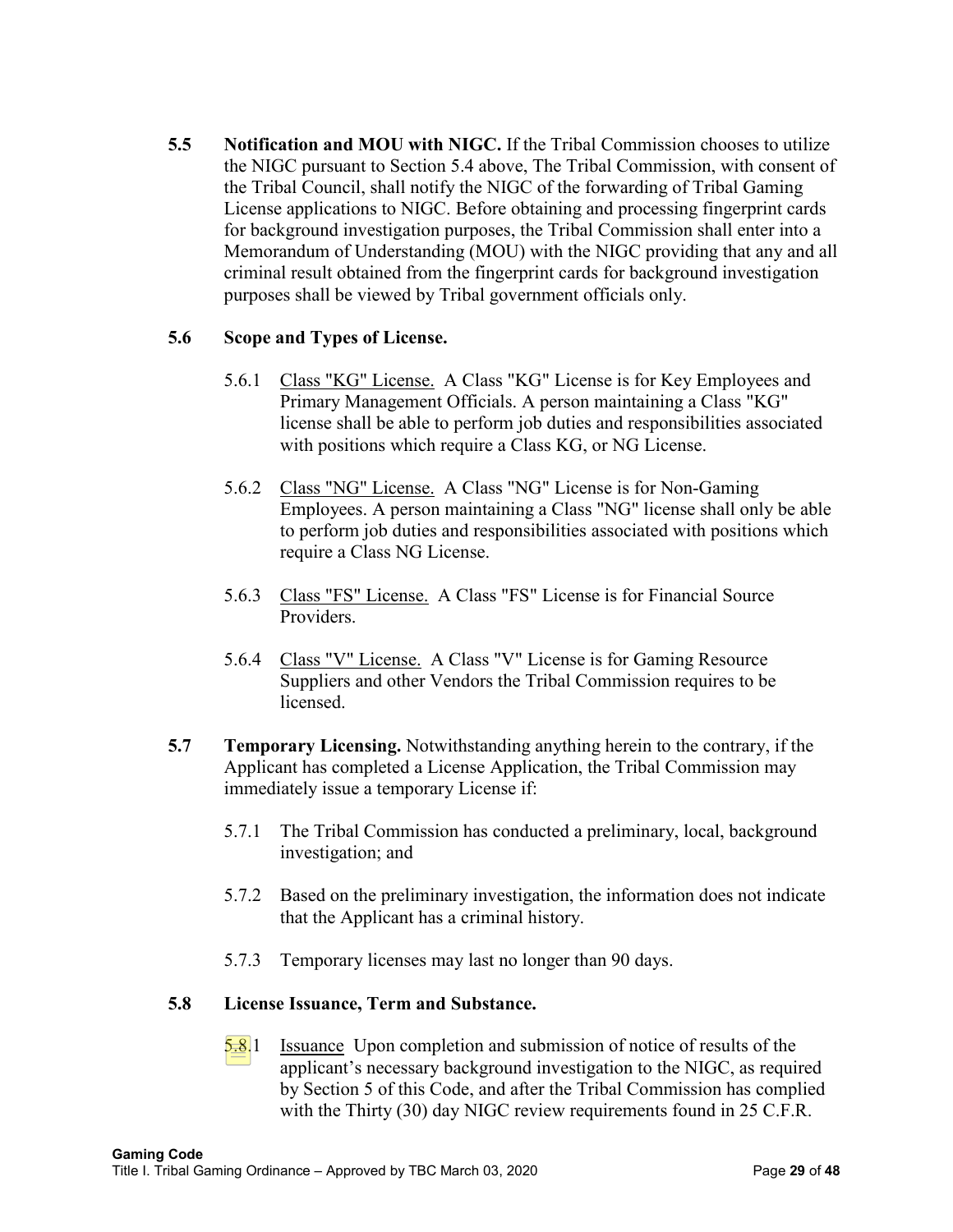§558.3 and §558.4, the Tribal Commission may issue a License on a conditional or unconditional basis.

- 5.8.1.1 If the Tribal Commission receives a statement of itemized objections to issuing such a license from the NIGC, and those objections are received within thirty (30) days of the NIGC receiving a notice of results of the Applicant's background investigation, the Tribal Commission shall reconsider the Application, taking into account the reasons for the objections noted by NIGC. However, the Tribe shall have the final word on whether to license an Applicant. Nothing herein creates a property right in the License.
- 5.8.1.2 If the Tribal Commission has issued a license to a Primary Management Official or Key Employee before receiving the NIGC's statement of objections, notice and a hearing shall be provided to the licensee as required by Section 4.23 of this Ordinance.
- 5.8.1.3 The Tribal Commission shall notify the NIGC of the issuance of a license to a Primary Management Official or Key Employee within thirty (30) days of issuance.
- 5.8.2 Term Any License issued pursuant to this section shall be effective for a period of two (2) years from the date of issuance.
- 5.8.3 License Substance The License shall state on its face the name of the Applicant, the Tribal Logo, the Licensee who employs him, and the license number. It shall also include a photograph of Licensee.
- 5.8.4 Conditional license. The issuance of a conditional gaming license to a person of marginal suitability shall require the applicant to sign a conditional license agreement with the Tribal Commission.
	- 5.8.4.1 A conditional license shall be valid for no longer than one (1) year from the date of issue.
	- 5.8.4.2 Every conditional license agreement shall include an express waiver of all notice and hearing requirements normally associated with the revocation and suspension of a license.
	- 5.8.4.3 Every conditional licenses shall be tailored to the specific licensing suitability deficiencies of an applicant and may include, but is not limited to, the following sample conditions:
		- 5.8.4.3.1 The conditional licensee shall enroll in and successful complete an alcohol and/or drug treatment program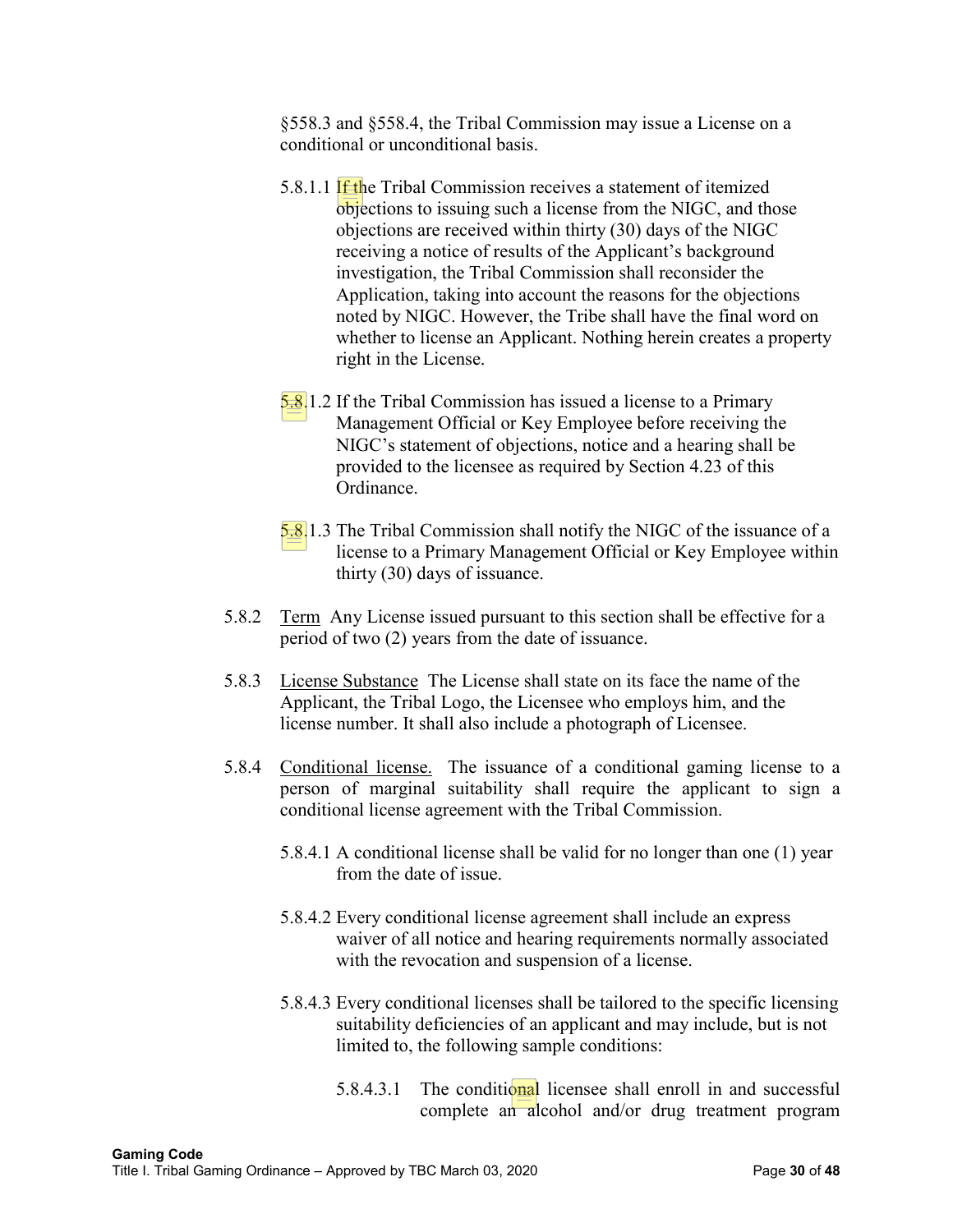approved by the Tribal Commission within a prescribed time period. Failure by the licensee to provide proof of successful completion of a treatment program within the time prescribed shall be grounds for immediate license revocation;

- 5.8.4.3.2 The conditional licensee shall abide by all tribal, federal, and state laws, rules and regulations; a conviction of any type, in any jurisdiction while holding a conditional gaming license shall be grounds for immediate license revocation. A conditional license may be summarily suspended pending the outcome of a conditional licensee's trial following the arrest or citation of a conditional licensee, the indictment of a conditional licensee, or the filing of charges by an appropriate official in any jurisdiction against a conditional licensee;
- 5.8.4.3.3 The conditional licensee shall report any arrest, citation, charge, or conviction of any misdemeanor, or felony offense, in any jurisdiction, within five (5) days of the related incident. Failure by the conditional licensee to notify the Tribal Commission of any, misdemeanor or felony, arrest, citation, charge, or conviction in any jurisdiction, within five (5) days of the related incident shall be grounds for immediate license revocation;
- 5.8.4.3.4 The conditional licensee shall not appear at the Casino, either on duty or off, while intoxicated. Such appearance shall be grounds for immediate license revocation;
- 5.8.4.3.5 The conditional licensee shall not test positive for the use of drugs or alcohol in any required employee drug and alcohol testing program established by the tribal gaming facility. Any such positive test result shall be grounds for immediate license revocation;
- 5.8.4.3.6 The conditional licensee shall adhere to all policies and procedures of the gaming facility, and any violation of gaming facility policies or procedures shall be grounds for immediate license revocation;
- 5.8.4.3.7 The conditional licensee shall satisfy any tax liens, civil judgments, court ordered child support or other financial obligations within a prescribed time limit. Failure to satisfy such financial obligations shall be grounds for immediate license revocation.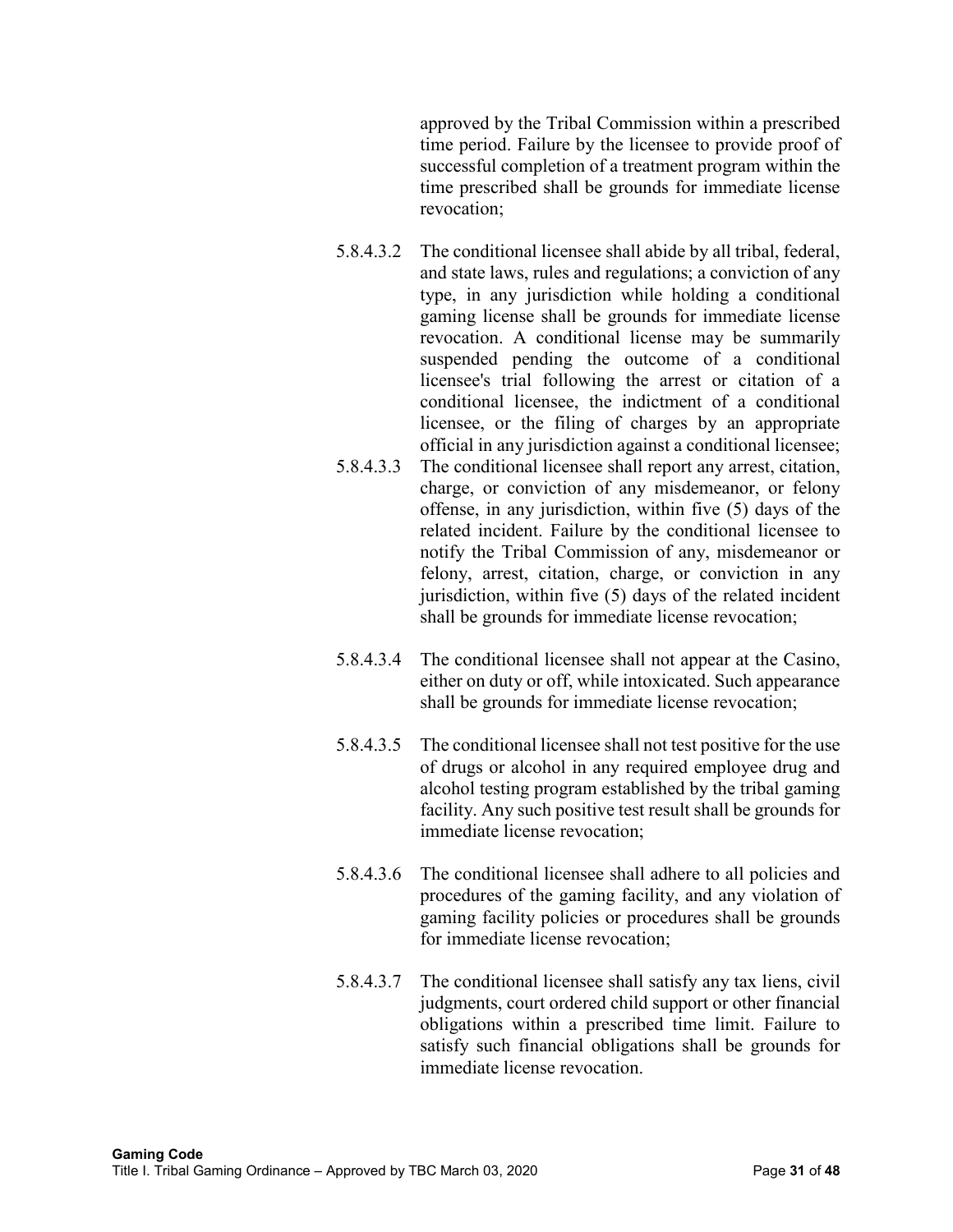- **5.9 License Denial.** Any Application for a License shall be denied if the authorized Tribal official, in applying the standards adopted in this Ordinance, determines the Application is incomplete or deficient, or that the employment or licensing of the Applicant poses a threat to the public interest or to the effective regulation of gaming, or creates or enhances the danger of unsuitable, unfair or illegal practices and methods and/or activities in the conduct of gaming,. If the foregoing determinations about the Applicant are made, no management contractor or Tribal gaming operation shall employ or license the Applicant.
	- 5.9.1 When the Tribal Commission does not issue a license to an applicant for a Primary Management Official or Key Employee position, or revokes a previously issued licenses after reconsideration, it shall:
		- 5.9.1.1 Notify the NIGC; and
		- 5.9.1.2 Forward copies of the eligibility determination and notice of results of the applicant's background investigation to the NIGC for inclusion in the Indian Gaming Individual Record System.
- **5.10 Renewals.** A Licensee shall petition to have the License renewed by applying to the Tribal Commission for a renewal before the License expires. Applicants may be required to provide updated material as requested.

#### **5.11 Requirement to Produce Identification Card Upon Request.** Licensees must

visibly display their Identification Card during working hours and must produce such Identification Card upon the request of any Person.

5.11.1 Proper display shall be the upper shirt area.

#### **5.12 License Suspension or Revocation of License.**

- 5.12.1 Temporary Suspension or Revocation The Tribal Commission may suspend or revoke a License, after notice and an opportunity for a hearing pursuant to Section 4.23 herein, for any of the following reasons:
	- (1) The Licensee withheld pertinent information on the Application;
	- (2) The Licensee made false statements on the Application;
	- (3) The Licensee participated in Gaming that was not authorized by any Gaming License or regulatory approvals, and therefore deemed illegal;
	- (4) The Licensee attempted to bribe a Tribal Business Council member, Commissioner or other Person, in an attempt to avoid or circumvent Tribal law;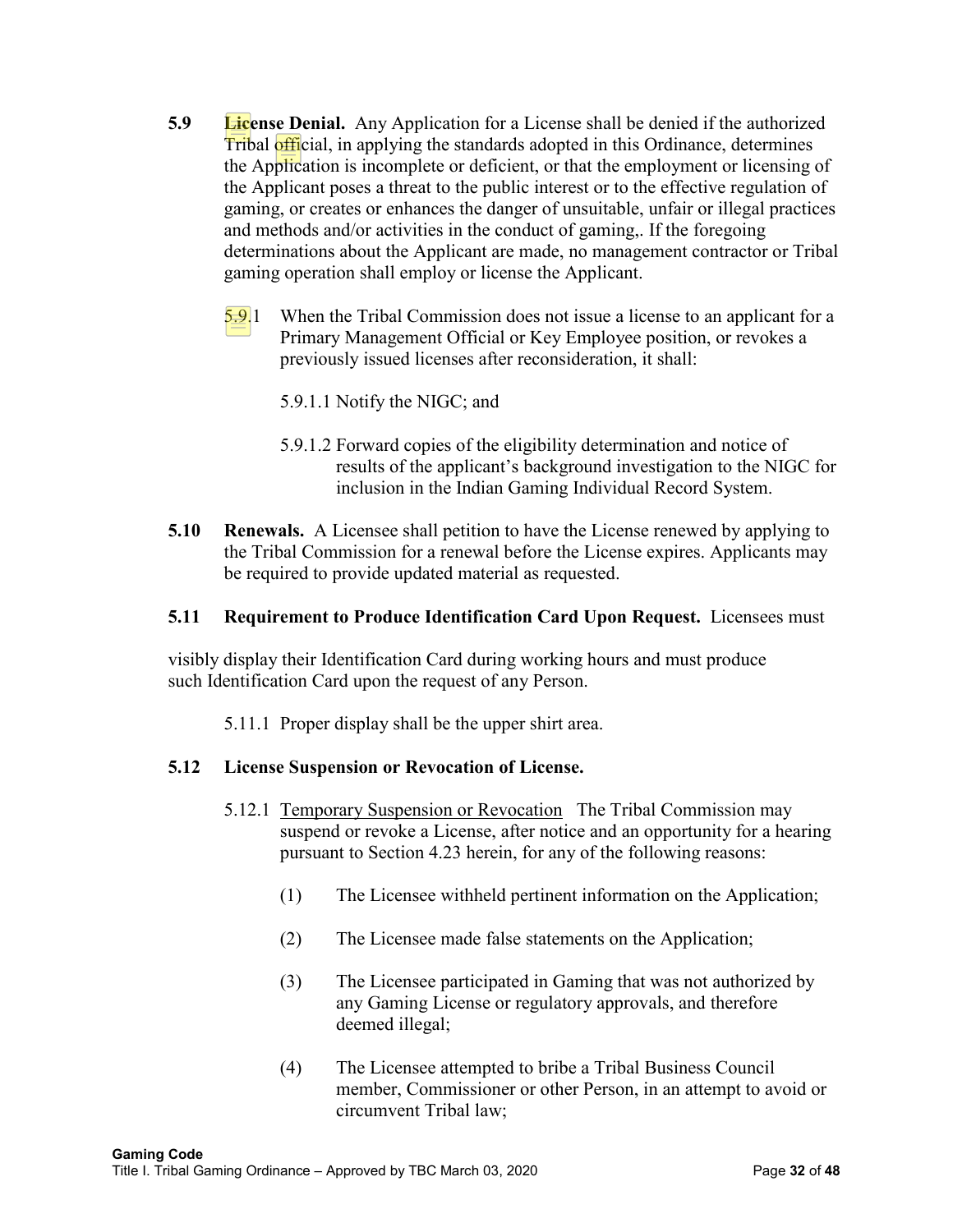- (5) The Licensee offered something of value to a Tribal Commission member;
- (6) The Licensee knowingly promoted, played or participated in any Gaming operated in violation of Tribal or Federal law;
- (7) The Licensee is knowingly involved in the falsification of books or records which relate to a transaction connected with the operation of Gaming;
- (8) The Licensee violated this Code or the rules and regulations of the Tribal Commission;
- (9) The Licensee has been convicted or has entered a plea of *nolo contendere* to any crime involving Gaming, fraud, theft, or embezzlement.
- (10) The Licensee has refused to comply with any lawful order, inquiry or directive of the Tribal Commission, the Tribal Business Council, the Federal Government or any court of competent jurisdiction;
- (11) The Licensee has been convicted of, or entered a plea of *nolo contendere* to, a crime involving the sale of illegal narcotics or controlled substances;

#### 5.12.2 Procedure for Suspension

- (1) Upon reasonable cause that a violation of the Code has occurred, the Tribal Commission or its designee may either undertake an investigation of the Licensee, or serve upon such Licensee an order to show cause why the Licensee's License should not be revoked, or why the Licensee should not be enjoined from conducting Gaming.
- (2) Additionally, if the NIGC notifies the Tribe that it has received reliable information indicating that a key employee or primary management official is not eligible for employment under 25 C.F.R. §558.2, the Tribal Commission or its designee shall **immediately** suspend such license and notify the licensee in writing that his/her license has been suspended and may be revoked.
- (3) Such notice shall state the reason for the suspension and/or order, and the time and place for the hearing before the Tribal Commission pursuant to Section 4.23 herein.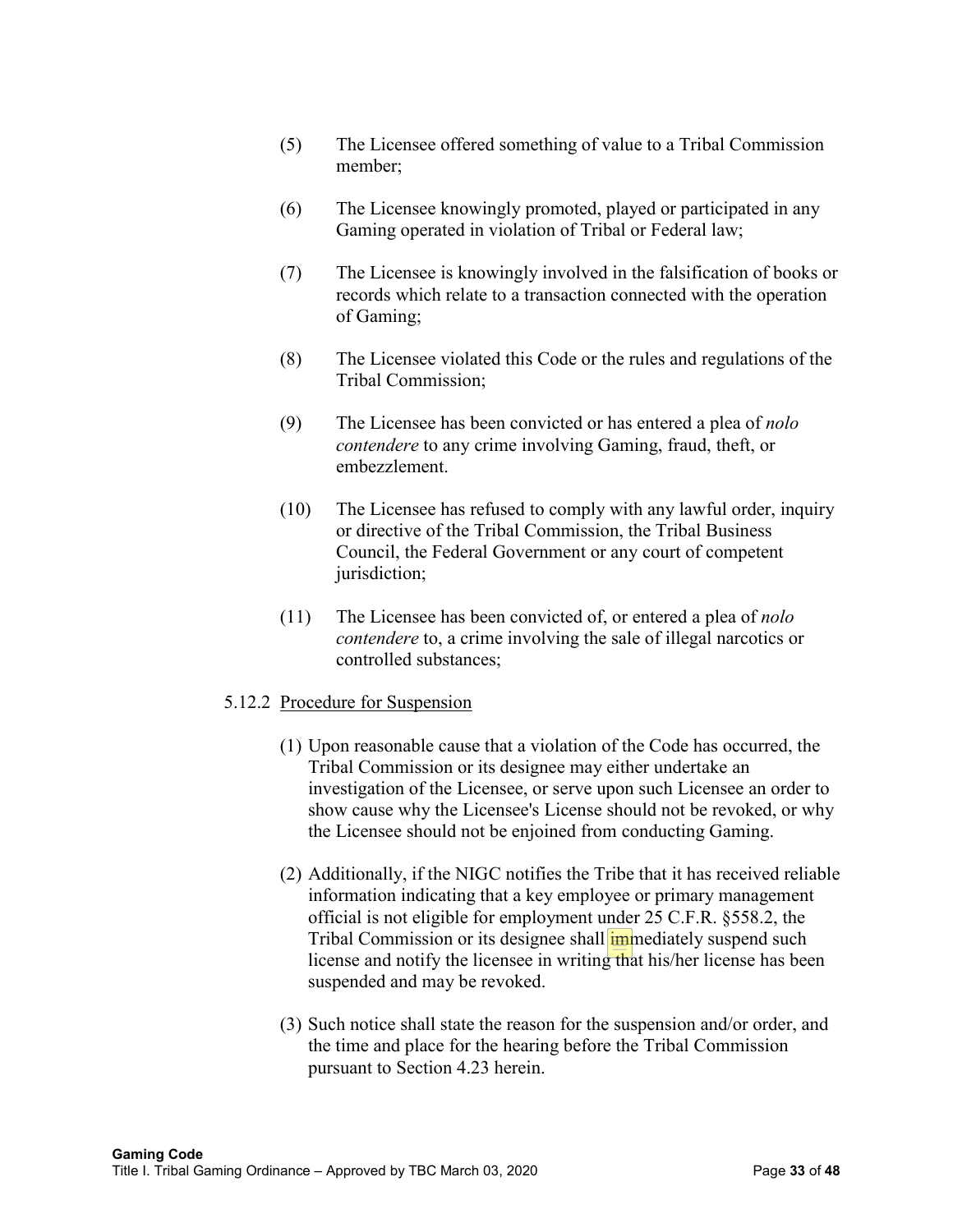- (4) A right to a hearing under this part shall vest only upon receipt of a license granted under an ordinance approved by the Chair.
- (5) The Licensee shall have an opportunity to present testimony and crossexamine opposing witnesses, and to present any other evidence as to why a revocation order or injunction should not be issued.
- (6) The hearing shall be set for not less than two (2) days or more than seven (7) days from the date of the notice. The hearing shall be governed in all respects in accordance with Tribal law and Tribal Commission regulations. Following a revocation hearing, the Tribal Commission shall decide whether to revoke or reinstate the license at issue. Any suspension decision of the Tribal Commission after hearing may be reviewed pursuant to Section 4.23.
- (7) The Tribal Commission shall notify NIGC of its decision to revoke or reinstate a license within forty-five days of receiving notification from the NIGC that a Primary Management Official or Key Employee is not eligible for employment.
- **5.13 Enterprise License.** The Gaming Enterprise authorized by the Compact and this Code shall be licensed by the Tribal Commission. The Tribal Commission shall automatically issue a License if the following threshold criteria are met:
	- 5.13.1 The Gaming is located on lands taken into trust after October 17, 1988, as a settlement of a claim.
	- 5.13.2 The Gaming is authorized pursuant to this Code, the Compact and the IGRA.
	- 5.13.3 The Gaming is authorized by a Tribal Business Council resolution.
	- $\frac{5.1}{2}$ .4 The Tribe has the sole proprietary interest and any Management Contract will be consistent with Tribal and Federal law and is properly approved by the Chairman of the NIGC.
- **5.14 Facility License.** The Gaming Facility authorized by the Compact and this Code shall be licensed by the Tribal Gaming Commission.
	- 5.14.1 Facility License shall be issued if each gaming facility meets the following criteria:
		- (1) The Tribal Commission has determined, based on the reports of qualified inspectors and a review by the Tribal Commission of all relevant contracts and operational policies and procedures, including safety manuals and intergovernmental agreements relating to environmental protection, health, safety and emergency services, that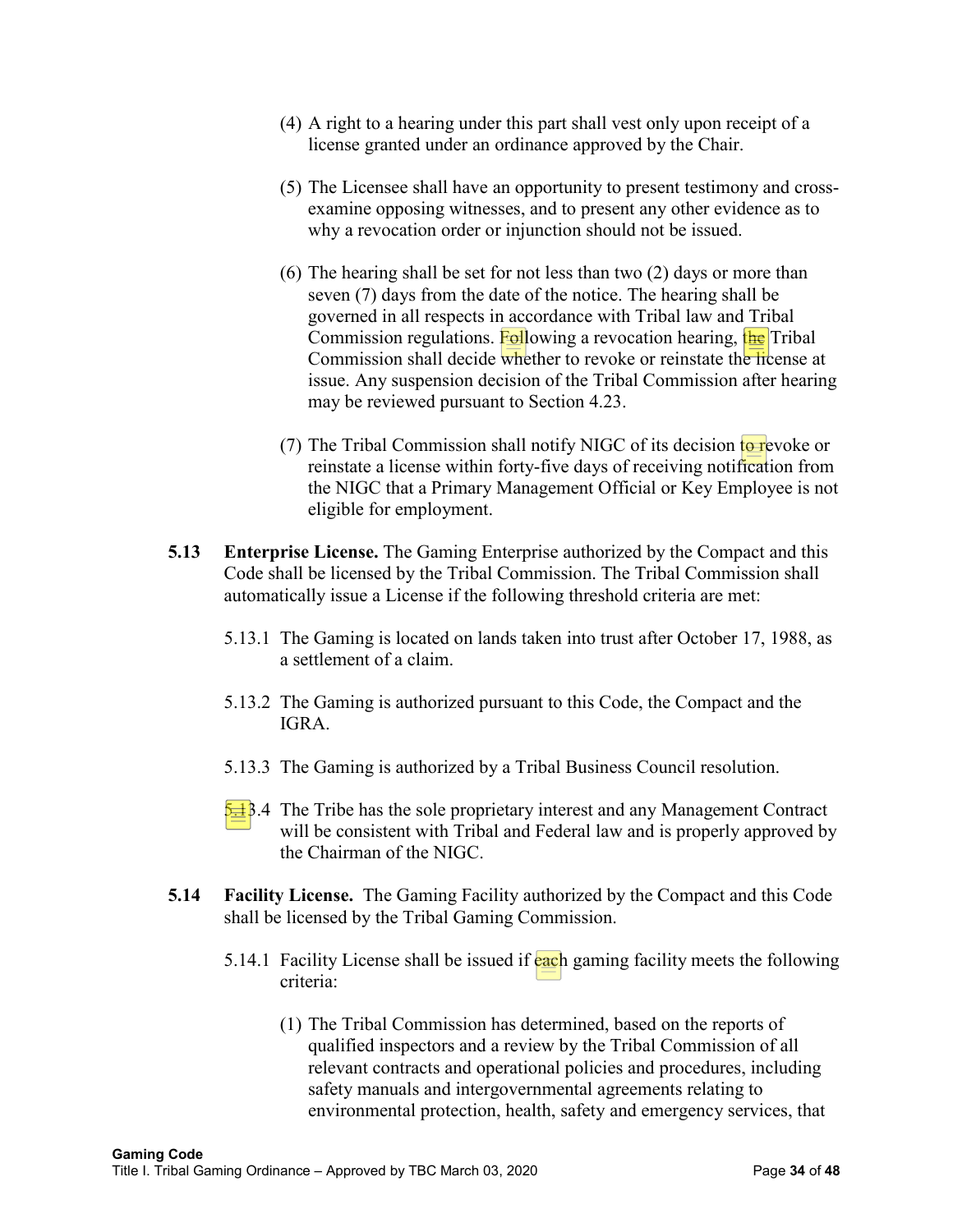the Gaming Facility has been constructed and shall be maintained and operated in a manner that adequately protects the environment and the public health and safety.

- (2) The construction, expansion or modification of the Facility shall meet the Building and Safety Code pursuant to **Title III** of this Code.
- (3) The construction, expansion or modification of the Facility shall meet the standards of the federal American with Disabilities Act pursuant to Title III of this Code.
- (4) Upon the inspection of the health and safety of the building, and upon the inspection that all Gaming controls that are necessary to insure the integrity of the Gaming are in place, the Tribal Gaming Commission shall issue to the Facility a Certificate of Occupancy, which shall be reissued upon similar inspections every two years.
- 5.14.2 Upon the issuance of a Facility License, the Tribal Gaming Commission shall forward the License to the State Gaming Agency within ten (10) days of issuance.
- 5.14.3 The Facility License shall be posted in a conspicuous and public place in the Facility at all times.
- $5.14.4$  The Tribal Commission shall issue a separate license to each place, facility or location on Indian lands where Class II and/or Class III gaming is conducted under this Ordinance.

#### **5.15 State Gaming Agency Suitability Determination.**

- 5.15.1 Except as provided in Sections 5.15.2 and 5.15.3 below, the Gaming Enterprise will not employ or affiliate with any Person whose application to the State Gaming Agency for a determination of suitability has been denied.
- 5.15.2 Notwithstanding Section 5.15.1, the Gaming Enterprise may employ a Person who has been denied for a determination of suitability by the State Gaming Agency if :
	- (1) The Person holds a valid and current Tribal License;
	- (2) The denial by the State Gaming Agency is based on reasons that antedate the filing of the Person's initial application to the State Gaming Agency;
	- (3) The Person is not an Employee of another Gaming Enterprise;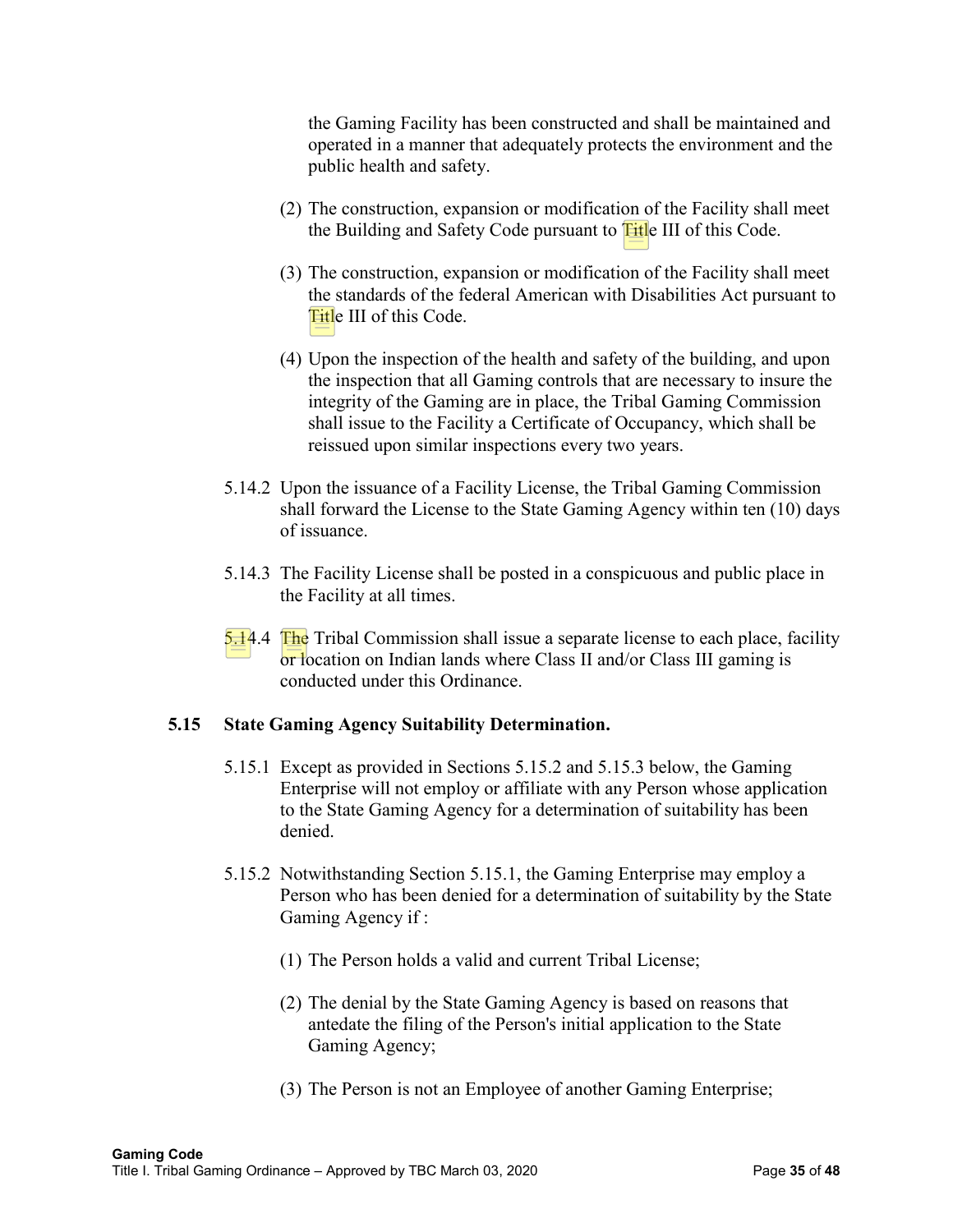- (4) The Person has been in continuous employ for at least three years by the Gaming Enterprise prior to the effective date of the Compact.
- 5.15.3 Notwithstanding Section 5.15.1, the Gaming Enterprise may employ a Person who has been denied for a determination of suitability by the State Gaming Agency if :
	- (1) The Person is an Enrolled Member of the Tribe;
	- (2) The Person holds a valid and current Tribal License;
	- (3) The denial by the State Gaming Agency is based on reasons that antedate the filing of the Person's initial application to the State Gaming Agency;
	- (4) The Person is not an Employee of another Gaming Enterprise;

#### **5.16 Miscellaneous Licensing Provisions.**

- 5.16.1 No License shall be sold, lent, assigned or otherwise transferred.
- 5.16.2 Each Licensee shall have a copy of the Code and regulations readily available for inspection by any Person at each authorized Gaming site.
- 5.16.3 The Tribe shall annually provide the State Gaming Agency with the name, badge identification number, and job descriptions of all non-key Gaming Employees.

#### **SECTION 6. BANK ACCOUNTS AND RECORDKEEPING**

- **6.1 Bank Account.** The Tribe shall open a separate bank account for the Enterprise and all receipts of each Gaming Activity shall be deposited in the account.
- **6.2 Record Keeping.** Accounting records of the Gaming, Enterprise, and Facility shall be kept on a double entry system of accounting, maintaining detailed supporting and subsidiary records. The Tribe shall maintain the following records for not less than three (3) years:
	- 6.2.1 Revenues, expenses, assets, liabilities and equity for each location at which Class II and Class III Gaming is conducted.
	- 6.2.2 Daily cash transactions for Gaming, including but not limited to transactions relating to each Gaming table, game drop box and game room bank.
	- 6.2.3 All markers, IOU's, returned checks, hold checks or other similar credit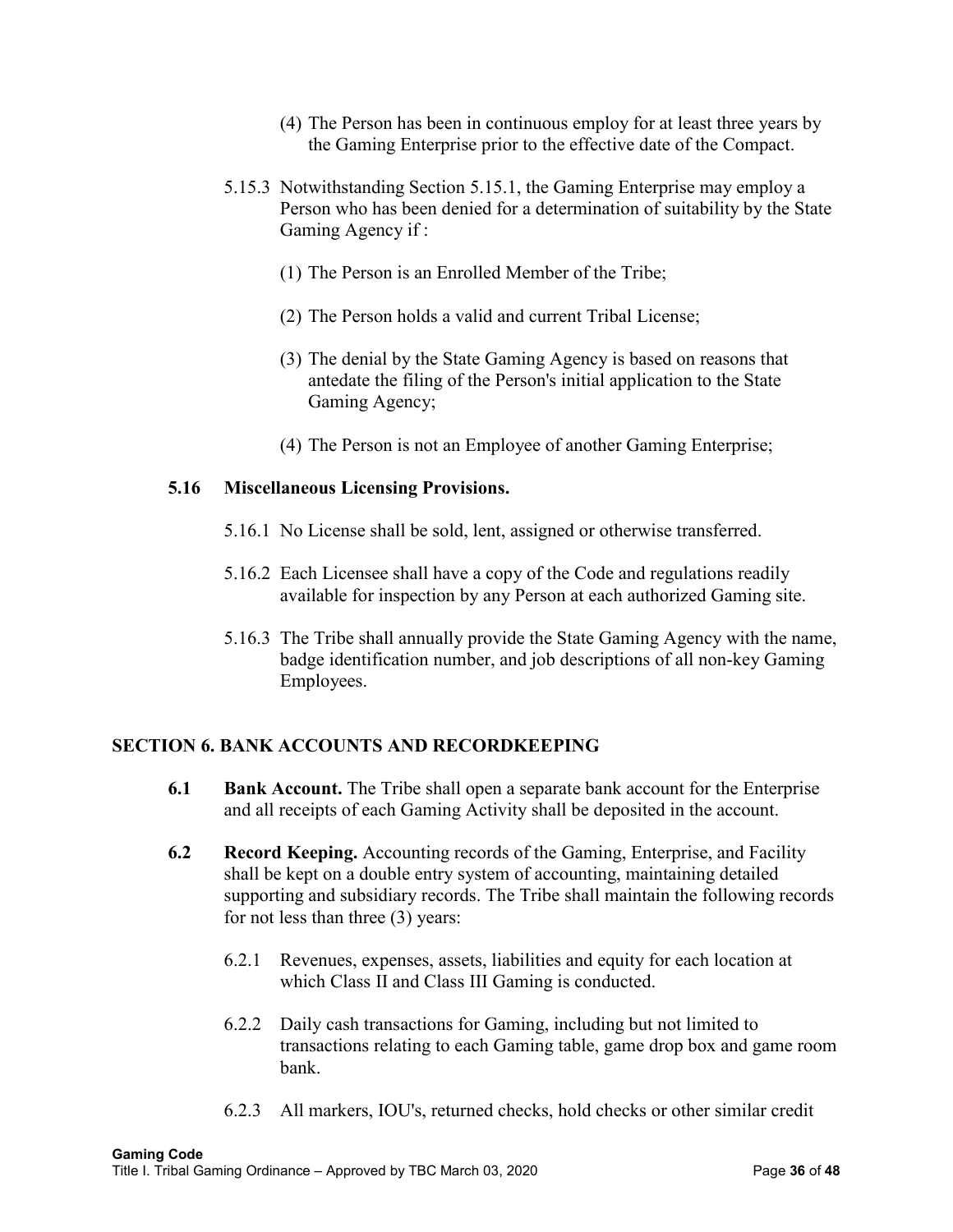instruments.

- 6.2.4 Individual and statistical game records to reflect statistical drop and statistical win for electronic, computer, or other technologically assisted games.
- 6.2.5 Contracts, correspondence and other transaction documents relating to all Gaming Vendors.
- 6.2.6 Records of all customer complaints and Tribal Gaming enforcement activities.
- 6.2.7 All gaming related audits prepared by or on behalf of the Tribe or one of its subdivisions.
- $6.28$  The Tribal Commission shall retain the following documentation for no less than three (3) years from the date a Primary Management Official or Key Employee is terminated from employment with the Gaming Enterprise:
	- 6.2.8.1 Application for Licensing;
	- 6.2.8.2 Investigative Reports; and
	- 6.2.8.3 Eligibility Determinations

#### **6.3 Audit Requirements.**

- 6.3.1 The  $\overline{\text{Tr}}$  be shall cause to be conducted independent audits of gaming operations annually and submit those results of those audits to the Tribal Commission, the Tribal Business Council, the State Gaming Agency, and the National Indian Gaming Commission.
- 6.3.2 All **gaming-related contracts between the Gaming Enterprise and another** Person that result in the purchase of supplies, services (other than legal and accounting services) or concessions for a contract amount in excess of \$25,000 annually shall be specifically included within the scope of the audit conducted under Section 6.3.1 of this Ordinance.

## **6.4 Notices to the Public.**

- 6.4.1 The Gaming Facility shall have a copy of this Code readily available for inspection by any Person at each Gaming Facility.
- 6.4.2 The Gaming Facility shall post in a conspicuous location near each game an explanation of the rules of play of every game operated or shall otherwise provide the public with such an explanation.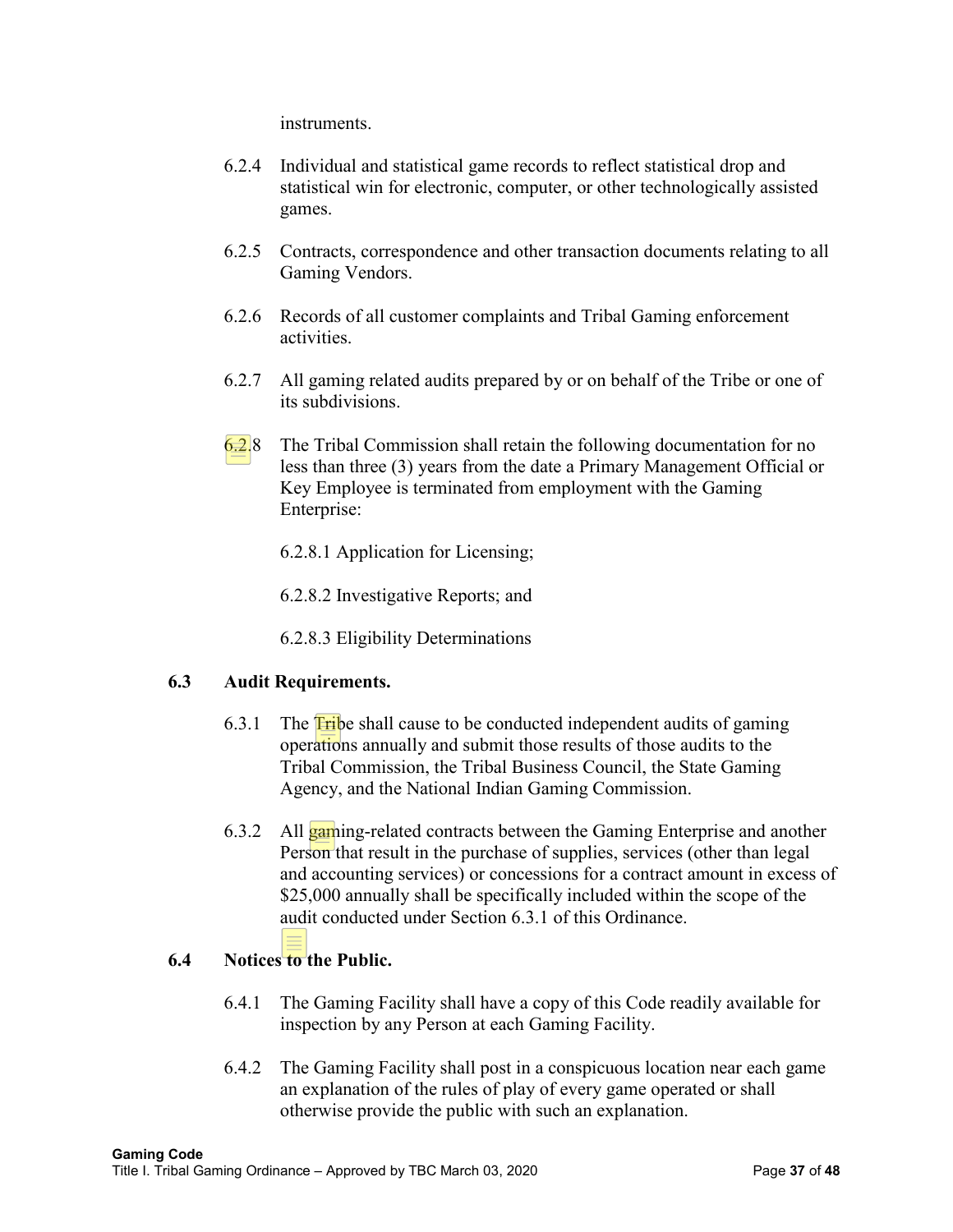## **SECTION 7. GAMING ENTERPRISE RESTRICTIONS AND COMPLIANCE**

#### **7.1 Number of Facilities.**

- 7.1.1 The Tribe may establish and operate not more than two Gaming Facilities, and only on those lands on which Gaming may lawfully be conducted under IGRA.
- 7.1.2 The Tribe may combine and operate in each Gaming Facility any forms and kinds of Gaming permitted under the Compact, IGRA and this Code.

#### **7.2 Gaming Device Restrictions.**

- 7.2.1 Number of Devices The Tribe may offer no more than Two Thousand Gaming Devices combined for all Facilities.
- 7.2.2 Transferability of Devices The Gaming Enterprise, or any Licensee, is prohibited from selling, renting or lending Gaming Devices to any Person without prior written approval of the Tribal Commission.
- 7.2.3 Transportation of Devices Transportation of a Gaming Device to or from the Gaming Facility within California is permissible only if:
	- (1) The Tribal Commission has issued a permit to transport the Device; and
	- (2) The Tribal Commission has provided at least ten (10) days notice to the local County Sheriff; and
	- (3) The final destination of the Device is a gaming facility of any tribe in California with a Compact; or
	- (4) The final destination is in a state or country whereby the Device is otherwise legal; or
	- (5) The final destination is located in California for the purpose of testing, repair or storage by a Person that is licensed by the State Gaming Agency.
- **7.3 Gaming Device Technical Standards.** The technical standards for Gaming Devices shall adhere to the Gaming Laboratories International, Incorporated standards.

#### **7.4 Age Restrictions.**

7.4.1 No Person under the age of Eighteen (18) shall be employed by the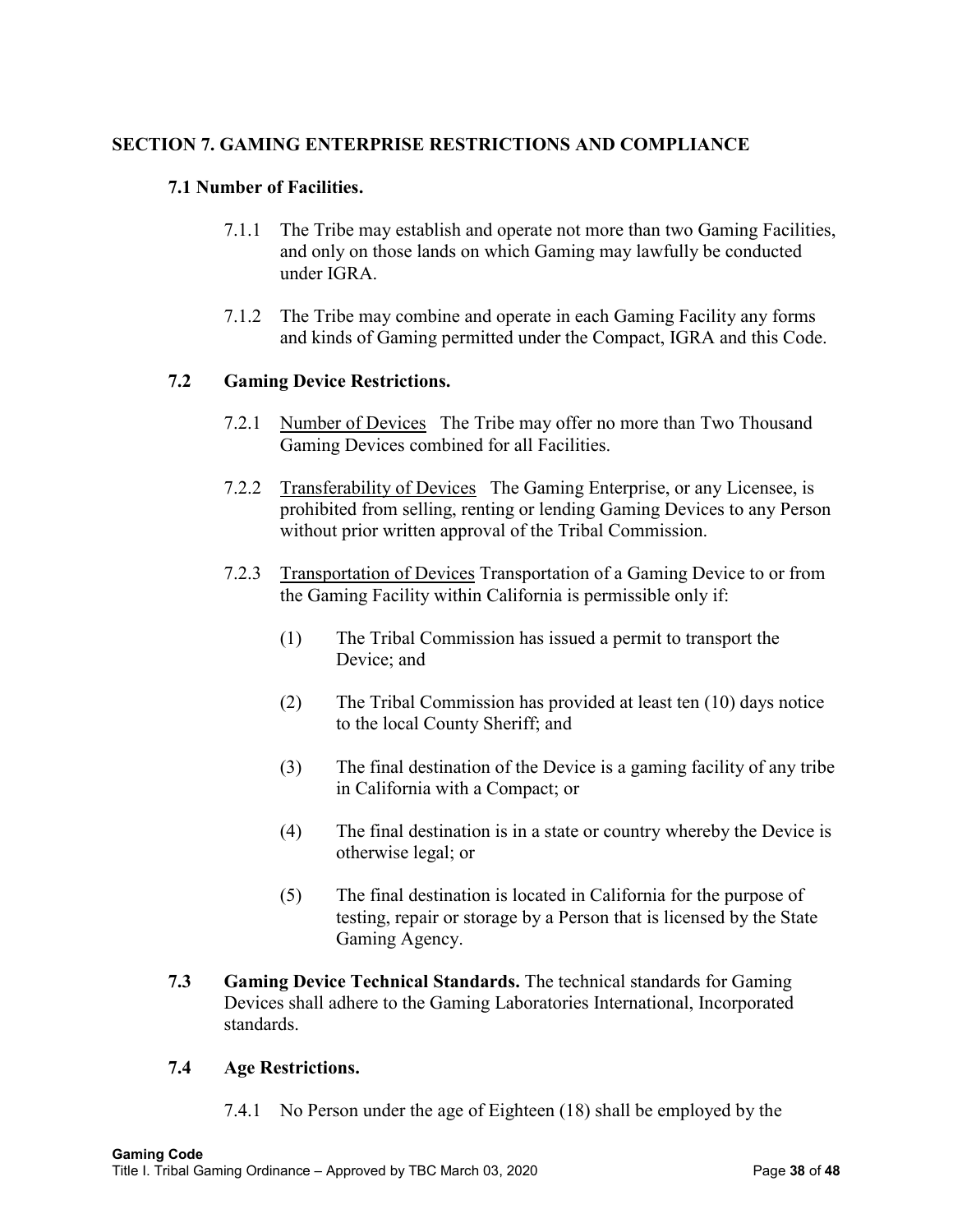Gaming Facility, Management Contractor or the Tribal Commission.

- 7.4.2 No Person under Twenty-one (21) years of age shall be employed in the service of alcoholic beverages at the Gaming Facility.
- 7.4.3 No Person under the age of Twenty-one (21) shall be permitted in any area where Gaming is occurring and alcoholic beverages are being consumed.
- 7.4.4 No Person under the age of Twenty-one (21) shall be permitted to place any wager, directly or indirectly, in any Gaming Activity.
- 7.4.5 No Person under the age of Twenty-one (21) shall be permitted in any room in which Gaming is being conducted unless the person is en-route to a non-gaming area of the Gaming Facility.

#### **7.4 Methods of Payment.**

- 7.4.1 Gaming chips and other tokens of value may be sold and redeemed by the Enterprise and only for full value.
- 7.5.2 Consideration to participate in Gaming shall be cash only. No other form of consideration shall be allowed unless the Tribal Commission gives prior written approval.

## **7.5 Compliance requirements.**

- 7.5.1 Evidence of win or loss incurred by a Player must, upon request, be provided in such form as will be acceptable to the Internal Revenue Service.
- 7.5.2 The Enterprise shall pay all fees and file all reports required by law within the time prescribed.
- 7.5.3 The Enterprise shall respond immediately to all inquiries, subpoenas, or orders of the Tribal Commission, the State Gaming Agency, the Tribal Business Council, or the NIGC.
- 7.5.4 The Enterprise shall make its premises and books and records available for inspection during normal business hours by the Tribal Commission, the State Gaming Agency, the National Indian Gaming Commission and members of the Tribal Business Council or their designee.

#### **7.6 Miscellaneous.**

- 7.6.1 The Enterprise shall provide adequate security to protect the public before, during, and after Gaming.
- 7.6.2 The Enterprise may not discriminate on the basis of sex, race, color, or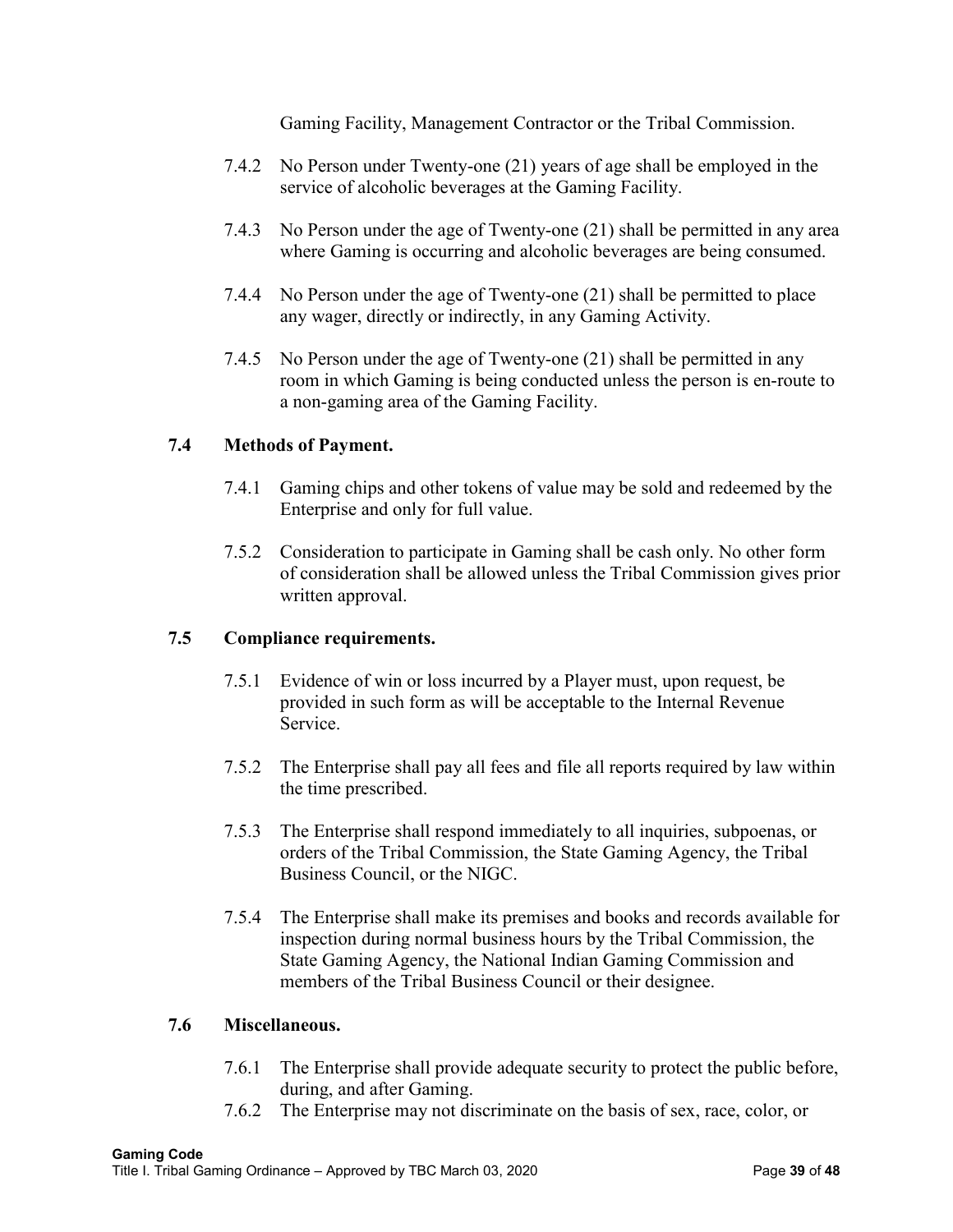creed in its employment practices related to Gaming.

#### **SECTION 8. ENFORCEMENT**

- **8.1 Jurisdiction.** Except as provided in this Code or the Compact, the Tribal Commission and Tribal Court shall have jurisdiction over all violations of this Code.
- **8.2 Prohibited Acts.** In addition to other civil and criminal offenses provided for in this Code, the following acts are prohibited by any Person and subject any violator to the civil or criminal penalties specified herein:
	- 8.2.1 Participating in any Gaming, which is not authorized by this Code.
	- 8.2.2 Knowingly making a false statement in connection with any Contract to participate in any Gaming Activity.
	- 8.2.3 Attempting to bribe any Person participating in any Gaming Activity.
	- 8.2.4 Offering or accepting a loan, financing or other thing of value between a Tribal Commission member or employee and any Person participating in any Gaming Activity.
	- 8.2.5 Promoting or participating in any illegal Gaming Activity.
	- 8.2.6 Failing to keep sufficient books and records to substantiate receipts, disbursements and expenses incurred or paid from any Gaming Activity authorized pursuant to this Code.
	- 8.2.7 Falsifying any books or records that relate to any transaction connected with any Gaming Activity pursuant to this Code.
	- 8.2.8 Conducting or participating in any Gaming Activity, which results in Cheating.
	- 8.2.9 Allowing participation in Gaming Activity by or with an intoxicated or disorderly Player.
	- 8.2.10 Allowing or participating in the sale of liquor when such sale is prohibited by Tribal law.
	- 8.2.11 Accepting consideration other than money, tokens or chips for participation in any Gaming Activity.
	- 8.2.12 Using bogus or counterfeit chips or charitable Gaming tickets, or to substitute or use any cards, charitable Gaming tickets or Gaming equipment that has been marked or tampered with.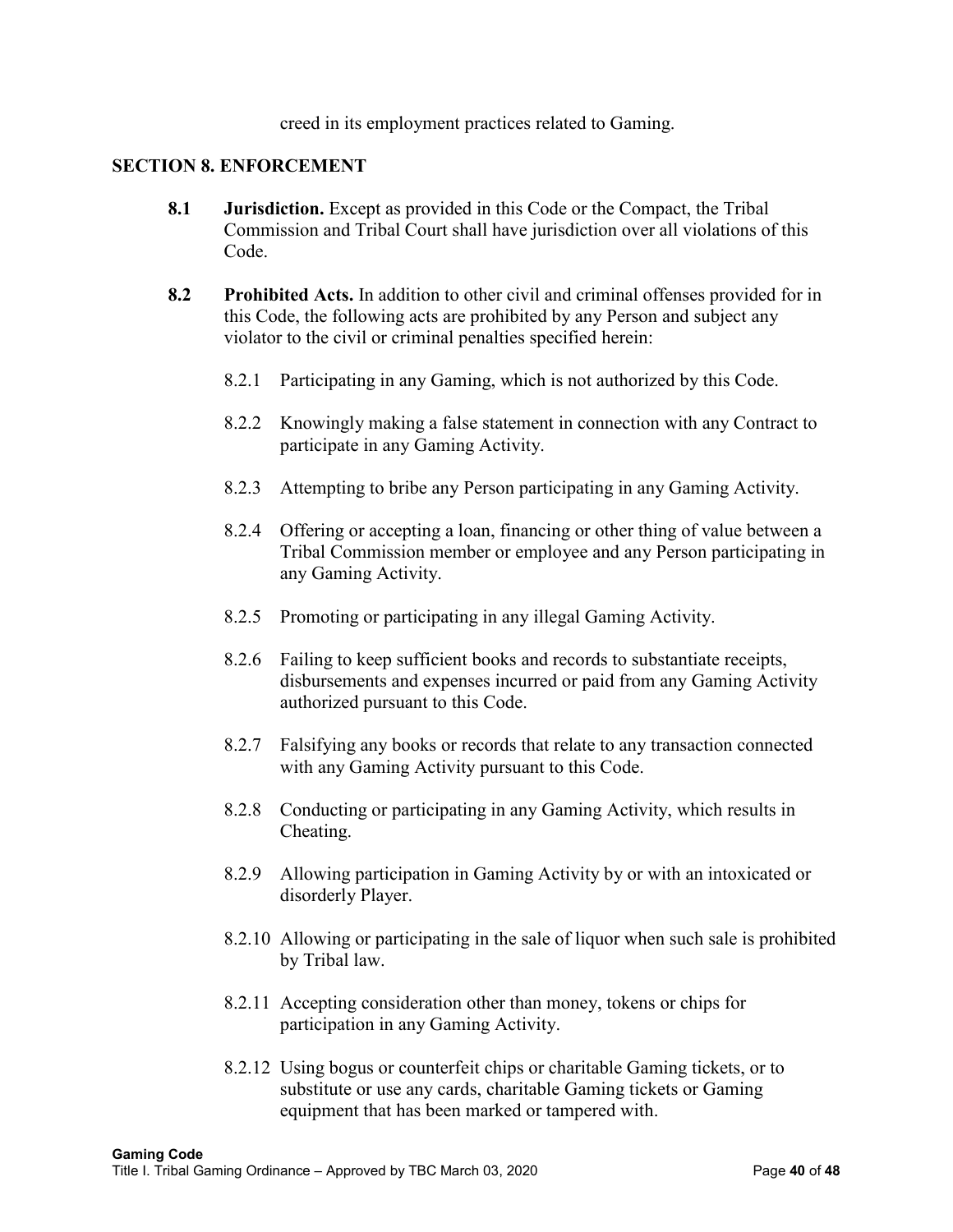- 8.2.13 Employing or possessing any cheating device or to facilitate cheating in any Gaming Activity.
- 8.2.14 Willfully using any fraudulent scheme or technique to change the odds of any game of chance.
- 8.2.15 Soliciting, directly or indirectly, or using inside information on the nature or status of any Gaming Activity for the benefit of an individual.
- 8.2.16 Tampering with a Gaming Device, attempting to conspire to manipulate the outcome or the payoff of a Gaming Device, or otherwise unlawfully tampering with or interfering with the proper functioning of the machine.
- 8.2.17 Alter or counterfeiting a Gaming license.
- 8.2.18 Aiding, abetting, or conspiring with another Person knowingly or knowingly to cause any Person to violate any provision of this Code or any rules and regulations adopted hereunder.
- 8.2.19 Operating, using or making available to the public any illegal Gaming Device, apparatus, material or equipment.
- 8.2.20 Selling, holding out for sale or transporting into or out of the jurisdiction of the Tribe any illegal Gaming Device, apparatus, material or equipment.
- 8.2.21 Assisting or allowing a Person who is under the age of Twenty-one (21) to participate in a Gaming activity.
- 8.2.22 Possessing any illegal narcotics or controlled substances on any licensed Gaming site.
- 8.2.23 Stealing or attempting to steal funds or other items of value from any Gaming Facility or from the Tribal Commission.
- 8.2.24 Employing any Person at a licensed Gaming Facility whom the Licensee knows has been convicted of a Gaming crime or a crime of fraud.
- **8.3 Criminal Violation.** Any Indian who violates or fails to comply with any provision of this Code, or who fails or neglects to comply with any order, decision of the Tribal Commission, shall be charged and given due process pursuant to Section 4.23 herein. If such Indian is found to be guilty of a crime, he may be required to pay a fine not to exceed Five Thousand Dollars (\$5,000) or be incarcerated for not to exceed two (2) years. Each day during which any such violation or failure to comply continues shall constitute a separate violation of this Code.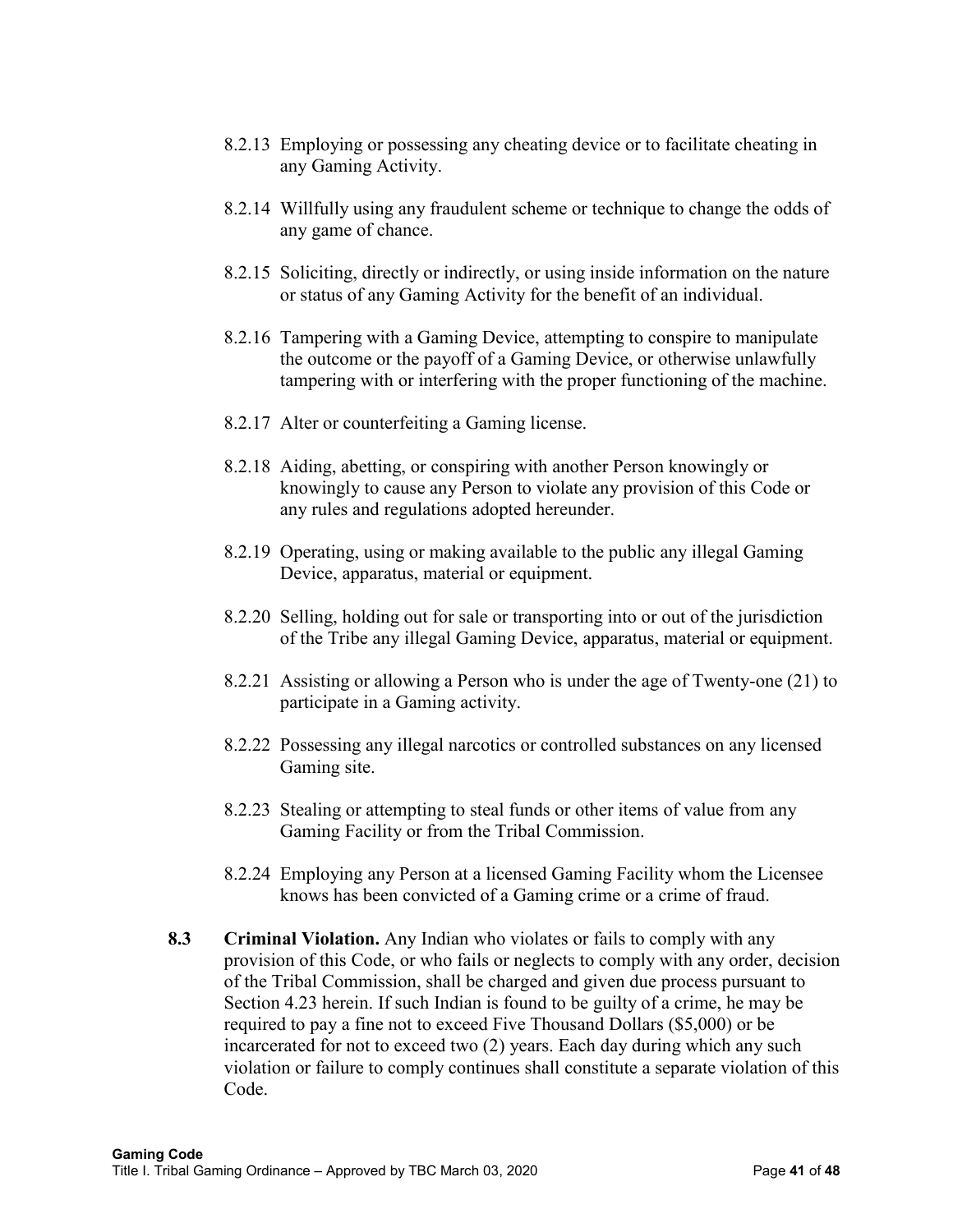- **8.4 Civil Violation.** Any non-Indian who violates or fails to comply with any provision of this Code, or who fails or neglects to comply with any final order of the Tribal Commission, shall be charged and given due process pursuant to Section 4.23 herein. If the non-Indian is found liable, he may pay a civil fine not to exceed Five Thousand Dollars (\$5,000) for each violation thereof. Each day during which any such violation or failure to comply continues shall constitute a separate violation of this Code. The amount of any such civil fine may be recovered in a civil action in the Tribal Court.
- **8.5 Cumulative Fines.** All civil fines accruing under this Code shall be cumulative and a suit for the recovery of one fine shall not bar or affect the recovery of any other fine, or judgment, penalty, forfeiture or damages, nor bar the power of the Tribal Court to punish for contempt, nor bar any criminal prosecution against any officer, director, agent, or employee of any Licensee, or any other Person.
- **8.6 Purpose of Civil Penalties.** The civil fines imposed under this Code are intended to be remedial and not punitive and are designed to compensate the Tribe for the damage done to the peace, security, economy and general welfare of the Tribe and the Reservation, and to compensate the Tribe for costs incurred by the Tribe in enforcing this Code. The civil fines under this Code are also intended to coerce all people into complying with this Code and Tribal Commission regulations and not to punish such people for violation of such laws and regulations.
- **8.7 Civil Action for Penalties.** In enforcing the civil infraction provisions of this Code, the Tribal Commission shall proceed, in the name of the Tribe, against a Person for violation of such provision by civil complaint in the Gaming Disputes Court pursuant to the provisions of this Code. The Tribal Commission in such action shall have the burden of showing, by the preponderance of the evidence, that such Person violated the applicable provision of this Code.
- **8.8 Seizure and Forfeiture of Property.** Property utilized in violation of this Code shall be subject to seizure and forfeiture by order of the Tribal Commission pursuant to such procedures and rules as the Tribal Commission shall promulgate.
- **8.9 Reporting of Offenders.** The Tribal Commission, upon final conviction of any Person under this subsection, shall report the name of the Person convicted to the Tribal Business Council , State Gaming Board and NIGC.

## **SECTION 9. GAMING MANAGEMENT**

## **9.1 Management by a Management Contractor.**

9.1.1 The Management Contractor, or if no Management Contractor of the Tribe, shall identify in writing a Person(s) who shall serve as General Manager of the Gaming Enterprise. The General Manager appointed shall undergo a background check by the Tribal Commission and shall obtain a License before commencing work.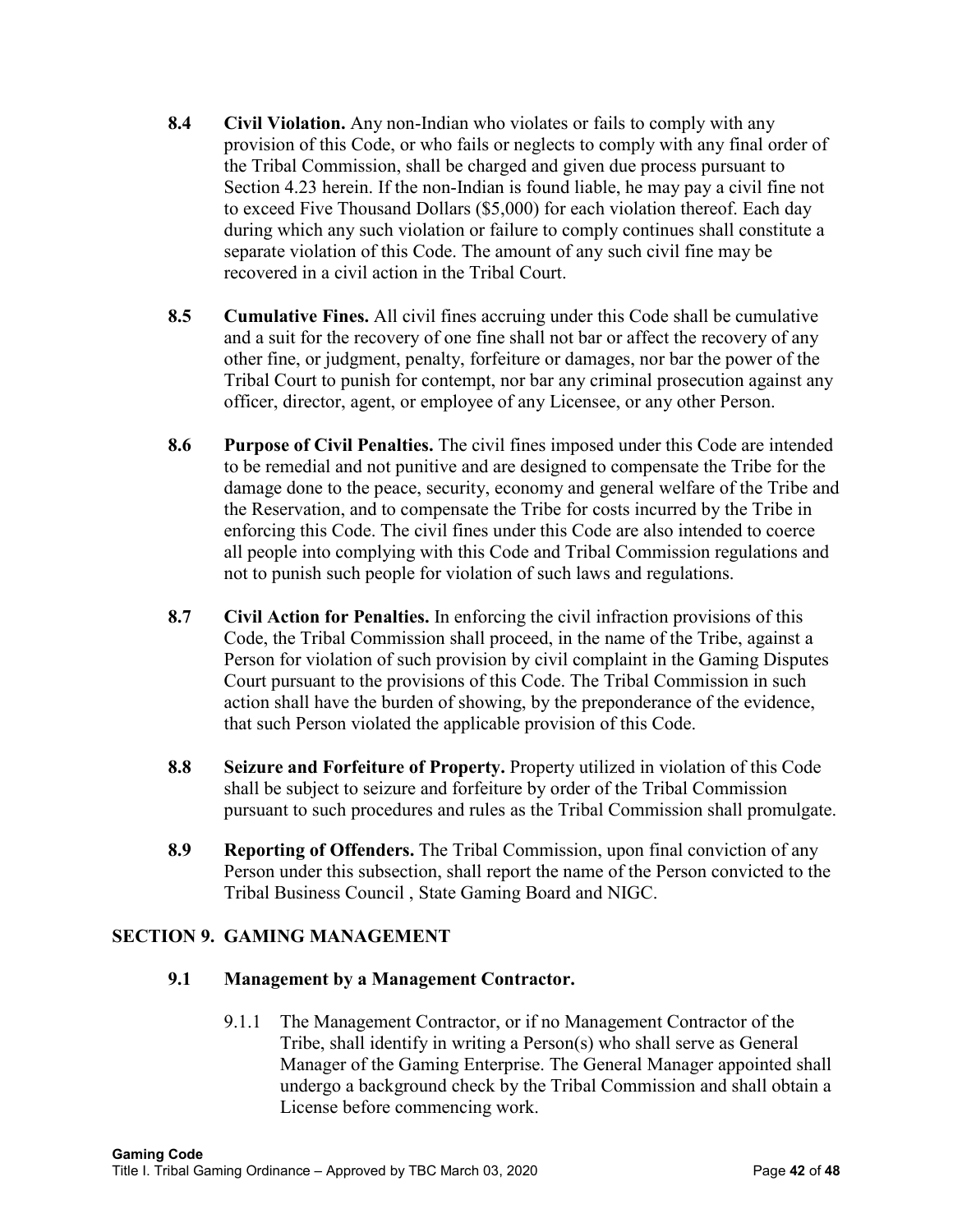- 9.1.2 The General Manager shall have access to any area within the Gaming Facility in accordance with the limitations defined in Section 2.30.
- 9.1.3 The General Manager shall present a written monthly report to the Tribal Commission which estimates the number of patrons served, the amount of income generated, the numbers of employees working at the establishment, a detailed description of any patron complaints and other problems experienced at the establishment, a written statement of any changes in Primary Management Officials and all bills which are thirty (30) days or more past due.
- **9.2 Rules and Regulations for Management.** The Tribal Commission shall, with the input and suggestions of Primary Management Officials, promulgate rules and regulations or specifications governing the following subjects:
	- 9.2.1 The enforcement of all relevant laws and rules with respect to the Gaming Operation and the Facility;
	- 9.2.2 Ensuring the physical safety of Enterprise patrons and Employees;
	- 9.2.3 The physical safeguarding of assets transported to, within, and from the Gaming Facility;
	- 9.2.4 The prevention of illegal activity from occurring within the Gaming Facility including employee procedures and surveillance;
	- 9.2.5 The recording of occurrences that deviate from normal operating policies including the following procedure for reporting incidents:
		- (1) Specify that security personnel record all incidents, regardless of immateriality;
		- (2) Require the assignment of a sequential number to each report;
		- (3) Provide for permanent reporting in indelible ink in a bound notebook and/or in electronic form;
		- (4) Require that each report include the following:
			- (i) The record number.
			- (ii) The date.
			- (iii) The time.
			- (iv) The location of the incident.
			- (v) A detailed description of the incident.
			- (vi) The persons involved in the incident.
			- (vii) The security personnel assigned to the incident.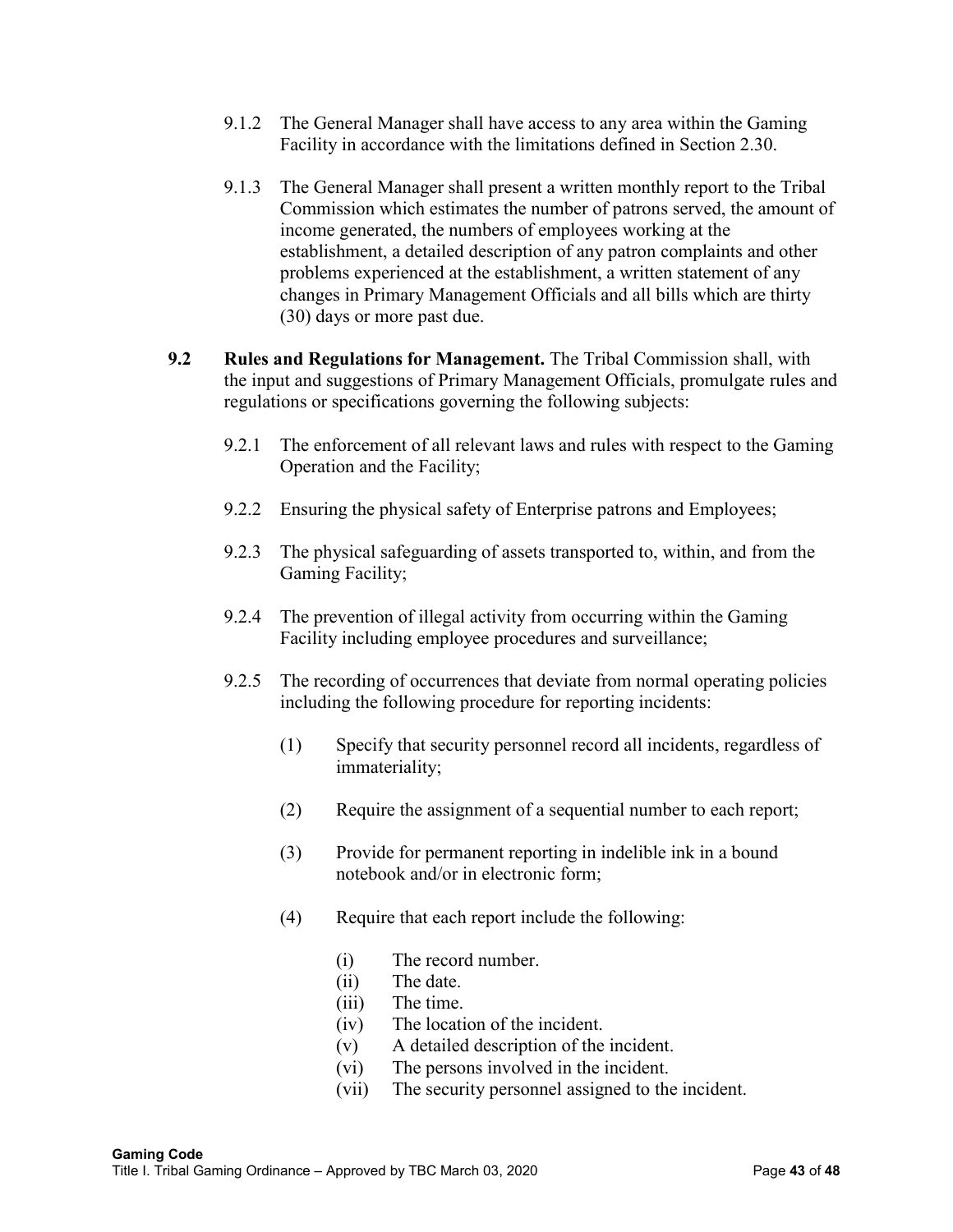- 9.2.6 The establishment of employee procedures designed to permit detection of any irregularities, theft, cheating, fraud, or the like;
- 9.2.7 Maintenance of a list of persons barred from the Gaming Facility;
- 9.2.8 In accordance with Section 9.6 of the Compact, except as provided in subdivision 9.6(c) of the Compact, no State Gaming Agency regulation shall be effective with respect to the Tribe's Gaming Operation unless it has first been approved by the Association, and further, the Tribe has had an opportunity to review and comment on the proposed regulations.
- **9.3 Insurance Requirements.** Pursuant to the Compact, the Management Contractor or if no Management Contractor of the Tribe, shall ensure that the Enterprise shall carry a minimum of Ten Million Dollars (\$10,000,000.00) liability insurance to protect the public in the event of an accident.
- **9.4 IRS Requirements.** The General Manager shall be responsible for seeing that Gaming Activity is managed in accordance with Tribal and Federal law and that such Gaming Activity complies with all IRS reporting requirements.

#### **9.5 Audit Requirements.**

- 9.5.1 Annual Enterprise Audit The Tribal Commission and the General Manager of the Enterprise shall obtain an annual independent audit of such Enterprise by a certified public accountant using the accounting standards for audits of casinos of the American Institute of Certified Public Accountants.
- 9.5.2 Contract Audits Each contract between the Management Contractor and another Person for supplies, services (other than legal and accounting services) or concessions for a contract amount in excess of Twenty-five Thousand Dollars (\$25,000) annually shall be subject to an independent audit. For the purposes of the previous sentence, the term "services" does not include contracts the purpose of which is to extend financing to the Management Contractor, the Tribe, or the Enterprise.
- 9.5.3 Copies A copy of all such audits shall be provided to the Tribal Commission, the Tribal Business Council, State Gaming Agency and the NIGC.
- **9.6 Annual Reports from Management Contractor.** Management Contractors must file an annual report with the Tribal Commission and the Tribal Business Council between the 15th and the last day of the 12th month duration of each such License period. The report shall include, at a minimum, the following information:
	- 9.6.1 The name, address and telephone number of the Licensee;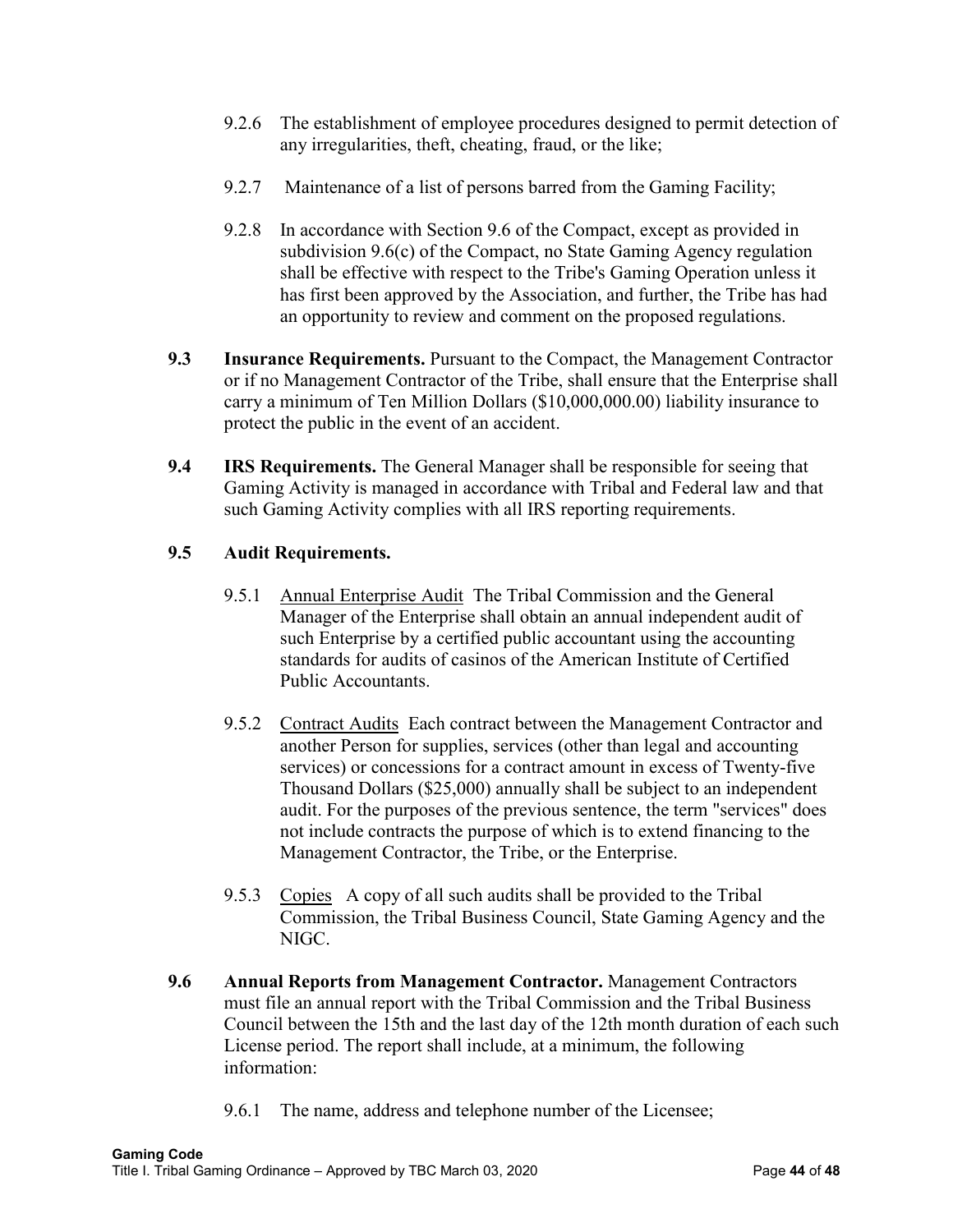- 9.6.2 The names, addresses and titles of all of its current managers of the Licensee;
- 9.6.3 A description of the Gaming operated and Gross Revenue;
- 9.6.4 The name and address of the Person who will be designated as Primary Management Official, or new Key Employees over the next License Term;
- 9.6.5 Written proof that the Licensee has paid to the National Indian Gaming Commission such fees as Federal and Tribal law may require it to pay;
- 9.6.6 A sworn statement that the Licensee has complied with the IRS including written notice of customer winning;
- 9.6.7 The number of full-time equivalent people, on an annualized basis, employed by the operation during the past twelve (12) months, together with a projection of the number of full-time equivalent people who are expected to be employed during the next license period;
- 9.6.8 A sworn statement that the Licensee will continue to comply with all Tribal and Federal laws applicable to Gaming;
- 9.6.9 The name, address and signature of the agent who will accept service of process on behalf of the Licensee, who must reside on the Reservation; and
- 9.6.10 If the Licensee is a corporation, a copy of any amendment to its articles of incorporation, properly certified by the incorporating government, unless a current copy has already been filed with the Tribal Commission.

#### **9.7 Management Contracts.**

- 9.7.1 Each Management Contract is subject to the prior approval of the National Indian Gaming Commission.
- 9.7.2 Each Management Contract shall be approved by the Tribal Business Council. In making its selection, the Tribal Business Council shall review the following:
	- (1) Background information on the proposed Management Contractor including: its name, its address, the names and addresses of each Person or entity having a direct financial interest or management responsibility for the proposed management contractor, and in the case of a corporation the names and addresses of each member of its board of directors and all stockholders who hold directly or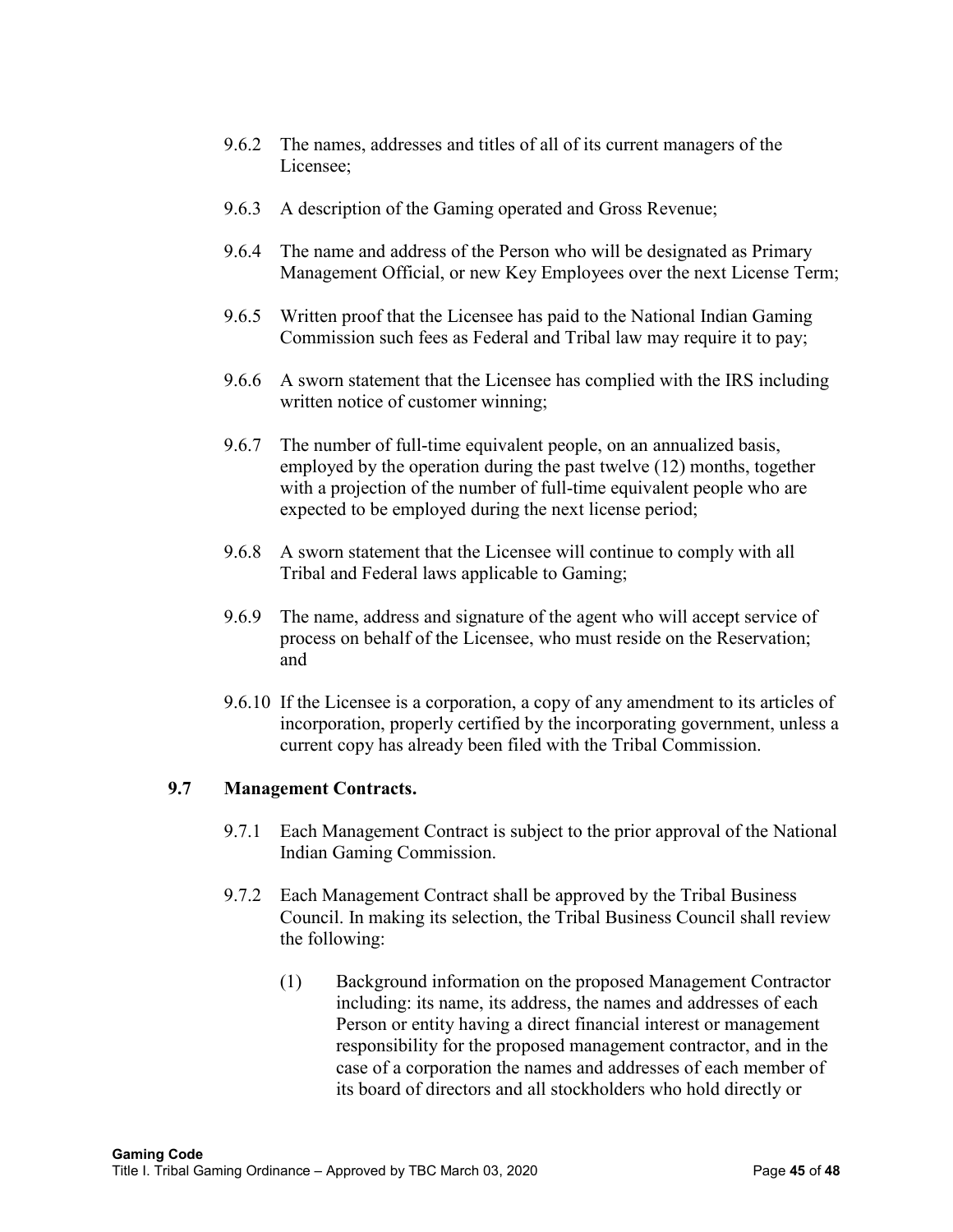indirectly ten percent (10%) or more of its issued or outstanding stock.

- (2) A description of any previous experience that each Person listed in subsection above has had with other Gaming contracts with Indian Tribes or with the Gaming industry generally, including the name and address of any tribal government or licensing agency with which such Person has had a contract relating to Gaming.
- (3) A complete financial statement of each Person listed in subsection 9.7.2(1).
- (4) The Tribal Business Council shall undertake any additional steps it can to determine the character and reputation of each proposed management contractor.
- (5) If the Tribal Business Council, after reviewing the above described information, still desires to enter into a management contract with the proposed management contractor, such management contract shall be placed in writing and submitted to legal counsel for review before the Tribal Business Council approves it.
- 9.7.3 Any Management Contract approved by the Tribal Business Council must contain at a minimum the following with respect to the Gaming Enterprise to which the contract is applicable:
	- (1) A provision requiring a monthly financial accounting of the Gaming Enterprise's income and expenses. Such reports shall be prepared by an independent auditor who is mutually acceptable to the Tribe and the Management Contractor.
	- (2) A provision guaranteeing the Tribe a minimum guaranteed payment that shall always take precedence over the Management Contractor's right to recoup development and construction costs.
	- (3) An agreed upon ceiling for the Management Contractor's development and construction costs.
	- (4) A provision that the contract shall not exceed seven (7) years or 30% of Net Revenues.
	- (5) A provision for termination of the contract and the grounds for termination.
- 9.7.4 If the Tribal Business Council is satisfied with the information it receives it shall submit its proposed contract along with all of the above-described information to the Tribal Commission, State Gaming Agency and to the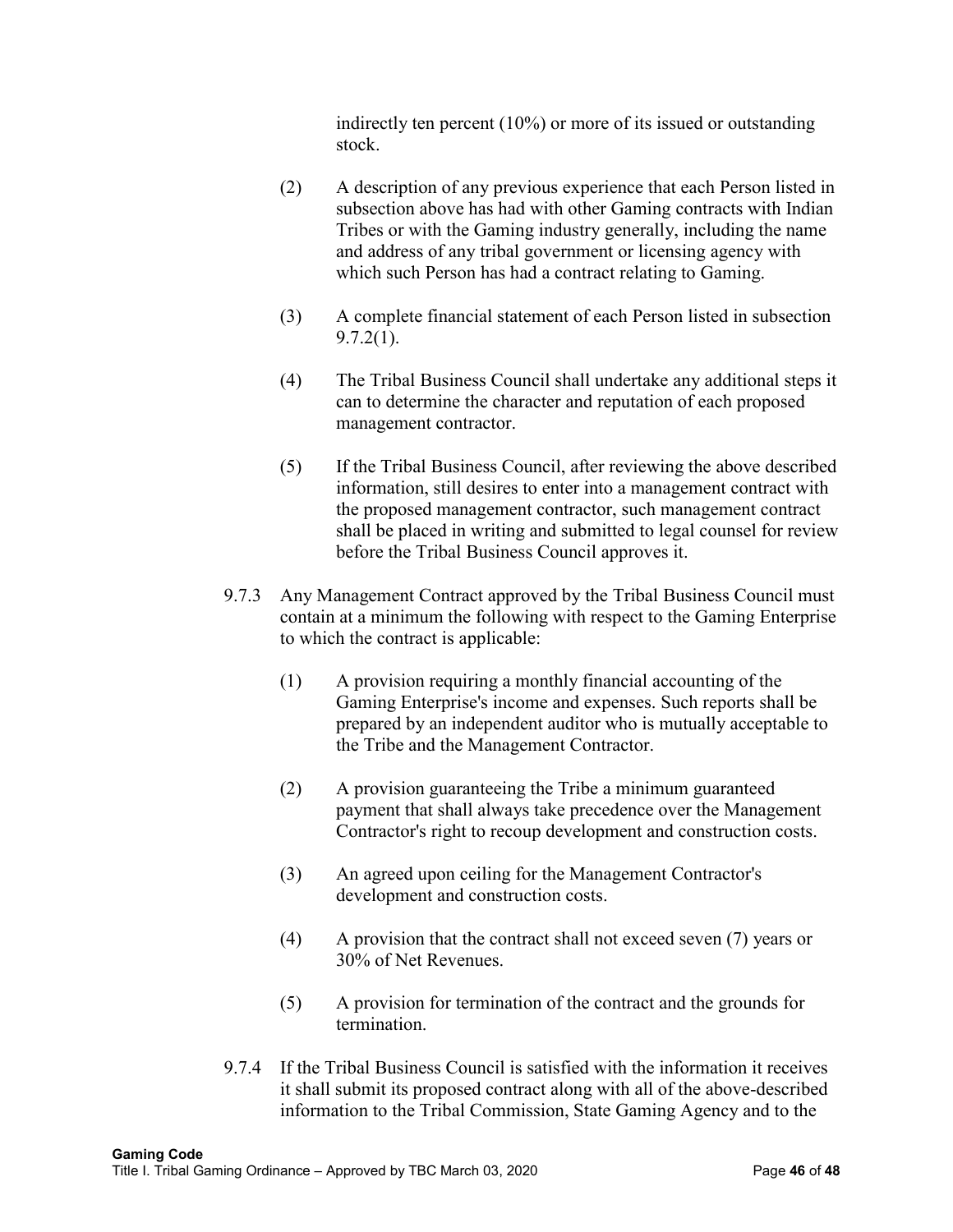Chairman of the National Indian Gaming Commission for Licensure approval.

## **SECTION 10. PROCEDURES FOR RESOLVING DISPUTES BETWEEN THE GAMING PUBLIC AND GAMING MANAGEMENT**

**10.1 General Principles.** The Tribe values its customers and intends, at all times, to see that questions, concerns, issues, and/or disputes raised by the gaming public are addressed in a fair and orderly manner. However, nothing in these procedures shall be construed as a waiver of the Tribe's sovereign immunity, or any of the rights and privileges attendant thereto.

## **10.2 Initial Dispute Resolution Procedure.**

- 10.2.1 Members of the gaming public who, in the course of their otherwise lawful and proper use of the Tribe's gaming facilities, have questions or concerns about the condition or operation of any part of the gaming facilities, or who otherwise believe themselves to be aggrieved by some aspect of the condition or operation of any part of the gaming facilities, shall direct their questions, concerns, or disputes (hereinafter collectively "disputes") in the first instance to gaming management at the gaming facility, either orally or in writing.
- 10.2.2 Concerns or disputes shall be raised as soon as reasonably possible after the events giving rise to the dispute occur; however, no dispute may be raised more than 10 calendar days after said events take place.
- 10.2.3 Gaming management shall develop formal administrative procedures for the processing of patron complaints and disputes, such procedures shall be finalized only after Tribal Council review and approval. The final procedures shall include the following minimum requirements.
	- (1) Upon learning about a dispute, gaming management shall expediently and informally gather sufficient facts to make an initial determination about the dispute (i.e. whether the dispute has any merit, whether further investigation is required, whether to take any corrective action, etc.).
	- (2) Gaming management shall conduct an investigation, if appropriate and inform the complainant, either orally or in writing, about its initial determination as soon as is reasonably practicable. At that time, if the complainant indicates that he or she has additional concerns or is not satisfied, gaming management shall schedule an informal hearing, if practical and appropriate, and thereafter inform the complainant of its final determination and inform the complainant that if they are dissatisfied with the final